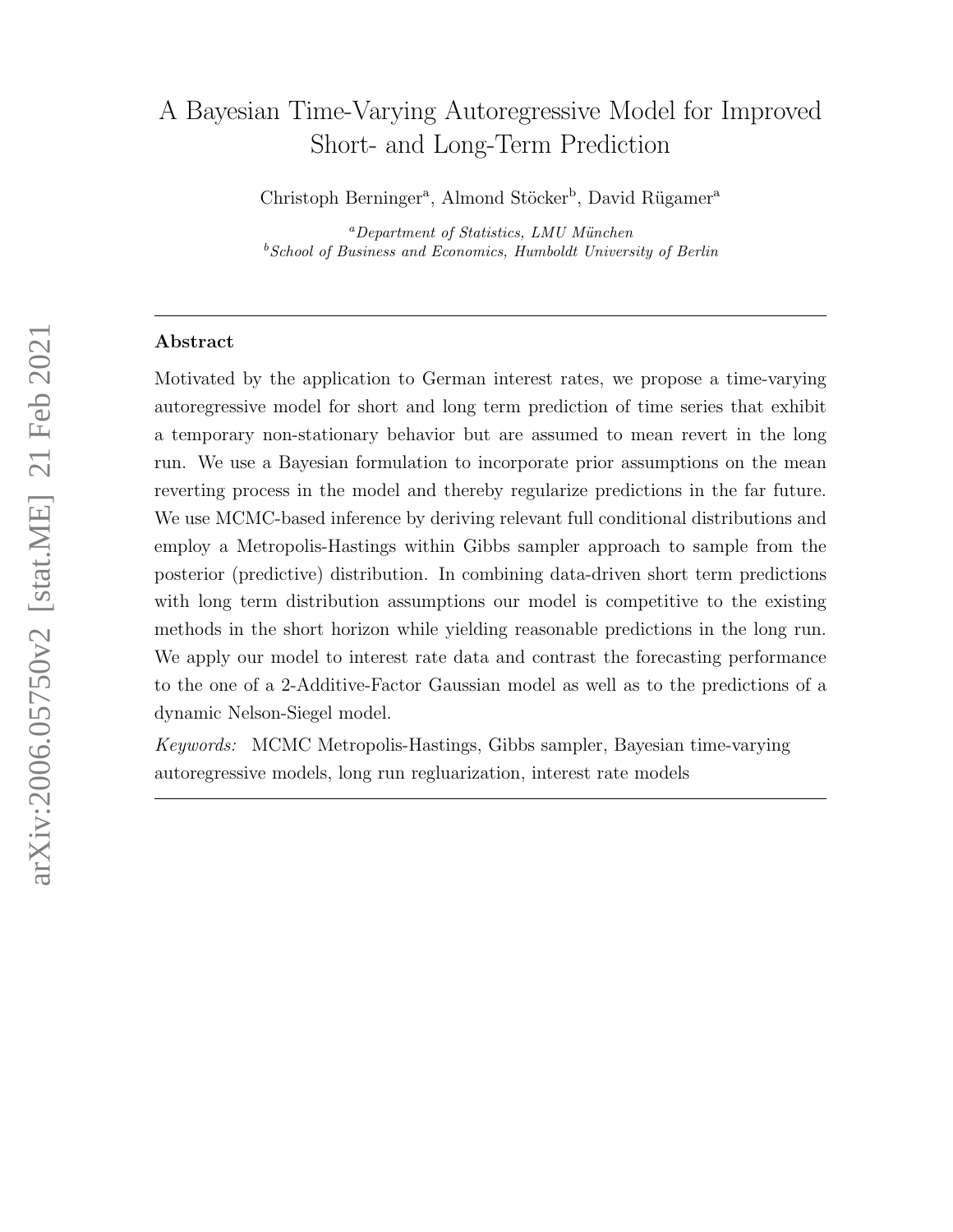### 1. Introduction

To forecast an univariate time series the first model of choice is often a linear model. An archetype of this model class in the context of time series analysis is the autoregressive model of order  $1 (AR(1))$ , which is defined as follows:

<span id="page-1-0"></span>
$$
x_t = \alpha + \beta x_{t-1} + \epsilon_t,\tag{1}
$$

where  $x_t$  represents the observed variable at time point t and  $\alpha$  and  $\beta$  are real valued constants, while  $|\beta|$  < 1 is assumed to ensure stationarity. The innovation process  $\epsilon_t$  can be, e.g., a Gaussian white noise process, i.e., an independent and identically (i.i.d.) normal distributed  $\epsilon_t \stackrel{i.i.d.}{\sim} \mathcal{N}(0, \sigma^2)$  for all time points  $t \in \mathcal{T}$ . In this classical model, the one-step-ahead expectation  $E(x_t | x_{t-1}) = \alpha + \beta x_{t-1}$  and variance Var( $x_t$  |  $x_{t-1}$ ) =  $\sigma^2$  are closely linked to the marginal characteristics  $E(x_t) = \frac{\alpha}{1-\beta}$ and  $\text{Var}(x_t) = \frac{\sigma^2}{1-\beta^2}$  approached in the long run. In this sense, fitting the short-term behavior of a time series with a linear model has wide implications for its long-term behavior, and, conversely, controlling the long-term behavior of the model constraints its short-time fit. In practice, this close linkage may present an important limitation when short-term performance conflicts with long-term plausibility.

This gets evident in the macroeconomic literature and, more specifically, in contrasting modeling approaches for interest rates, which motivate this work: Among others, Diebold and Li [\[10\]](#page-28-0) focus on predictions in the short horizon. The authors apply an AR(1) process to extracted factors of the yield curve. While they do make the long-term assumption that interest rates are principally mean reverting, the process exhibits an almost integrated behavior. Estimating the model parameters of a near integrated but stationary AR(1) model might give large estimation errors and lead to unrealistic long run mean estimates far beyond the range of the data. Duffee [\[11\]](#page-28-1) even discard the mean reversion / stationarity assumption. In their proposed random walk model, the prediction variance linearly increases in time leading to extreme values in the long run. The strong focus on the short horizon might lead to questionable and potentially implausible long-term behavior. In contrary, Korn and Wagner [\[20\]](#page-29-0) apply a linear model to model long horizon features. Their proposal is a Gauss2++ model with a forward looking estimation approach, i.e., they calibrate the parameters of their model without using historical data but amongst current prices of interest rate derivatives and long run survey forecasts. The Gauss2++ model is a standard model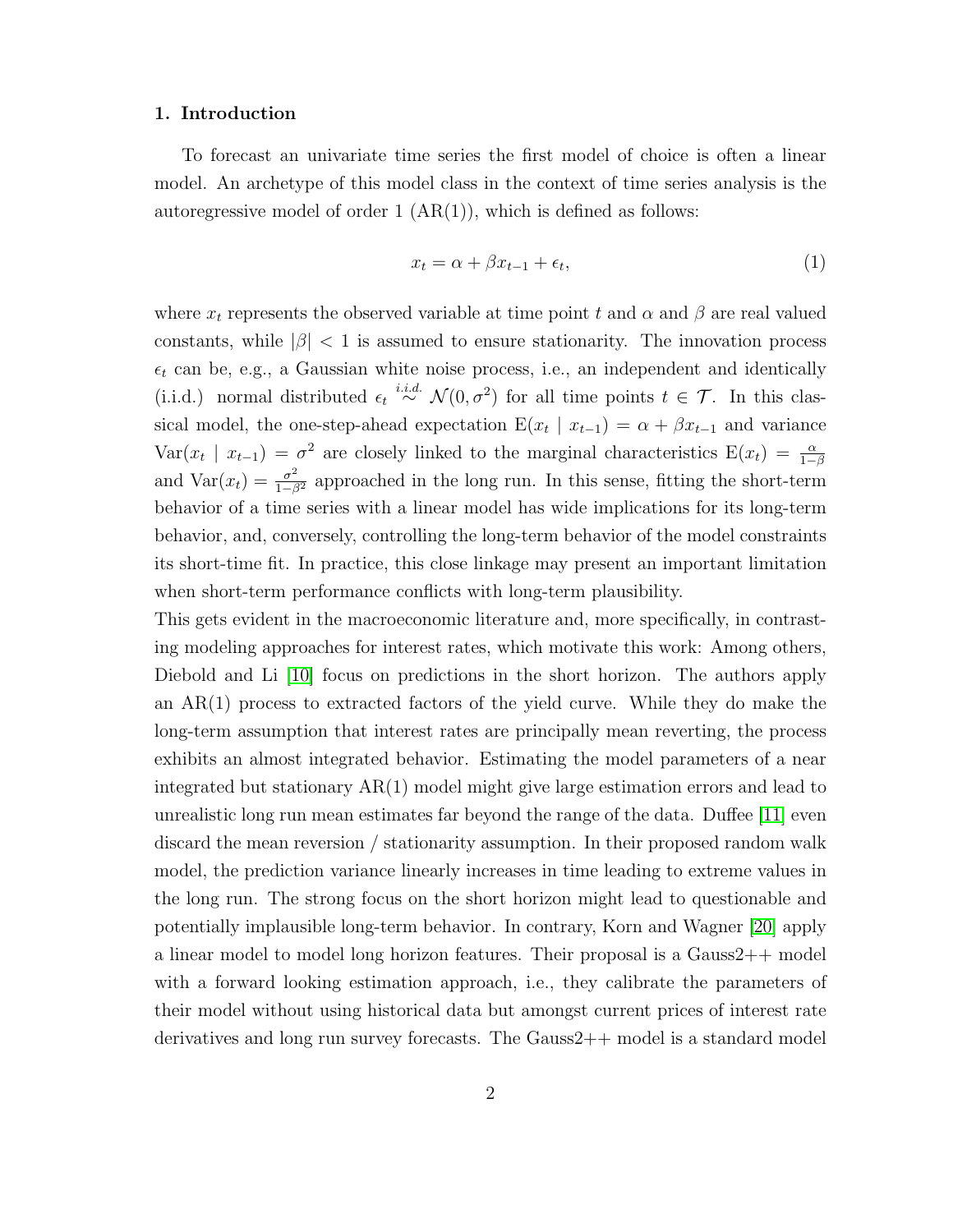in the insurance industry, where plausible forecasts in the longer run are required. As demonstrated later in this paper, their model achieves a realistic long run distribution, however, at the expense of inferior short term predictions.

The aim of this paper is to bridge the gab between short and long horizons, generalizing above mentioned approaches to a model with the flexibility to a) sufficiently adapt to sample data to yield good short-term predictions and b) apply suitable regularization to achieve plausible long- and middle-term forecasts at the same time. This is particularly, yet not exclusively, relevant in applications where a stable stationary distribution is assumed in the long run – despite observing a 'temporary nonstationary behavior' in the available data where, e.g., unconstrained linear model fits or a Dickey-Fuller test [\[9\]](#page-28-2) would indicate an integrated process.

As in general linearity is often a restrictive assumption in practice and many time series exhibit features that cannot be captured by a linear model (Hamilton [\[18\]](#page-29-1)), a lot of research has been conducted to introduce different types of nonlinear models in the last decades. In particular, nonlinear models offer more flexibility to account for both, short and long horizon.

A bi-linear model is an example of a nonlinear model, which assumes a nonlinear relationship between the covariates and response variable (see, e.g., Granger and Andersen [\[16\]](#page-29-2), Rao and Gabr [\[28\]](#page-30-0)), although not often used in macroeconomic applications (Morley [\[26\]](#page-30-1)). A more immediate approach is to allow one (or more) parameters of a linear model to change over time. This comprises the regime switching and timevarying parameter models.

Regime switching models can allow for a different mean reversion level in the short and the long horizon. This feature can be used to regularize the long run mean of the model. The first approaches to regime switching models were conducted by Quandt [\[27\]](#page-30-2), who considered a switching regression model extending a linear regression model by allowing the parameters to switch between different states according to a random variable. Bacon and Watts [\[1\]](#page-28-3) introduced a smooth transition model, which implements a smooth transition from one regime to another without a sudden jump. Goldfeld and Quandt [\[15\]](#page-29-3) introduced the Markov switching regression model and use a discrete latent Markov process to determine the current regime. These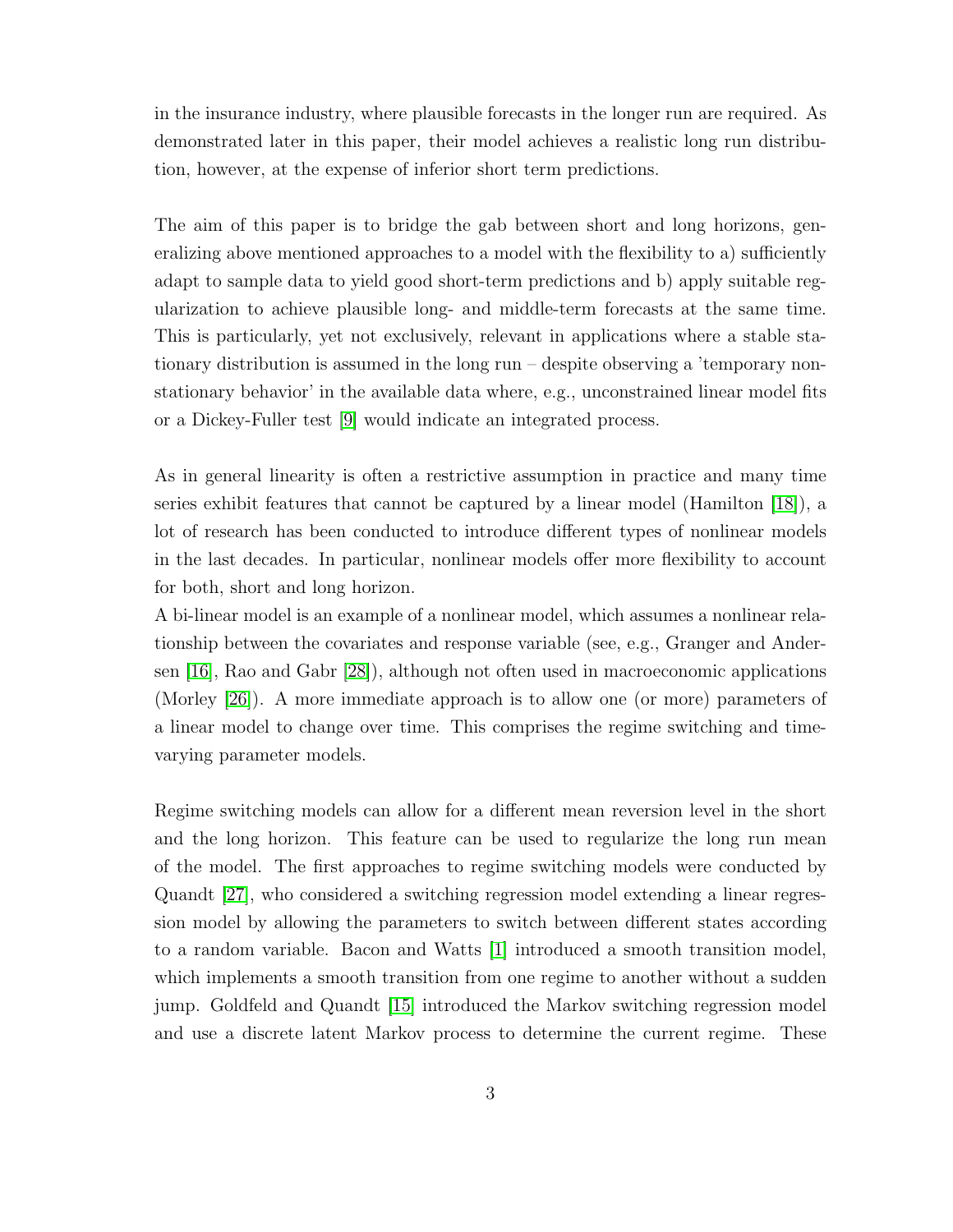models were adapted to time series models by Lim and Tong [\[23\]](#page-30-3) and Chan and Tong [\[6\]](#page-28-4) introducing the threshold autoregressive model (TAR) and the smooth transition autoregressive model (STAR), respectively. Hamilton [\[18\]](#page-29-1) introduced the Markov switching autoregressive model for applications in economics, which have been investigated thoroughly together with different variants in the literature (see, e.g., Haggan and Ozaki [\[17\]](#page-29-4), Jansen and Teräsvirta [\[19\]](#page-29-5), Teräsvirta [\[34\]](#page-31-0)). Lanne and Saikkonen [\[22\]](#page-30-4) used a TAR-model, which only allows regime changes for the constant parameter  $\alpha$ , and applied it to strongly autocorrelated time series data – which is very related to temporary non-stationary behavior of the time series and, therefore, to the aim of the paper. When there is, however, no concrete indication for the process dynamics to result from switches between discrete underlying states, we consider it more natural and promising to assume a continuous latent process.

In contrast to regime switching models, time-varying parameter models allow one (or more) of the parameters in a linear model to be driven by its own continuous process (Morley [\[26\]](#page-30-1)). For example, if the parameter vector  $(\alpha, \beta, \sigma^2)$  of the linear AR(1) model becomes a stochastic process, this results in a time-varying autoregressive model of order  $1 (TV-AR(1))$ 

$$
x_t = \alpha_t + \beta_t x_{t-1} + \epsilon_t \tag{2}
$$

with  $\epsilon_t \sim \mathcal{N}(0, \sigma_t^2)$ . Certain distribution assumptions for the underlying stochastic process of the parameter vector  $(\alpha_t, \beta_t, \sigma_t)$  are made in practice to complete the TV- $AR(1)$  model specification (Teräsvirta et al. [\[35\]](#page-31-1)). Similar to the TAR model in Lanne and Saikkonen [\[22\]](#page-30-4) the time variation of the TV-AR(1) model can be restricted to the constant parameter  $\alpha_t$ , resulting in a time-varying constant autoregressive model of order 1  $(TVC-AR(1))$ :

$$
x_t = \alpha_t + \beta x_{t-1} + \epsilon_t. \tag{3}
$$

If  $|\beta|$  < 1 and the latent process of  $\alpha_t$  is stationary, the process x is also stationary. But due to random shifts in the mean reversion level – because of the time-varying constant parameter – realizations of the model can resemble those of a (close to) random walk process, when restricting to a limited time window.

Another time-varying parameter model is the shifting endpoint model introduced by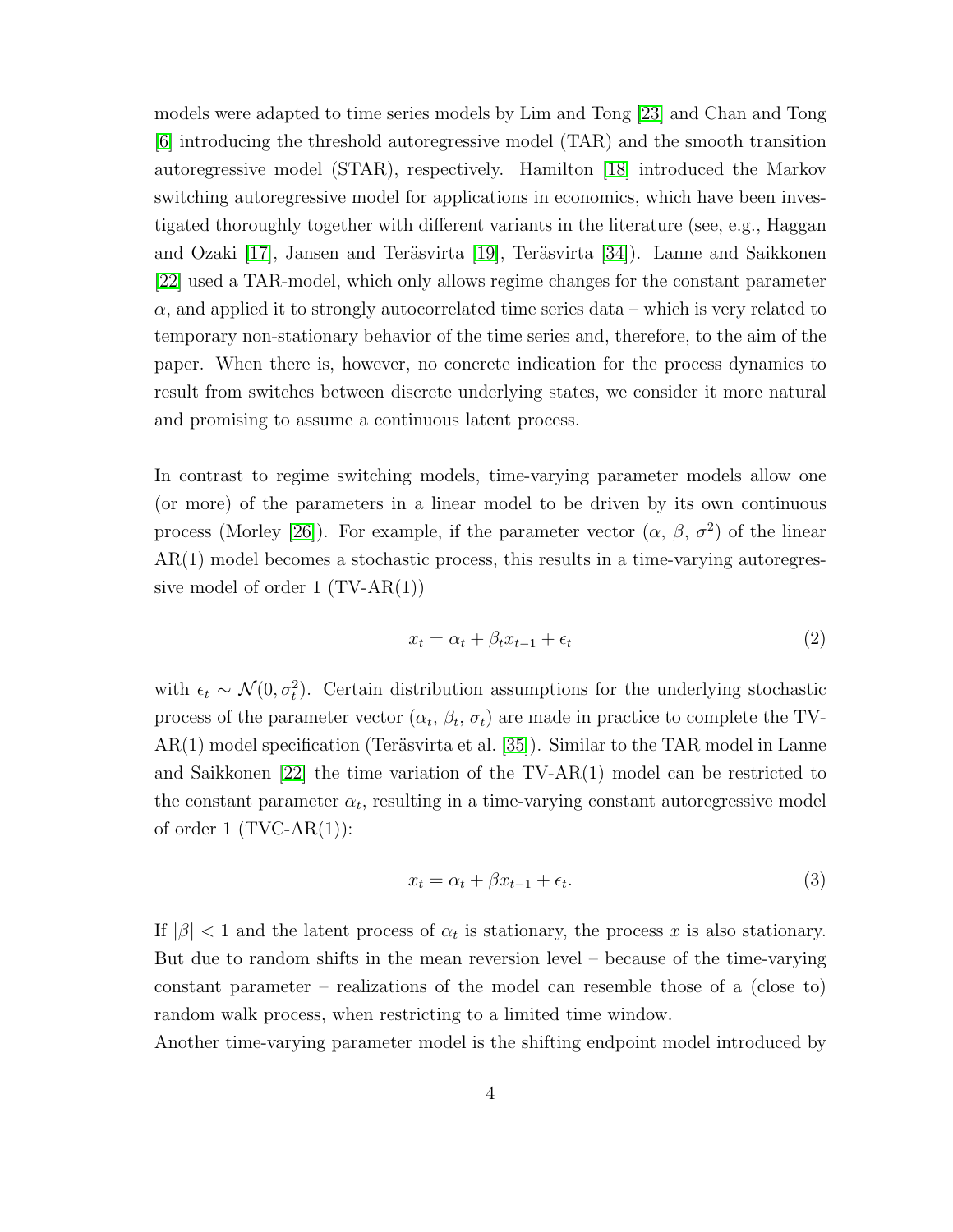Kozicki and Tinsley [\[21\]](#page-29-6). Similar to the TVC-AR(1) model their approach has a time-varying mean reversion level, referred to as shifting endpoints. In particular, Van Dijk et al. [\[37\]](#page-31-2) applied this model to interest rates presenting a slow moving trend using exponential smoothing or long survey forecasts. There is also a strand of literature, which connects the level of interest rates in the long run to the expected inflation dynamics, also referred to as trend inflation (see, e.g., Bekaert et al. [\[3\]](#page-28-5), Cieslak and Povala [\[8\]](#page-28-6), Kozicki and Tinsley [\[21\]](#page-29-6), Rudebusch and Wu [\[30\]](#page-30-5)). Associating the variable of interest with appropriate covariates might practically help in several scenarios, but does not directly address the core of the present problem.

In this paper, we propose a model approach competitive in terms of short horizon forecasts, yet controlled to obtain realistic predictive distributions for the long horizon. We propose a Bayesian TVC-AR(1) model, which is stationary but can resemble short-term properties of an integrated or nearly integrated linear process due to a stochastic mean reversion level. The model allows us to regularize the long run distribution of the time series without affecting short term distributions adversely. Different to Van Dijk et al. [\[37\]](#page-31-2) we do not use a deterministic shifting mean reversion level, but incorporate long run assumptions via prior information in a Bayesian approach, such that the latent coefficient process, and with it the mean reversion dynamics, are still estimated from the data.

In particular, the novelty of our approach lies in the model allowing us to (1) regularize long run predictions by using prior assumptions, (2) separate the modeling process into a data driven short horizon model-part and a long horizon model-part that is determined by prior (or expert) assumptions and (3) yield improved forecasting performance in the short horizon compared to the commonly used linear dynamic Nelson-Siegel model and Gauss2++ model, while retaining realistic long run distributions. Moreover, we place particular emphasis on the interpretability of the model structure and prior parameters, preserving a close link to the common linear models. This allows to include expert knowledge or assumptions in accordance with economic theory about the long run behavior of a time series into the model in a sound mathematical way. We here specifically focus on the application to interest rates. As our model allows to regularize long run predictions, it is also of particular interest for insurance companies, where realistic long run interest rate forecasts are needed to evaluate the risk and performance of specific insurance products.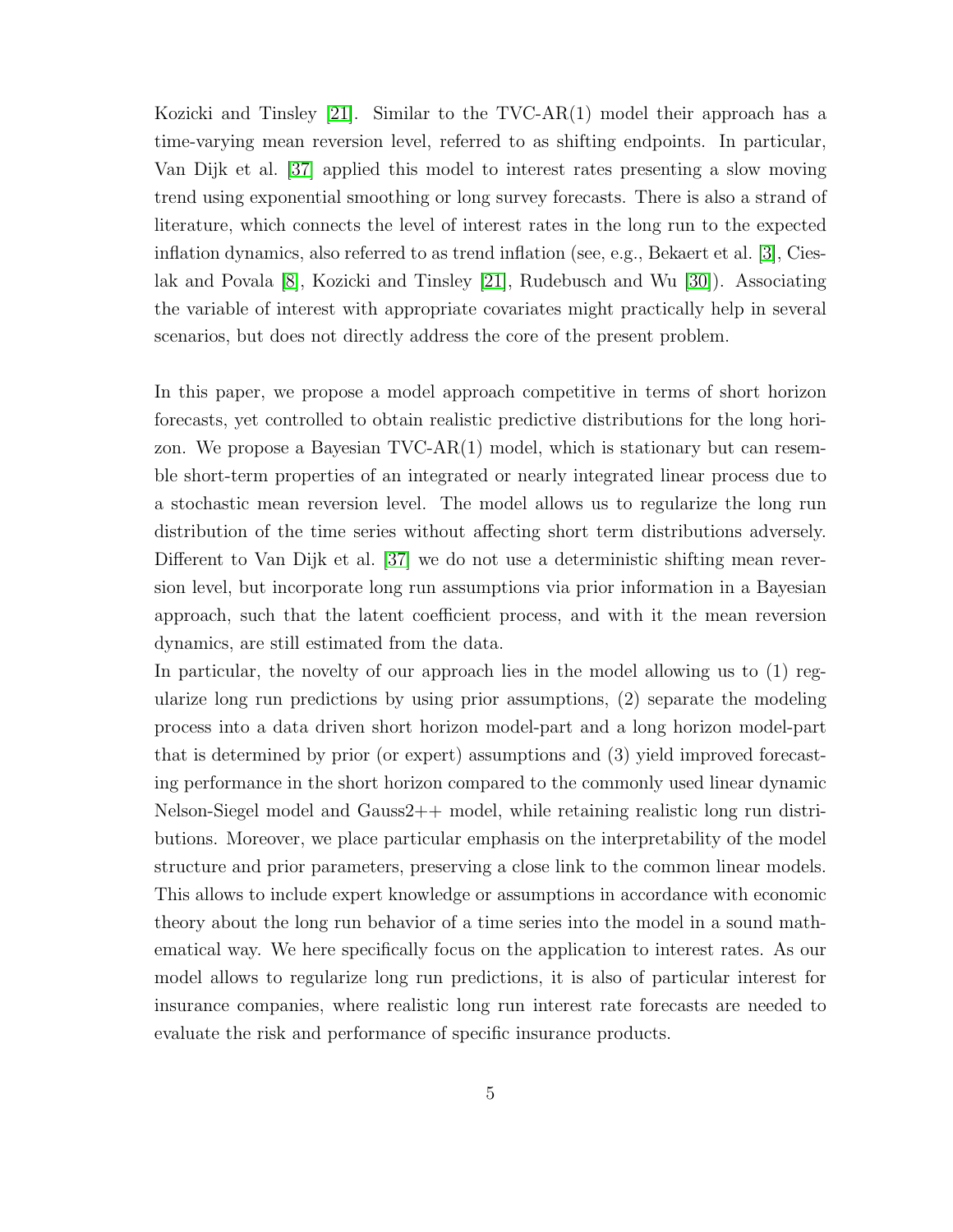The remainder of this paper is arranged as follows. Section [2](#page-5-0) specifies the Bayesian TVC-AR(1), including the derivation of required full conditional posterior distributions and the application of a Metropolis-Hastings within Gibbs sampling routine for statistical inference. In Section [3](#page-17-0) we discuss an application of our model to interest rate data and compare the forecasting performance as well as the long run distribution of our nonlinear model with the dynamic Nelson-Siegel model (short-term focus) and the Gauss2++ model (long-term focus). We conclude with Section [4](#page-26-0) and give a brief outlook on potential further research topics.

### <span id="page-5-0"></span>2. A Bayesian TVC-AR(1) Model for Long Run Regularization

In this Section we introduce the Bayesian TVC-AR(1) (BTVC-AR(1)) model. The model incorporates assumptions about the long-term behavior of the time series and thereby regularizes the process in the long horizon. At the same time, the model is mainly driven by the given data in the short run and thus fosters a good short-term prediction.

### <span id="page-5-3"></span>2.1. The BTVC-AR(1) Model

The BTVC-AR(1) model is defined as follows:

<span id="page-5-2"></span><span id="page-5-1"></span>
$$
x_t = \alpha_t + \beta x_{t-1} + \epsilon_t,\tag{4}
$$

where  $\beta$  represents the mean reversion speed and  $|\beta|$  < 1 to secure stationarity.  $\epsilon_t$ is assumed to be a Gaussian white noise process, i.e.,  $\epsilon_t \stackrel{i.i.d.}{\sim} \mathcal{N}(0, \sigma^2)$ . We further specify  $\alpha_t$  as a stationary Gaussian process specified by its unconditional expectation  $\boldsymbol{\theta} := \vartheta \cdot \mathbf{1}$  and covariance  $\Sigma$ , i.e.,

$$
\boldsymbol{\alpha} := (\alpha_1, \alpha_2, ..., \alpha_t) \sim \mathcal{N}_t(\boldsymbol{\theta}, \boldsymbol{\Sigma}).
$$
\n(5)

The Bayesian approach considers the parameters of model [\(4\)](#page-5-1) as random variables. For the conditional prior distribution of  $\beta$  conditional on  $\sigma^2$  a truncated normal distribution with lower bound  $-1$  and upper bound 1 is assumed as a prior, i.e.,

$$
\beta|\sigma^2 \sim \mathcal{N}(\mu_\beta, \sigma^2 \cdot \sigma_\beta^2, -1, 1),
$$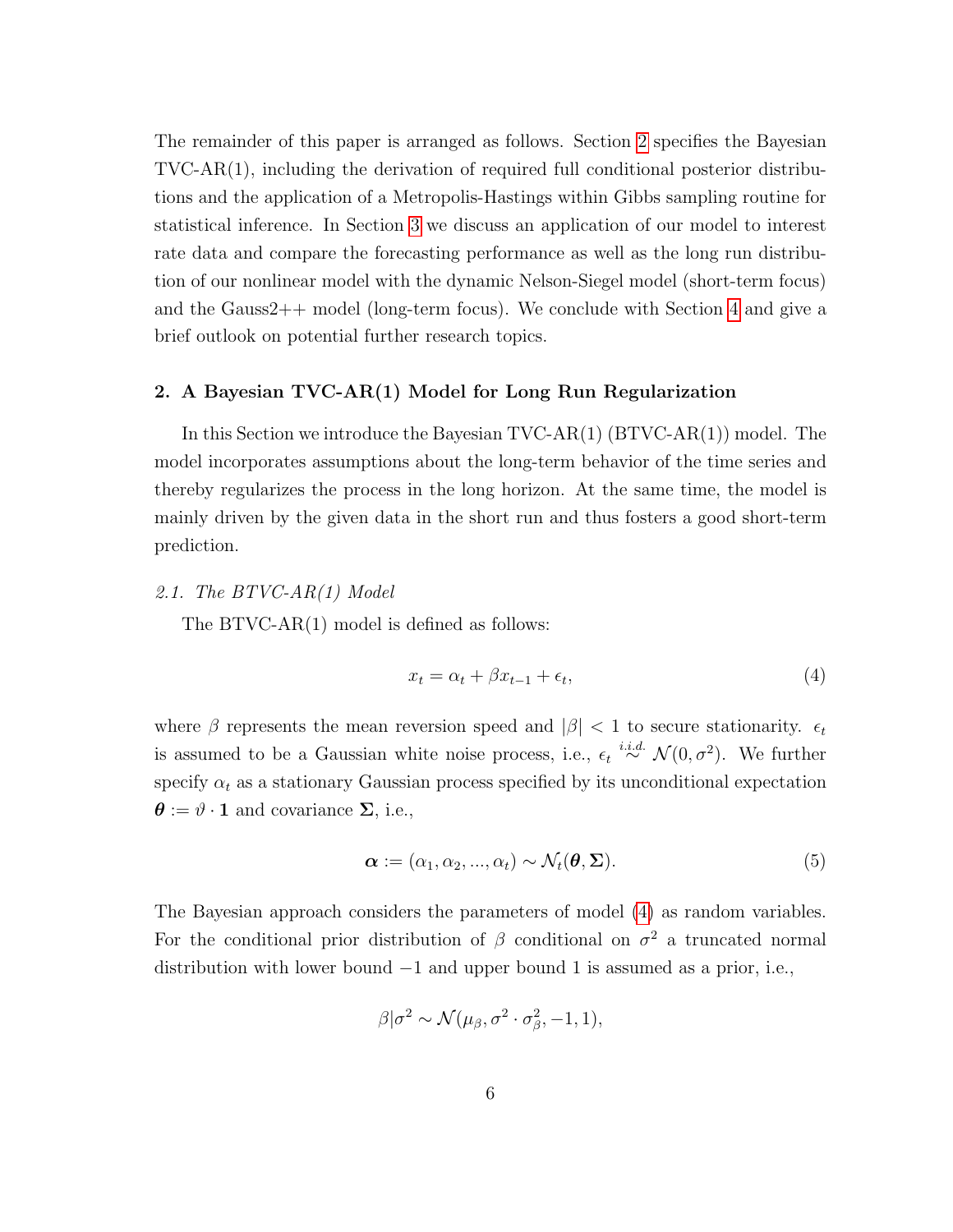with conditional prior expectation  $\mu_{\beta}$  and additional multiplicative variance parameter  $\sigma_{\beta}$ . The prior distribution for  $\sigma^2$  is an inverse gamma distribution with shape and scale parameter, a and b, respectively,

$$
\sigma^2 \sim \mathcal{IG}(a, b).
$$

These two prior distributions are conjugate priors for model [\(4\)](#page-5-1) if the respective other parameter is known and therefore allow for an analytical derivation of the corresponding full conditional distributions.

Using these priors the defined model can be seen as a Bayesian version of the TVC-AR(1) model. The mean  $\theta$  and covariance  $\Sigma$  might be assumed fixed or defined as random variables with further attached prior distributions. In the latter case [\(5\)](#page-5-2) describes the distribution of  $\alpha$  conditional on  $\theta$  and  $\Sigma$ . Placing priors on these parameters allows to incorporate assumptions about the long run distribution into the model as further elaborated in Section [2.2.](#page-6-0)

While this basic model setup is flexible in many ways and particular in terms of its covariance structure assumptions for  $\alpha$ , further practical insights can be obtained from a more in-depth model characterization. In the following, we will shed light on useful properties of this framework when assuming an AR-covariance structure. This covariance structure has shown to provide good results in applications.

#### <span id="page-6-0"></span>2.2. Arbitrating Between Short and Long Run Distribution

The goal of our work is to propose a new modeling framework, which can regularize the long run distribution of (nearly) integrated time series by keeping a good forecasting performance in the short horizon. Linear models often concentrate on the conditional distribution in the short horizon, but due to the near integration property of the time series this can lead to inappropriate long run distributions. For example, if the AR(1) model is estimated for a time series, which shows a (close to) random walk behavior, the parameter  $\beta$  of the model will take a value close to 1. This can lead to a large long run variance given by

$$
\frac{\sigma^2}{1-\beta^2},
$$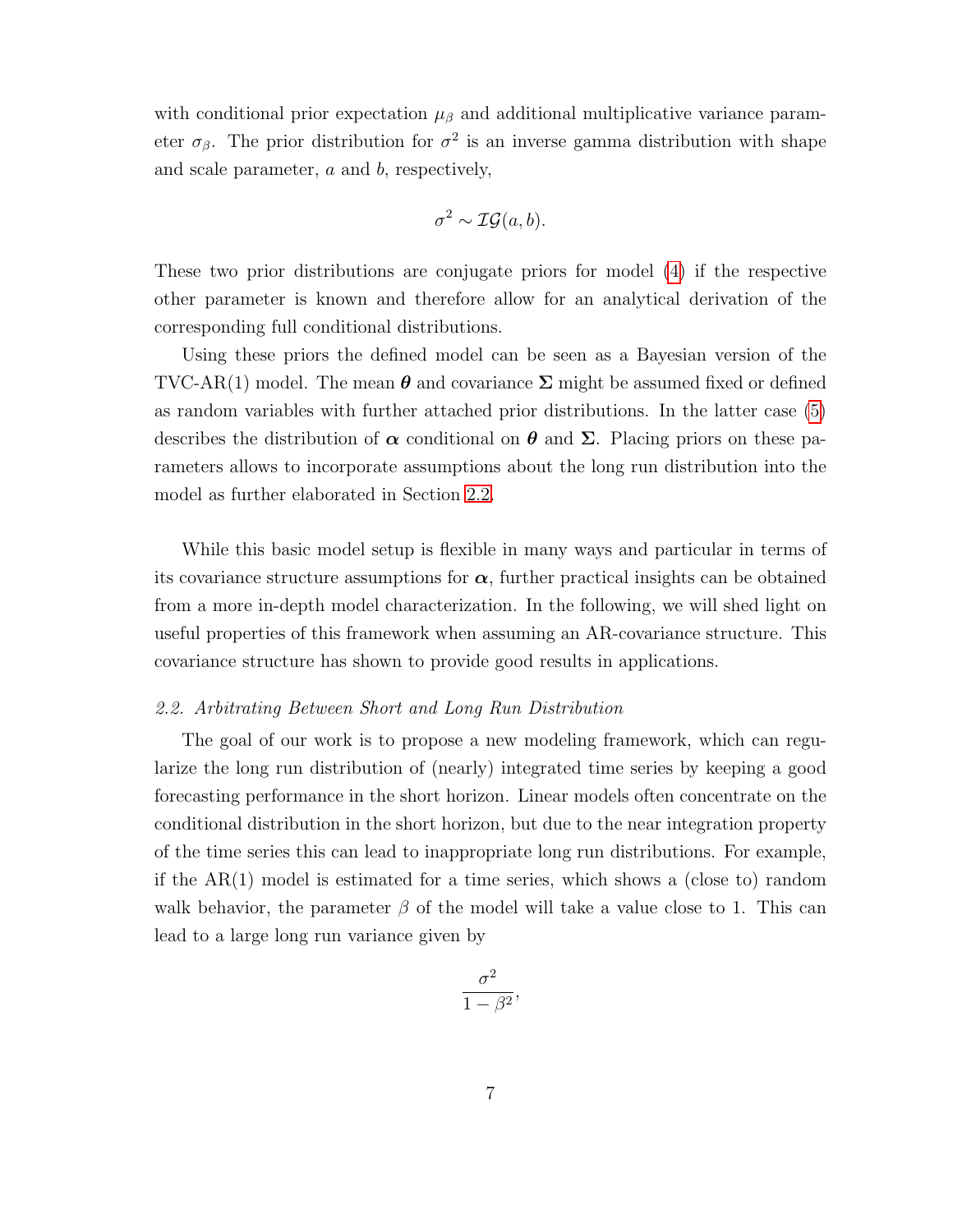potentially yielding unrealistic values in the long run that have never been observed in the past. On the other hand, calibrating  $\beta$  to a given long run variance is not straightforward without deteriorating the short run prediction performance. Figure [1](#page-10-0) depicts this undesired behavior by showing the long run mean of a linear  $AR(1)$ model which is driven by the conditional short run distribution at the expense of an unrealistic long-term distribution.

We address this issue by incorporating a time-varying mean reversion level, which locally preserves the good short term prediction and at the same time regularizes the long run distribution. The current mean reversion level valid in the short run can be different to the long run behavior accounting for the current market situation and therefore improving the short run prediction. We enable the model to stay in a reasonable range in the long run by assuming a stationary process for the timevarying mean reversion level and a stronger mean reversion to this time-varying level than a linear AR(1) model would induce to its constant mean reversion level. Such a behavior can be achieved by introducing a time-varying  $\alpha$  parameter into a linear AR(1) model with additional prior assumptions. In particular, this does not change the (weak) stationarity property of the model if the assumed process for  $\alpha$  is (weakly) stationary itself. This can be verified by calculating the unconditional mean, the unconditional variance and the unconditional covariance:

$$
E[x_t] = \frac{\vartheta}{1 - \beta}
$$
  
\n
$$
Var[x_t] = \frac{\sigma^2}{(1 - \beta^2)} + \frac{Var(\alpha_t) + 2\beta Cov(\alpha_t, x_{t-1})}{(1 - \beta^2)}
$$
  
\n
$$
Cov(x_{t-h}, x_t) = \sum_{i=0}^h \beta^i Cov(\alpha_{t-i}, x_{t-h}) + \beta^h Var(x_{t-h})
$$

As the  $\alpha$ -process is stationary and

$$
Cov(\alpha_t, x_{t-h}) = \sum_{i=0}^{\infty} \beta^i Cov(\alpha_t, \alpha_{t-h-i}),
$$

the BTVC-AR(1) is (weakly) stationary.

The time-varying  $\alpha$  increases the flexibility of our model to account for short and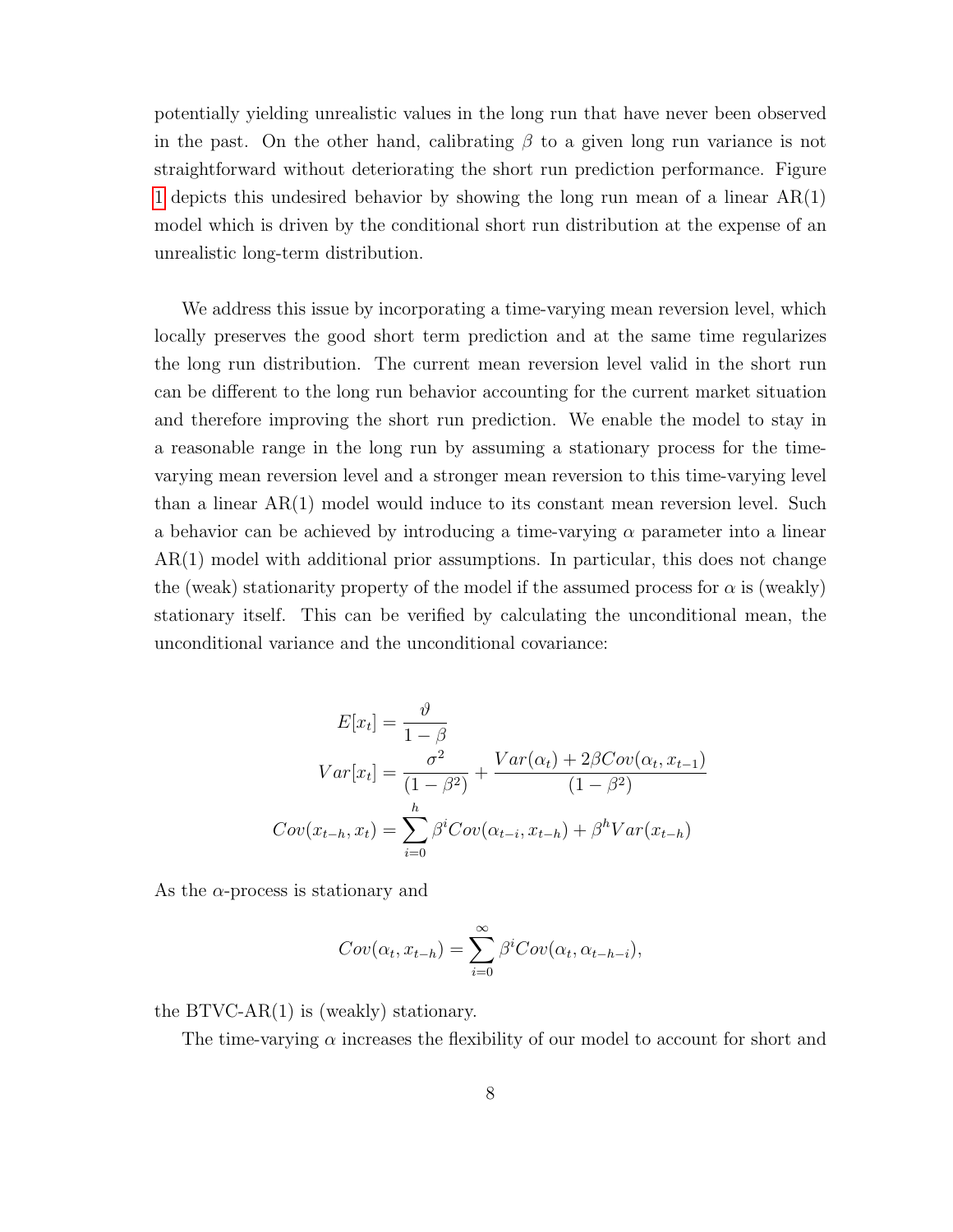long run distributional properties. As current observations have almost no influence in the very long run, a reasonable way to include information about the long run mean and long run variance in a Bayesian setting is via prior assumptions for  $\alpha$ . We will further elaborate this in Section [2.2.1](#page-8-0) and [2.2.2.](#page-9-0) The time-varying  $\alpha$  also increases the flexibility of the model such that the conditional distribution in the short run is consistent with the empirical data, i.e.,  $E[x_{t+h}|x_t, x_{t-1}, \ldots]$  and  $Var[x_{t+h}|x_t, x_{t-1}, \ldots]$ still reflect the empirical distribution for a short horizon h.

Our BTVC-AR(1) model can therefore produce both, a conditional short term distribution, which roughly corresponds to an unrestricted linear model, and a long run distribution with a reasonable range of values.

### <span id="page-8-0"></span>2.2.1. The Long Run Mean and Time-Varying Mean Reversion

The mean reversion level in a linear  $AR(1)$  $AR(1)$  model as specified in  $(1)$  amounts to

$$
\frac{\alpha}{1-\beta}.
$$

As the mean reversion level stays constant over time it is also the long run mean of the model. In contrast, the mean reversion level in the BTVC-AR(1) model changes over time and is given by

$$
\frac{\alpha_t}{1-\beta}
$$

for time point  $t$ . This local mean reversion level is in general different to the long-term mean and can even pull the process away from it in expectation, i.e,

$$
|E[x_{t+h}|x_t, x_{t-1}, ...] - E[x_t]| \ge |x_t - E[x_t]|,
$$

which helps fitting the model to a time series exhibiting a (close to) random walk behavior. The long run mean of the  $BYVC-AR(1)$  depends on the unconditional mean of  $\alpha$  and amounts to

$$
\frac{\vartheta}{1-\beta}
$$

in our model. We assume the data to be centered around a prior specified long run mean. By setting  $\theta = 0$ , i.e.,  $\vartheta = 0$ , this long run mean is reached in expectation after reshifting the simulated data.

The implications of the time-varying mean reversion level of the BTVC-AR(1)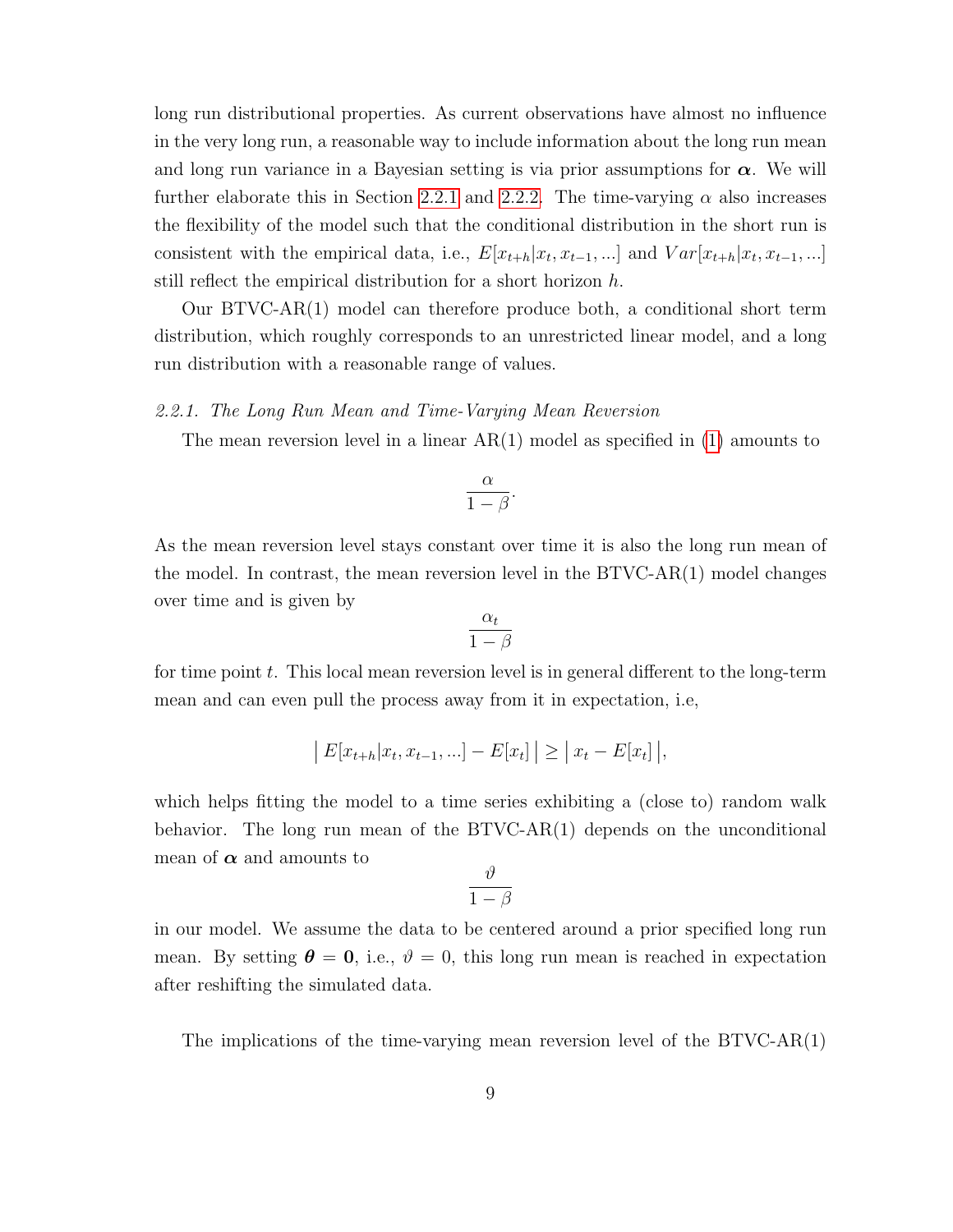model are visualized in Figure [1.](#page-10-0) Two AR(1) models (with unrestricted and restricted constant parameter) and the  $BTVC-AR(1)$  model have been exemplary fitted to a simulated stationary time series, which shows a (nearly) integrated behavior.

In the left graphic the "historical" time series can be seen as well as the expected future development according to the three models. The AR(1) model with no restrictions has a long-term mean far away from the historical domain, as its focus lies on the conditional short term distribution. The restricted AR(1) model sets the  $\alpha$ parameter to 0 to regularize the long run mean, but at the same time the expected values in the short horizon are pushed in the direction of the long run level leading to an inferior forecasting performance. If we assume that the (close to) random walk behavior stems from changes in the mean reversion level determined by unobserved variables, the BTVC-AR(1) model has a more desired behavior. The time-varying constant parameter in the model leads to a time-varying mean reversion level and can therefore account for the changes induced by the unobserved variables. The long run mean can still be regularized to 0 while influencing the short term distribution less abruptly. This allows the time series to follow the current trend in expectation and veer away from the long run mean for a couple of time steps. The reason for this behavior is that the latent  $\alpha$ -process induces a local mean reversion level that lies below the last observation, which can be seen in the right plot of Figure [1](#page-10-0) showing the average latent mean reversion level extracted during the simulation process. In the long run the mean reversion level returns in expectation to the prespecified value of 0.

### <span id="page-9-0"></span>2.2.2. Long Run Variance

The long run variance of a linear  $AR(1)$  model is given by

$$
\frac{\sigma^2}{1-\beta^2}.
$$

The closer the model behaves like a random walk, i.e., the closer  $\beta$  approaches 1, the larger the long run variance gets under the assumption of a fixed conditional variance  $\sigma^2$ . In terms of the long run variance, the BTVC-AR(1) model is more flexible by incorporating two sources of variation, the residual term of the  $AR(1)$  model and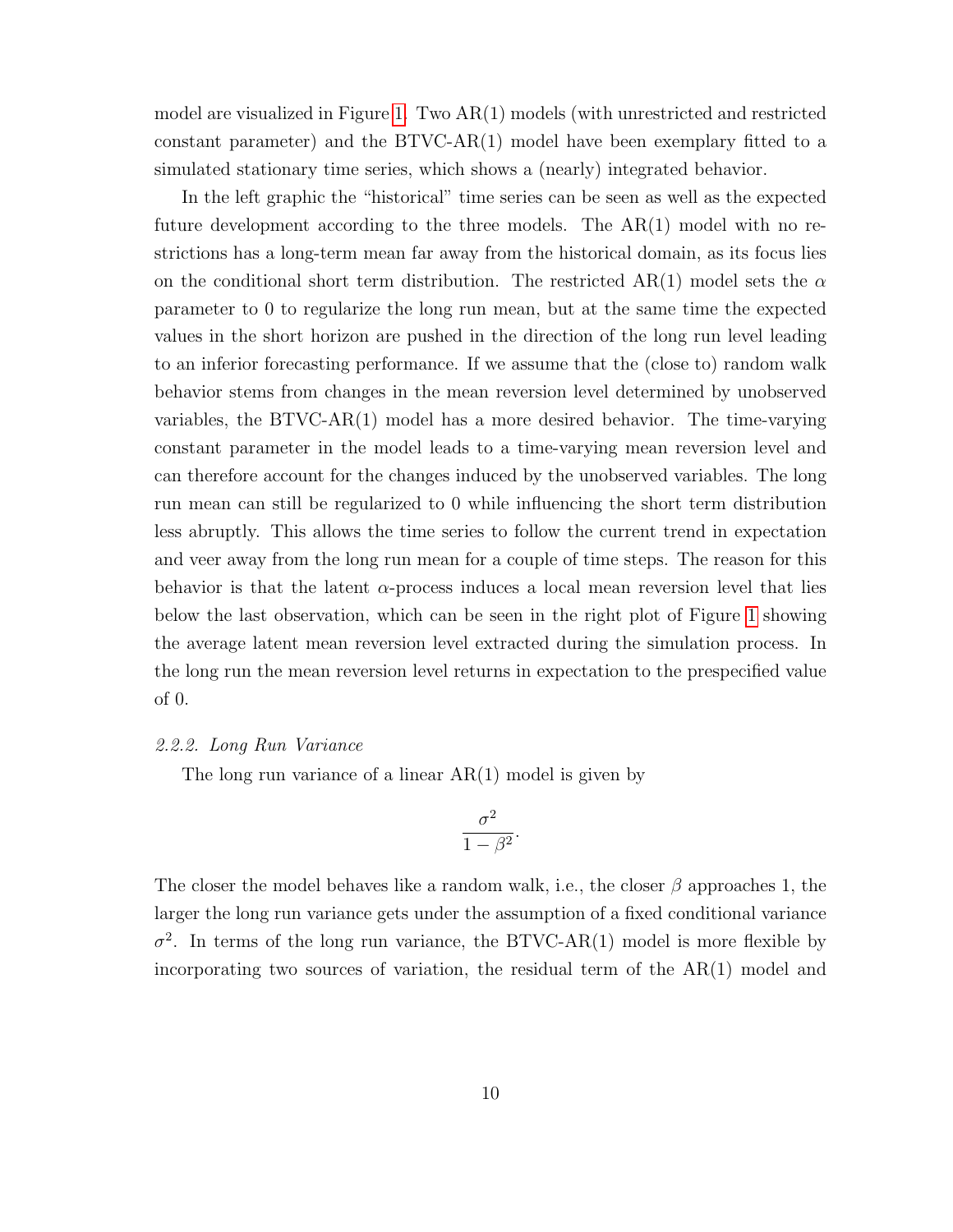<span id="page-10-0"></span>

Figure 1: A comparison of a linear AR(1) model with no restrictions for the constant parameter, a linear  $AR(1)$  model with restrictions to the constant parameter and a BTVC-AR $(1)$  model applied on a simulated time series.

variance of the latent  $\alpha$ -process. The model's long run variance is given by

<span id="page-10-1"></span>
$$
Var(x_t) = \frac{\sigma^2}{1 - \beta^2} + \frac{Var(\alpha_t) + 2\beta Cov(\alpha_t, x_{t-1})}{1 - \beta^2}.
$$
\n
$$
(6)
$$

The first term has the same form as the long run variance of a linear  $AR(1)$  model and can be interpreted as the "unconditional" variance around the time-varying mean reversion level, i.e., the variance conditional on the  $\alpha$ -process. The second term incorporates the part of the variance stemming from the  $\alpha$ -process and depends on both its unconditional variance and unconditional covariances. This allows the BTVC-AR(1) model to be more flexible and to control the long run variance of  $x_t$ , while reducing the opposing effect on the conditional distribution in the short horizon. The model thus still produces short term distributions consistent with the given data. If  $\alpha$  is a constant process, the second term is 0 and the BTVC-AR(1) model reduces to a linear AR(1) model.

Prior Assumptions. With the goal in mind to control the long-term variance based on prior information, a more refined specification of the BTVC-AR(1) model is helpful in order to translate this information into the model. We will use a centered  $\alpha$ -process with an AR-covariance structure for demonstrative purposes. In this case,  $\alpha$  can be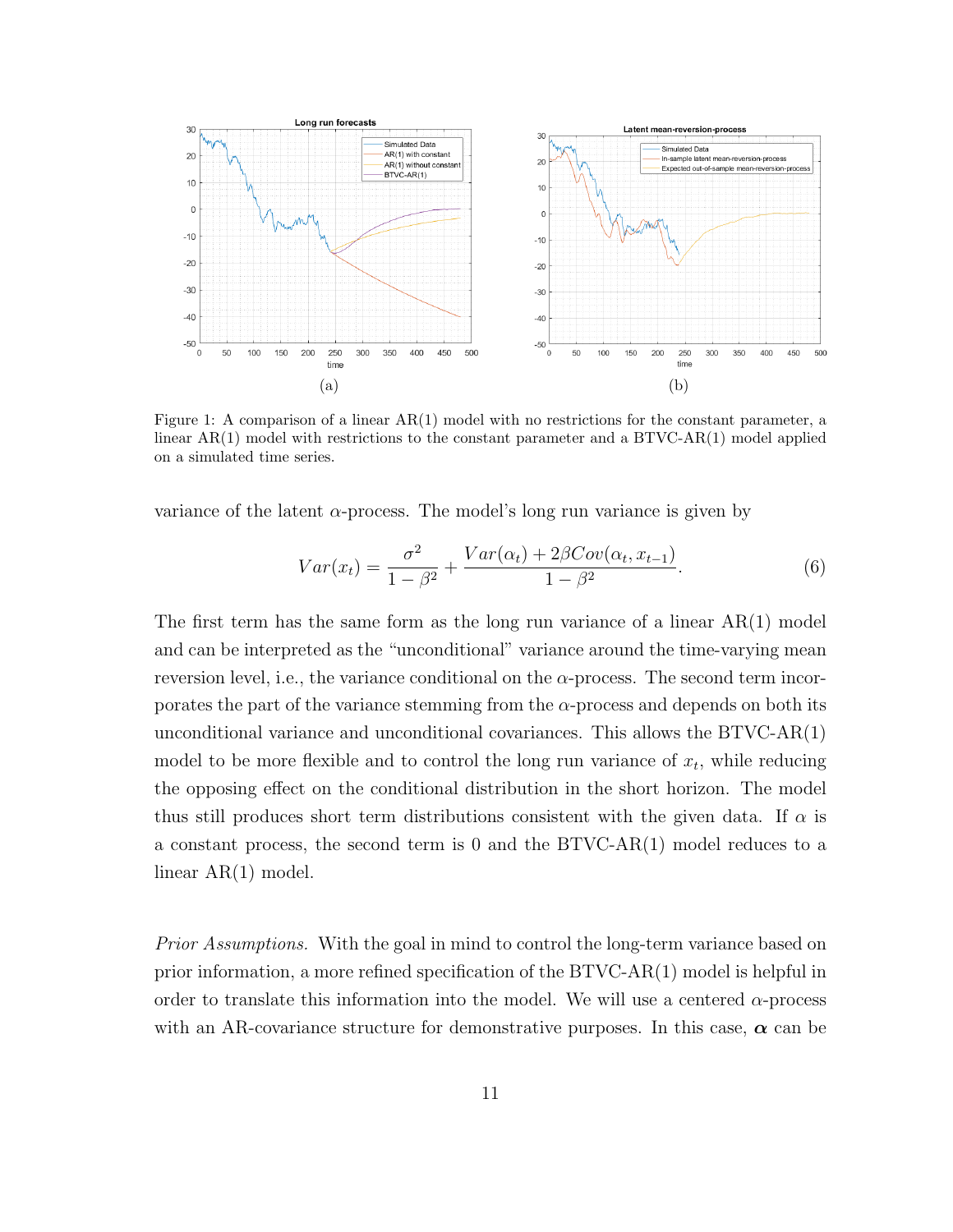represented by a linear AR(1) model

<span id="page-11-0"></span>
$$
\alpha_t = \rho \alpha_{t-1} + \eta_t,
$$

where  $\rho$  represents the correlation between two successive time steps and  $\eta_t$  is an i.i.d. Gaussian white noise process, i.e.,  $\eta_t \stackrel{i.i.d.}{\sim} \mathcal{N}(0, \tau^2)$ . The long run variance of the BTVC-AR(1) model is then given by

$$
Var(x_t) = \frac{\sigma^2}{(1 - \beta^2)} + \frac{\tau^2 (1 + \rho \beta)}{(1 - \rho \beta)(1 - \beta^2)(1 - \rho^2)}.
$$
\n(7)

If the process  $x_t$  is supposed to reach a certain objective variance in the long run, the degrees-of-freedom in [\(7\)](#page-11-0) reduce from four to three. For example, for given  $\rho$ ,  $\beta$ and  $\sigma^2$  and a prior value assumption for  $Var(x_t)$ , the variance of  $x_t$  has a one-to-one relationship with  $\tau^2$  and it is straightforward to solve [\(7\)](#page-11-0) for  $\tau^2$ . Let denote the solution by  $\tilde{\tau}^2$ . To ensure positivity the truncation limits for the prior distribution of β can be set to  $-1$  and  $\sqrt{\frac{Var(x_t)-\sigma^2}{Var(x_t)}}$ . For this specific covariance structure, a possible prior distribution of  $\tau^2$  can thus be defined by the conditional distribution

<span id="page-11-1"></span>
$$
\tau^2|\rho,\beta,\sigma^2 \sim \delta_{\tilde{\tau}^2},\tag{8}
$$

where  $\delta$  denotes a degenerated distribution with point mass 1 at  $\tilde{\tau}^2$ . This definition forces the process to reach its prespecified long run variance  $Var(x_t)$  while controlling the speed of mean reversion of the  $\alpha$ -process through  $\rho$ . A conjugate prior for  $\rho$  is a normal distribution truncated below by −1 and from above by 1, i.e.,

$$
\rho \sim \mathcal{N}(\mu_{\rho}, \sigma_{\rho}^2, -1, 1), \tag{9}
$$

with mean  $\mu_{\rho}$  and variance  $\sigma_{\rho}^2$ .

The previous prior specifications allow to introduce prior information into the model in a straightforward manner while maintaining the properties of the BTVC-AR(1) model.

### 2.2.3. The Short Run Distribution

For the short run distribution of the BTVC-AR(1) model the goal is to balance between a consistent estimation with the observed data and the opposing effect of the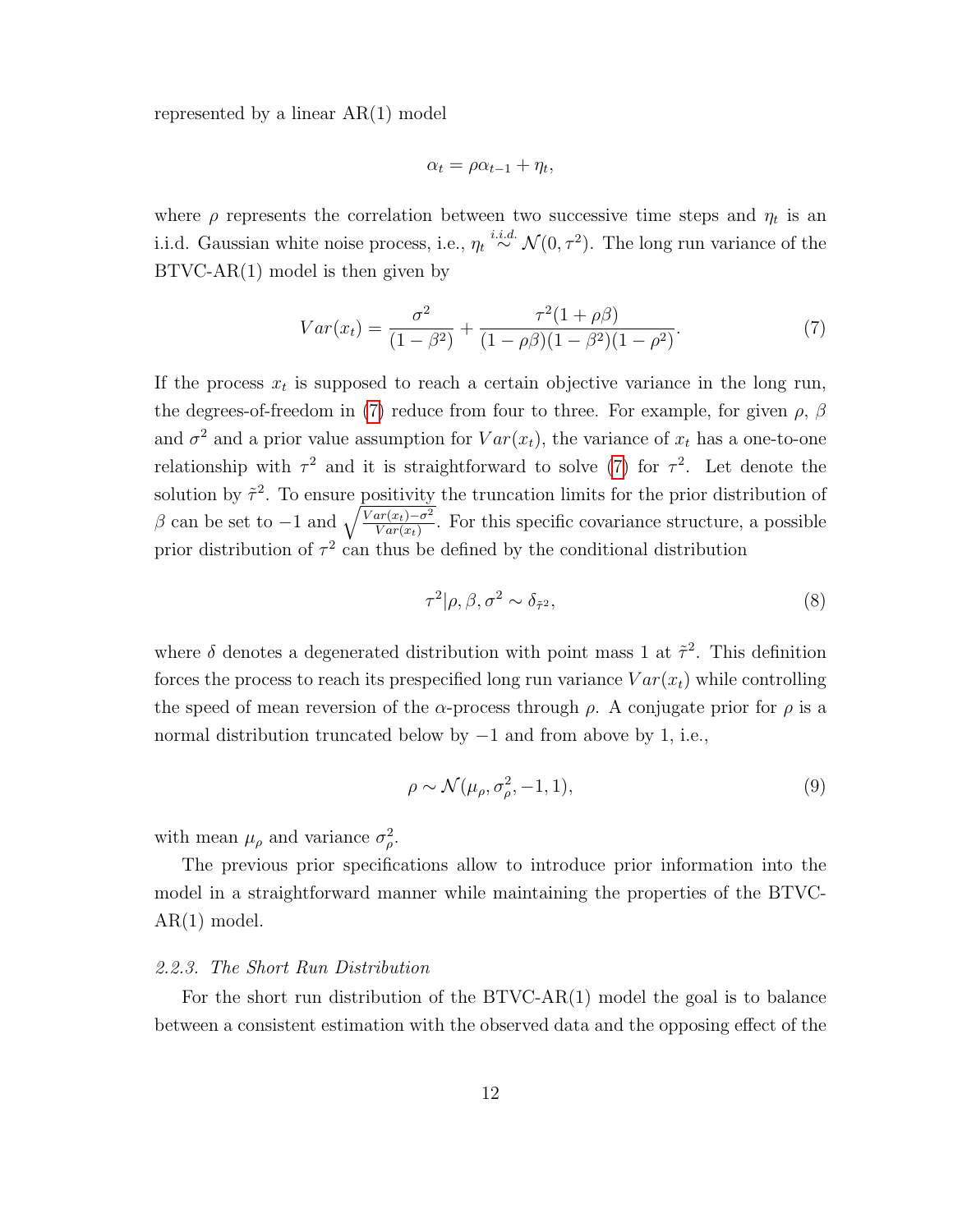prespecified long run distribution. For a linear AR(1) model with a restricted long run mean of 0 the conditional expectation and the conditional variance amount to

$$
E[x_{t+1}|x_t, \ldots] = \beta x_t,
$$
  

$$
Var[x_{t+1}|x_t, \ldots] = \sigma^2.
$$

The model can get arbitrarily close to a centered random walk if  $\beta$  approaches 1, while the long run variance increases at the same time as shown in Section [2.2.2.](#page-9-0) For the BTVC-AR(1) model we get

$$
E[x_{t+1}|x_t, ...] = E[\alpha_{t+1}|x_t, ...] + \beta x_t,
$$
  
\n
$$
Var[x_{t+1}|x_t, ...] = Var[\alpha_{t+1}|x_t, ...] + \sigma^2.
$$

A random walk behavior, i.e.,  $E[x_{t+1}|x_t] \approx x_t$ , can be reached without  $\beta$  necessarily being close to 1 due to the conditional expectation of the  $\alpha$ -process that supports the random walk behavior in the short horizon. This increases the flexibility of the  $BTVC-AR(1)$  model compared to a linear  $AR(1)$  model in combining short and long run distributional characteristics.

We can further decompose the conditional expectation to see the similarities of the BTVC-AR(1) model to a linear AR(t) process at a given time point t. Let  $\mathbf{\breve{\alpha}} = (\alpha_1, ..., \alpha_{t+1})$  denote the time-varying constant extended to  $t+1$  in a consistent manner with the BTVC-AR(1) model definition, i.e., the same covariance parameterization is assumed. For a given data set  $\mathbf{x} = (x_0, ..., x_t)$ , the conditional distribution of  $\breve{\alpha}|x$  is multivariate normal (c.f. [Appendix A.1\)](#page-32-0), i.e.,

$$
\breve{\boldsymbol{\alpha}}|\boldsymbol{x} \sim \mathcal{N}(\breve{\boldsymbol{\mu}},\breve{\boldsymbol{\Sigma}}).
$$

As  $\breve{\mu} = \frac{1}{\sigma^2} \breve{\Sigma} \tilde{\Delta}$  with  $\tilde{\Delta} = (x_1 - \beta x_0, ..., x_t - \beta x_{t-1}, 0)^{\top}$ , the conditional expectation of  $\alpha_{t+1}$  is given by the last entry of  $\mu$ ,

$$
E[\alpha_{t+1}|\boldsymbol{x}] = \frac{1}{\sigma^2} s_{t+1,.} \tilde{\boldsymbol{\Delta}},
$$

where  $s_{t+1, \cdot} = (s_{t+1,1}, \dots, s_{t+1,t+1})$  and  $s_{i,j}$  represent the entries of  $\Sigma$ . The one step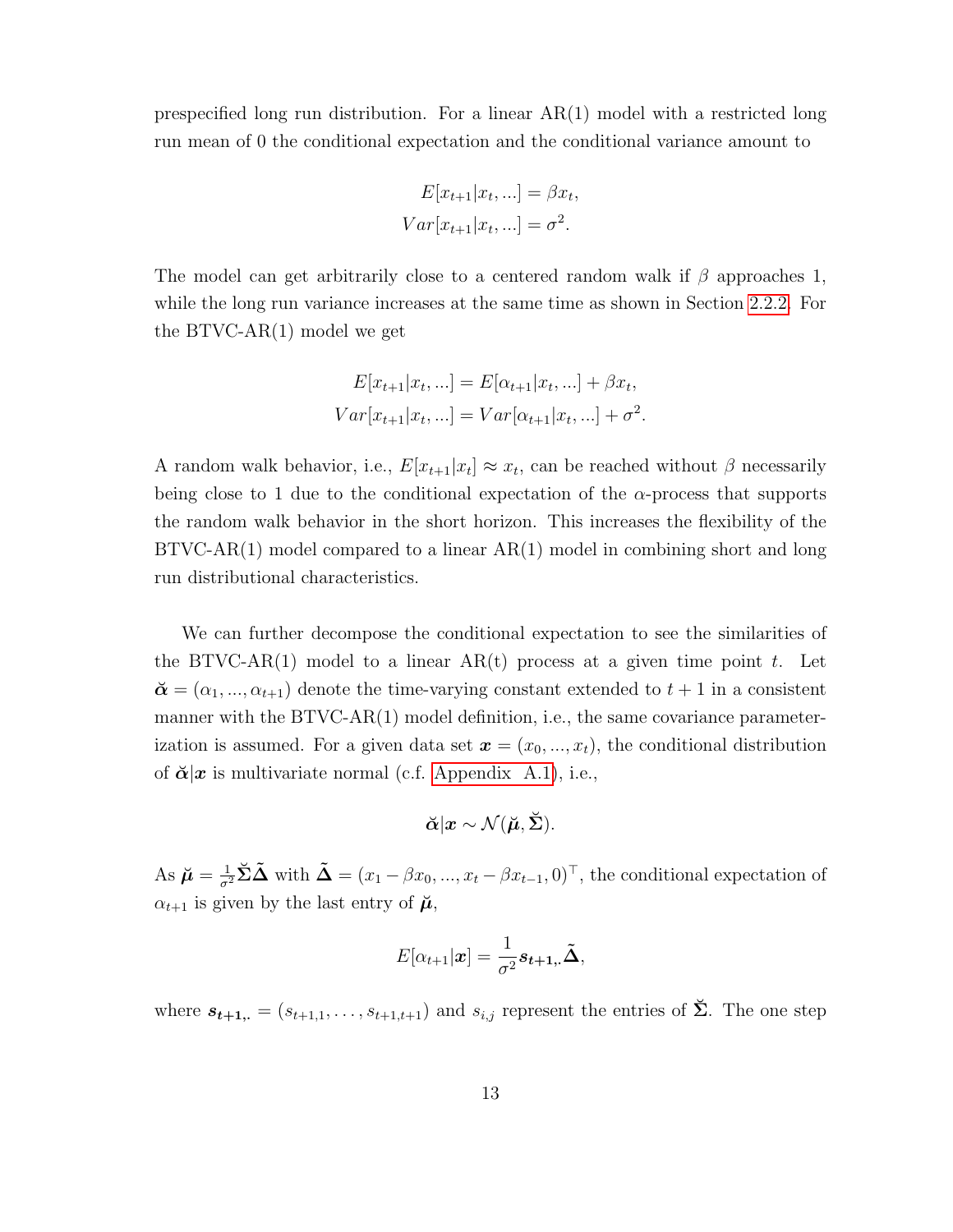ahead conditional expectation of the model therefore amounts to

$$
E[x_{t+1}|x_t,...] = \left(\frac{s_{t+1,t}}{\sigma^2} + \beta\right)x_t + \sum_{i=1}^{t-1} \frac{s_{t+1,t-i} - \beta s_{t+1,t-(i-1)}}{\sigma^2}x_{t-i} - \frac{s_{t+1,1}}{\sigma^2}x_0.
$$

This shows that the conditional expectation depends on all previous time points like in a linear  $AR(t)$  model, allowing the  $BTVC-AR(1)$  model to better account for current trends in the process. Due to the given covariance structure for  $\alpha$  the number of parameters are, however, much less than in an actual AR(t) process.

### <span id="page-13-0"></span>2.3. Bayesian Inference

The main parameters of interest in the BTVC-AR(1) model are  $\tilde{\alpha}$ ,  $\beta$  and  $\sigma^2$  with  $\tilde{\alpha}$  extending  $\alpha$  by future time points up to the modeling horizon h, i.e.,

$$
\widetilde{\boldsymbol{\alpha}}=(\alpha_1,...,\alpha_t,...,\alpha_{t+h}).
$$

This extension is necessary to sample from the predictive posterior distribution of the parameters and to generate forecasts. The prior distribution of  $\tilde{\alpha}$  incorporates the same assumptions as the prior distribution of  $\alpha$ , i.e.,

$$
\widetilde{\boldsymbol{\alpha}} \sim \mathcal{N}_{t+h}(\widetilde{\boldsymbol{\theta}}, \widetilde{\boldsymbol{\Sigma}})
$$

where

$$
\widetilde{\theta} = \vartheta \cdot \mathbf{1} \quad \text{and} \quad \widetilde{\Sigma} = \begin{pmatrix} \Sigma & \Pi_{t+1} & \dots & \Pi_{t+h} \\ \Pi_{t+1}^{\top} & \sigma_{\alpha}^2 & & \\ \vdots & & \ddots & \\ \Pi_{t+h}^{\top} & & & \sigma_{\alpha}^2 \end{pmatrix}
$$

with  $\Pi_{t+j} = \{ \text{Cov}(\alpha_{t+j}, \alpha_1), \ldots, \text{Cov}(\alpha_{t+j}, \alpha_{t+j-1}) \}^{\top}$ , i.e., the vector of covariances of  $\alpha_{t+j}$  and all previous time points  $1, \ldots, (t + j - 1)$ . For these time points the same (autoregressive) covariance parameterization as for  $\alpha$  is assumed for consistency reasons.  $\sigma_{\alpha}^2$  represents the unconditional variance of the latent  $\alpha$ -process.

The goal of Bayesian inference is to find the joint posterior distribution,  $p(\tilde{\boldsymbol{\alpha}}, \beta, \sigma^2 | \boldsymbol{x})$ , conditional on the observed data  $\mathbf{x} = (x_0, ..., x_t)$ . If the full conditional distribution of all parameters is known, the Gibbs sampler (see, e.g. Gelman et al. [\[13\]](#page-29-7)) can be used to draw samples from this joint posterior distribution and inference can be based on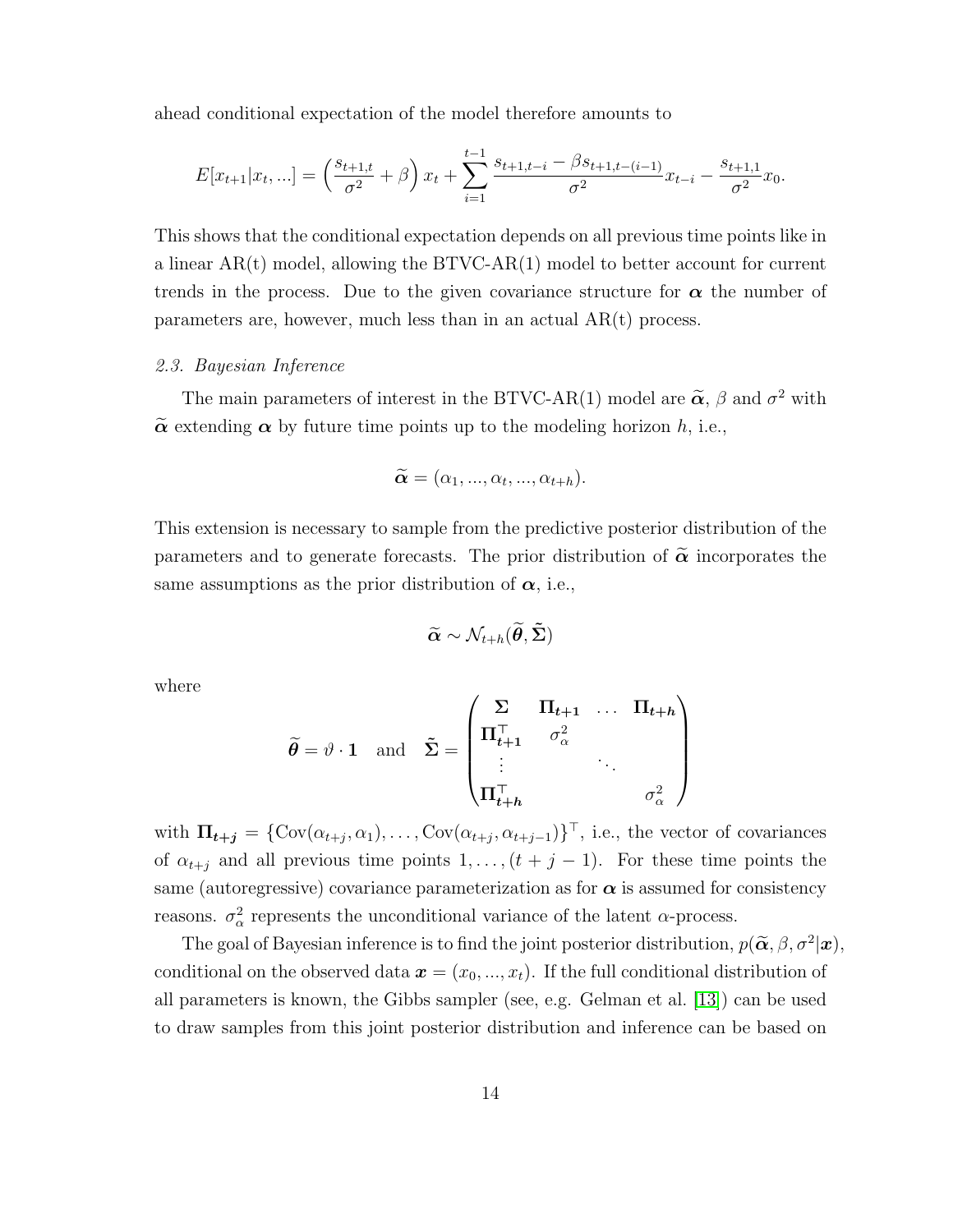Monte Carlo approximation (see, e.g., Chib [\[7\]](#page-28-7)). By regularizing the long run variance under the assumption of an AR-covariance structure and choosing a degenerated prior distribution for  $\tau^2$  as in [\(8\)](#page-11-1), the full conditional distributions of  $\rho$ ,  $\beta$  and  $\sigma^2$  depend on the prior of  $\tau^2$  and can not be derived analytically. We therefore apply a Metropolis-Hastings within Gibbs sampling routine (see, e.g., Millar and Meyer [\[25\]](#page-30-6)). We will state the algorithmic details in the following section and here only derive the necessary distributions.

As the model defined in Section [2.2.2](#page-9-0) can be considered under a different parameterization where  $\tau^2$  is given by the function

$$
\tau^2 = f(\rho, \beta, \sigma^2, Var(x_t))
$$

and thus fixed for given  $\rho, \beta, \sigma^2$  and a specified long run variance  $Var(x_t)$ , we will focus on deriving two conditional distributions in order to be able to employ a twostep Gibbs sampling procedure. The goal is to iteratively sample  $\alpha$  and the vector  $(\rho, \beta, \sigma^2)$  based on the respective other full conditional distribution. As it is not straightforward to derive the conditional distribution for the latter vector, we will here derive conditional distributions for all parameters involved as if the parameter  $\tau^2$  was fixed and later employ these distributions to derive a suitable proposal distribution in a Metropolis-Hastings procedure. In the following subsections we just state the (full) conditional distributions. A more detailed derivation can be found in [Appendix](#page-32-0) [A.1](#page-32-0)[-Appendix A.4.](#page-35-0)

### 2.3.1. Full Conditional Distributions of  $\alpha$

In the following we derive the full conditional distribution of  $\tilde{\alpha}$ . It holds

<span id="page-14-0"></span>
$$
p(\widetilde{\boldsymbol{\alpha}}|\beta,\sigma^2,\boldsymbol{x}) \propto p(\boldsymbol{x}|\widetilde{\boldsymbol{\alpha}},\beta,\sigma^2) \cdot p(\widetilde{\boldsymbol{\alpha}}) = \mathcal{L}(\widetilde{\boldsymbol{\alpha}},\beta,\sigma^2) \cdot p(\widetilde{\boldsymbol{\alpha}}). \tag{10}
$$

Due to the conditional independence induced by the Markov assumption in the  $AR(1)$ model the likelihood of the parameters is given by

<span id="page-14-1"></span>
$$
\mathcal{L}(\widetilde{\boldsymbol{\alpha}}, \beta, \sigma^2) = p(\boldsymbol{x}|\alpha, \beta, \sigma^2) = \prod_{j=0}^{t-1} \phi(x_{t-j}|\alpha_{t-j} + \beta x_{t-j-1}, \sigma^2),
$$
(11)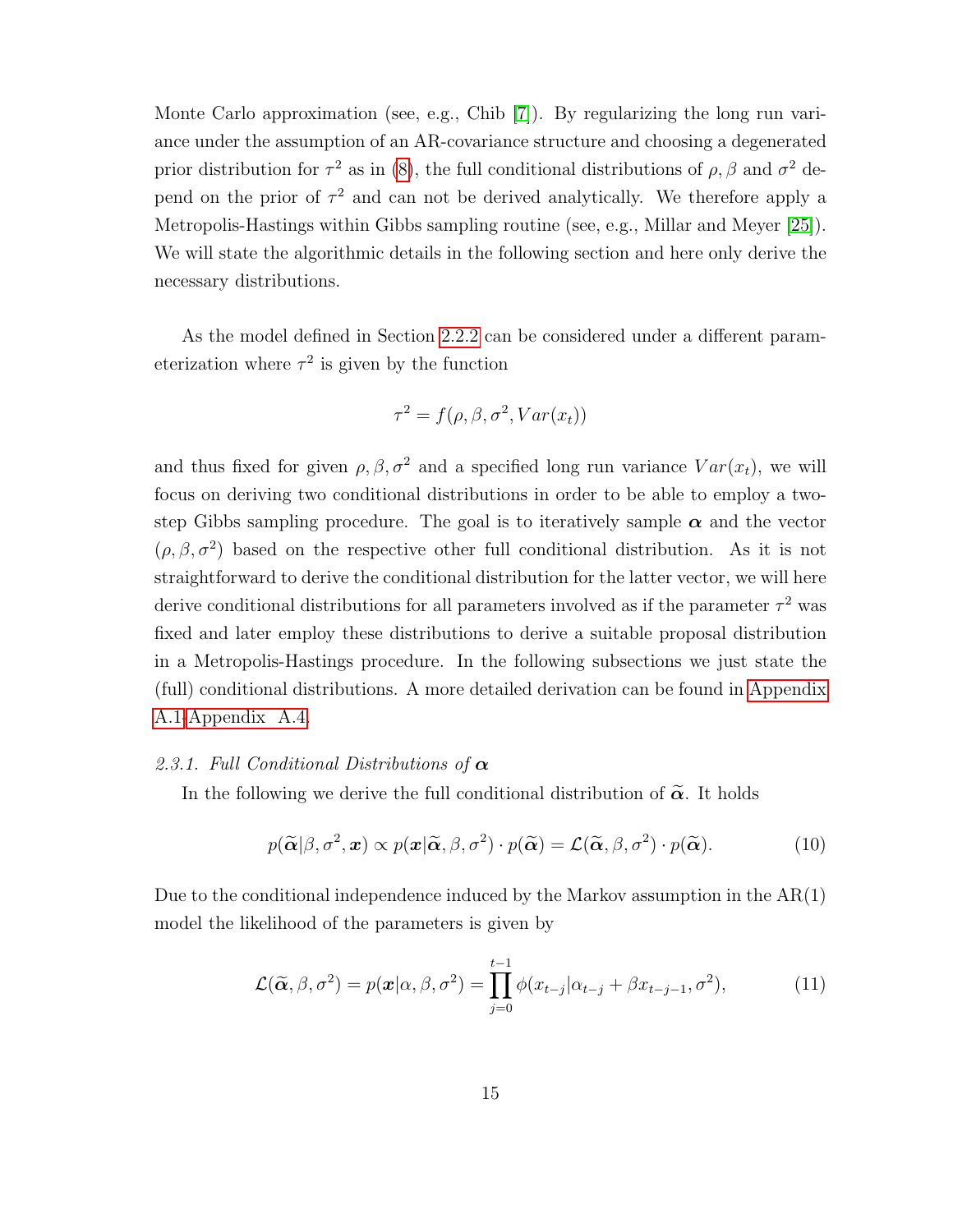where  $\phi(\cdot|\mu, \tilde{\sigma}^2)$  denotes the density function of a normal distribution with expectation  $\mu$  and variance  $\tilde{\sigma}^2$ . Note, that we have assumed a degenerated distribution with point mass 1 for the first entry in  $x$ . An alternative option is to estimate the unconditional distribution. For increasing length of the time series the difference between these two approaches will however vanish.

With [\(10\)](#page-14-0) and [\(11\)](#page-14-1) and the prior distributions specified in Section [2.1](#page-5-3) the full conditional distributions of  $\tilde{\alpha}$ , can be derived analytically. Under the assumption that  $\tilde{\theta} = 0$  as specified in Section [2.2.1](#page-8-0) to regularize the long run mean, the full conditional distribution of  $\tilde{\alpha}$  is given by

$$
\widetilde{\boldsymbol{\alpha}}|\beta,\sigma^2,\boldsymbol{x}\sim\mathcal{N}_t(\widetilde{\boldsymbol{\mu}}_{\boldsymbol{post}},\tilde{\boldsymbol{\Sigma}}_{\boldsymbol{post}}).
$$

with

$$
\widetilde{\mu}_{post} = \widetilde{\Sigma}_{post} \widetilde{\Delta} \frac{1}{\sigma^2} \text{ and } \widetilde{\Sigma}_{post} = \left( \widetilde{\Sigma}^{-1} + \frac{1}{\sigma^2} \begin{pmatrix} I_t & 0 \\ 0 & 0 \end{pmatrix} \right)^{-1}.
$$

 $\Delta$  in this case denotes

$$
\widetilde{\Delta} = (x_2 - \beta x_1, \dots, x_t - \beta x_{t-1}, 0, \dots, 0).
$$

As  $\widetilde{\Delta}$  incorporates data information up to time point (vector entry) t, is 0 for time points > t and  $Cov(\alpha_{t+j}, \alpha_t) \longrightarrow 0$  with increasing j, the mean of the full conditional distribution tends to 0, corresponding to the unconditional mean of the prior distribution. The covariance structure of the full conditional distribution behaves analogously. Therefore, the distribution of  $\alpha_{t+j} \mid x, \beta, \sigma^2$  in the long run tends to the prior distribution. This means that the prior distribution of  $\alpha$  effectively regularizes the distribution of  $x$  in the long horizon towards the prespecified long run mean and long run variance.

Note that the derivations are independent of the specific choice of  $\tilde{\Sigma}$ . If prior distribution assumptions for the parameters in  $\Sigma$  are used, we need to further condition on the hyper-parameters for the full conditional distribution of  $\tilde{\alpha}$ .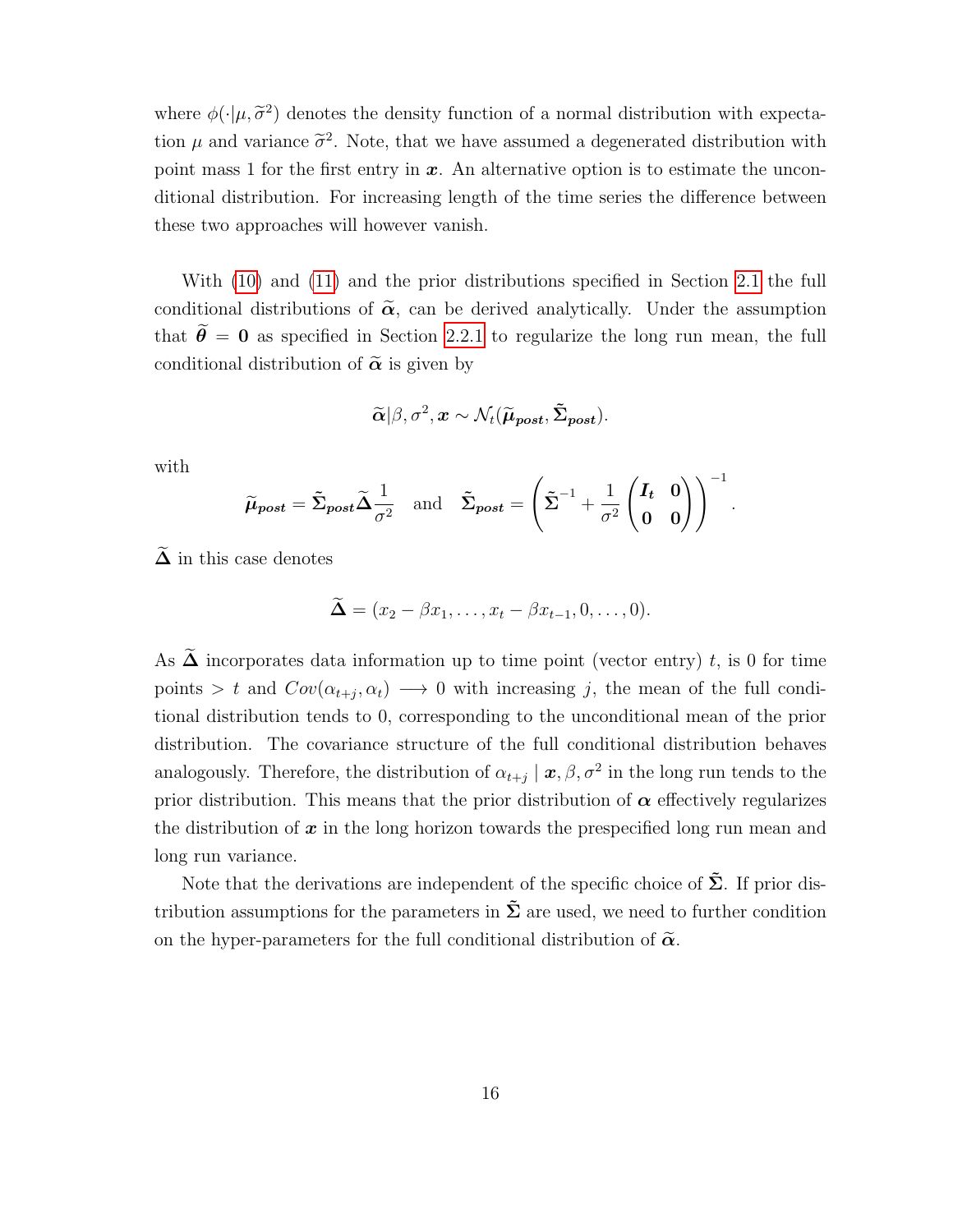## 2.3.2. Full Conditional Distributions of  $\rho$ ,  $\beta$ ,  $\sigma^2$

If we assume an AR-covariance structure with prior distributions for its parameters as specified in Section [2.2.2,](#page-9-0) the conditional distribution of  $\rho$  is given by

$$
\rho | \boldsymbol{\alpha}, \tau^2 \sim \mathcal{N}(\mu_{\rho,post}, \sigma^2_{\rho,post}, -1, 1)
$$

where

$$
\sigma_{\rho,post}^{2} = \left(\frac{\sum_{j=0}^{t-1} \alpha_{t-j-1}^{2}}{\tau^{2}} + \sigma_{\rho}^{-2}\right)^{-1}
$$

$$
\mu_{\rho,post} = \left(\frac{\sum_{j=0}^{t-1} \alpha_{t-j} \alpha_{t-j-1}}{\tau^{2}} + \frac{\mu_{\rho}}{\sigma_{\rho}^{2}}\right) \sigma_{\rho,post}^{2}.
$$

The conditional distribution of  $\beta$  is given by

$$
\beta | \boldsymbol{x}, \boldsymbol{\alpha}, \sigma^2 \sim \mathcal{N}\left(\mu_{\beta,post}, \sigma_{\beta,post}^2, -1, \sqrt{\frac{Var(x_t) - \sigma^2}{Var(x_t)}}\right)
$$

where

$$
\sigma_{\beta,post}^2 = \left(\frac{\sum_{j=0}^{t-1} x_{t-j-1}^2}{\sigma^2} + (\sigma \sigma_{\beta})^{-2}\right)^{-1}
$$

$$
\mu_{\beta,post} = \left(\frac{\sum_{j=0}^{t-1} d_{t-j} x_{t-j-1}}{\sigma^2} + \frac{\mu_{\beta}}{\sigma^2 \sigma_{\beta}^2}\right) \sigma_{\beta,post}^2.
$$

 $\check{d}_{t-j}$  is defined by  $\check{d}_{t-j} := x_{t-j} - \alpha_{t-j}$ .

The conditional distribution of  $\sigma^2$  is given by an inverse gamma distribution with parameters

$$
\tilde{a} = \frac{t+1}{2} + a \quad \text{and} \quad \tilde{b} = \frac{\sum_{j=0}^{t-1} \epsilon_{t-j}^2}{2} + b + \frac{(\beta - \mu_\beta)^2}{2\sigma_\beta}
$$

.

This means

$$
\sigma^2|\widetilde{\boldsymbol{\alpha}}, \beta, \boldsymbol{x} \sim \mathcal{IG}(\tilde{a}, \tilde{b}).
$$

Note that this only holds if the prior of  $\beta | \sigma^2$  is a normal distribution instead of a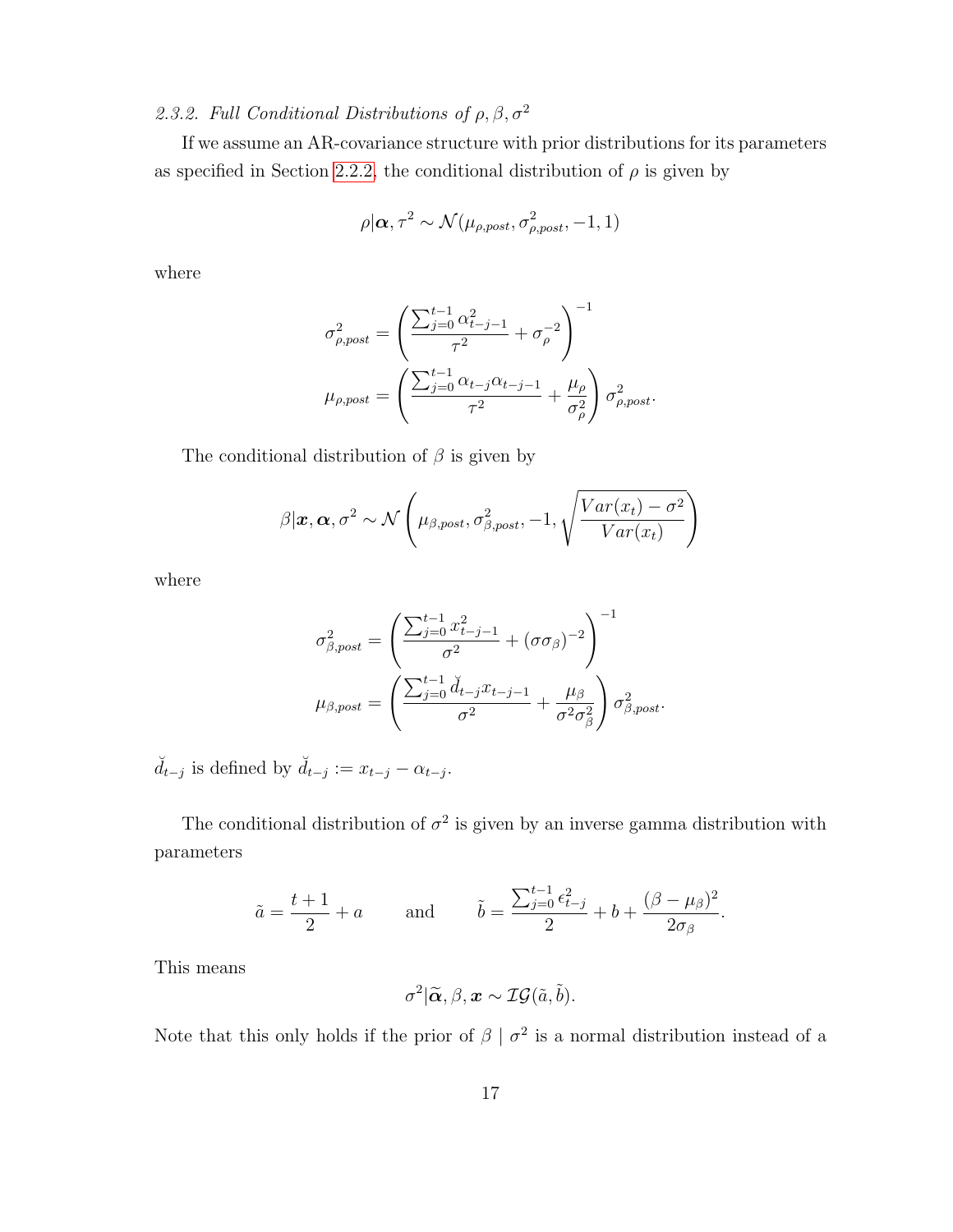truncated normal distribution as assumed in Section [2.1.](#page-5-3) When using a truncated distribution assumption, the derivation of the full conditional of  $\sigma^2$  is more intricate as the prior distribution of  $\beta$  also conditions on  $\sigma^2$ . Since our approach will make use of the full conditionals as proposal distributions in the Metropolis-Hastings part of our sampling routine, this simplification allows a more straightforward implementation while we observe that values outside the given truncation are highly unlikely and practically occur with zero probability in our application.

### <span id="page-17-1"></span>2.4. Markov Chain Monte Carlo Inference

In the following we assume again an AR-covariance structure for  $\Sigma$  determined by the parameters  $\rho$  and  $\tau^2$  with prior distributions as specified in Section [2.2.2.](#page-9-0) To conduct inference, we use the Metropolis-Hastings within Gibbs sampler. More specifically, we generate samples from the posterior distribution by iteratively sampling from the full conditional distribution of  $\tilde{\alpha}$  given a sample of  $(\rho, \beta, \sigma^2)$  and vice versa. Based on the derivation of the full conditional distribution for  $\alpha$  in the previous section we are able to directly sample from a multivariate normal distribution to generate values for  $\alpha$ . To obtain a sample from  $p(\rho, \beta, \sigma^2 | \alpha, x)$  conditional on  $\alpha$ , we apply the Metropolis-Hastings algorithm as neither the joint distribution of  $\rho$ ,  $\beta$ ,  $\sigma^2$  nor each single full conditional distribution is available. A suitable and already available proposal distribution  $q$  for these parameters is given by

<span id="page-17-2"></span>
$$
q(\rho, \beta, \sigma^2 \mid \boldsymbol{\alpha}, x) = q(\rho \mid \boldsymbol{\alpha}, x)q(\beta \mid \boldsymbol{\alpha}, \sigma^2, x)q(\sigma^2 \mid \boldsymbol{\alpha}, \beta, x). \tag{12}
$$

In other words, we use the product of all full conditional distributions under the assumption of a fixed  $\tau^2$ .

In the  $B T V C - AR(1)$  model we use this approach in a first step to draw from the joint posterior distribution  $p(\tilde{\boldsymbol{\alpha}}, \beta, \sigma^2 | \boldsymbol{x})$ . A detailed description of the sampling routine can be found in [Appendix B.](#page-36-0) In a second and final step, we use these samples to generate paths of the x-process as follows:

$$
x_{t+j}^{(m)} = \alpha_{t+j}^{(m)} + \beta^{(m)} x_{t+j-1}^{(m)} + \epsilon_{t+j}, \qquad j > 0.
$$

### <span id="page-17-0"></span>3. Application To Interest Rate Data

We now apply the  $BTVC-AR(1)$  model to the first principal component  $(PC)$  of a principal component analysis (PCA) on interest rate data to predict the term struc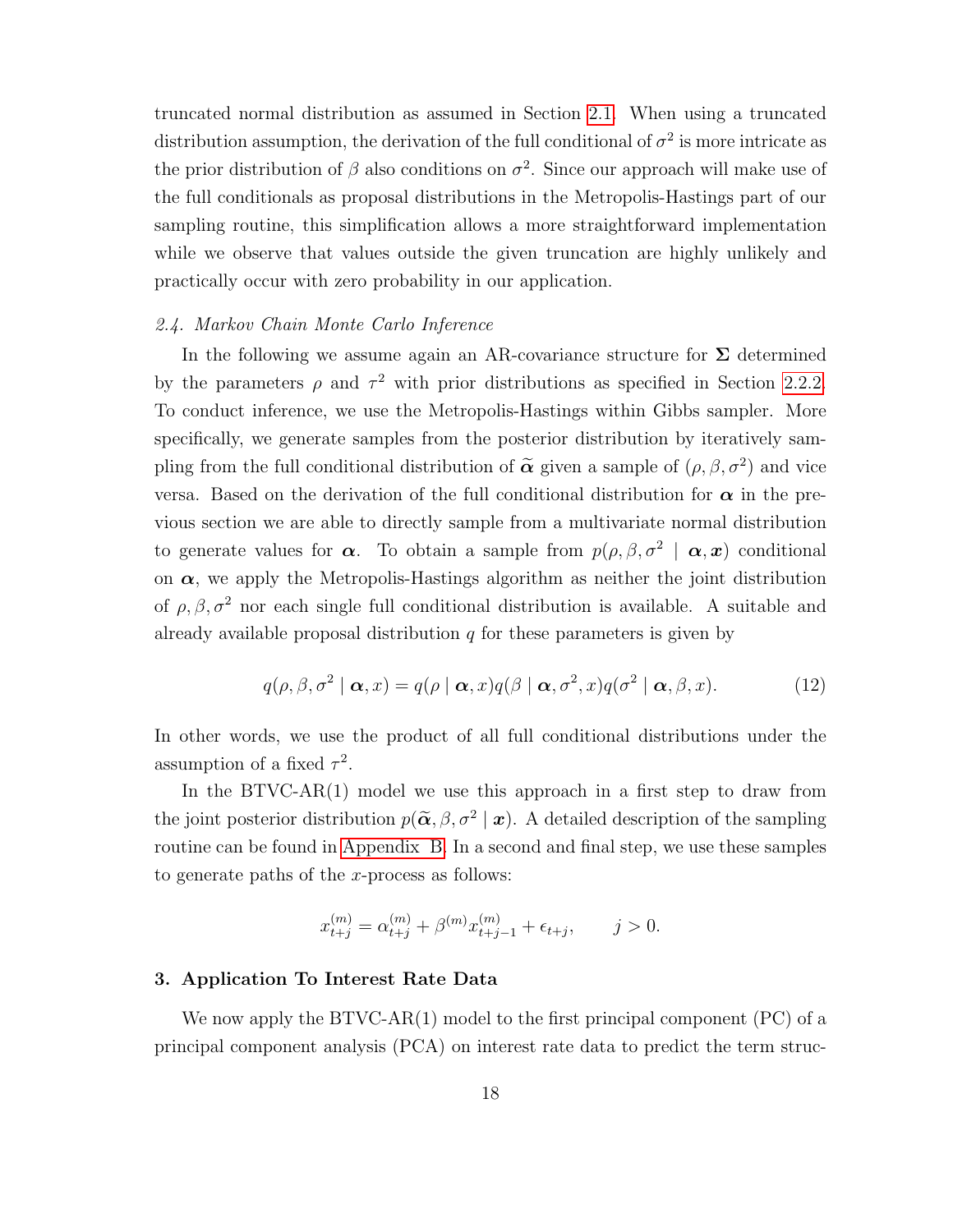ture of interest rates and compare it to the 2-Additive-Factor Gaussian (Gauss2++) model (see, e.g., Brigo and Mercurio  $[4]$ ) and the *dynamic Nelson-Siegel model* (see Diebold and Li (10) with respect to the forecasting performance and the long run distribution.

### 3.1. Motivation and Background

The Gauss2++ model is a popular short-rate model in the insurance industry, used, e.g., to classify certified pension contracts into risk classes. Because its mean reversion level is calibrated to external interest rate forecasts, it generates realistic interest rates in the long horizon, which is a necessary model feature for insurance companies, as they are obliged to calculate risk measures and performance scenarios for specific insurance contracts for up to 40 years (see European Union [\[12\]](#page-29-8)). Nevertheless, Diebold and Li [\[10\]](#page-28-0) point out that short-rate models perform poorly in forecasting. Their dynamic Nelson-Siegel model shows a better forecasting performance than the Gauss $2++$  model in the short horizon, but can produce unrealistic interest rates in the very long horizon. Our model, which we call the  $BTVC-AR(1)$ -Factor model in the following as it applies the  $BTVC-AR(1)$  model to the first PC of a PCA, combines both: a good forecasting performance in the short horizon and realistic interest rates in the long horizon. It further accounts for the strong autocorrelation and the (close to) random walk behavior of interest rates.

### 3.2. Data

We use data of the German term structure of interest rates estimated by the Deutsche Bundesbank from prices of German government bonds. The exact estimation procedure can be found in Schich [\[31\]](#page-30-7). The time span ranges from September 1997 to August 2016. Figure [2](#page-19-0) shows the monthly evolution of the interest rate curves.

In the last ten to fifteen years a decrease of the interest rates can be observed. Each maturity represents a dimension in the data set. We use PCA to reduce the dimension of the data set for the following reason. According to Litterman and Scheinkman [\[24\]](#page-30-8) a three factor model can explain for each interest rate with a specific maturity a minimum of 96% of the variability in the data. We here extract these (principle) factors but only use the first two to facilitate a fair comparison with the  $Gauss2++$ model, which is a two factor model. Furthermore, the first two PCs already account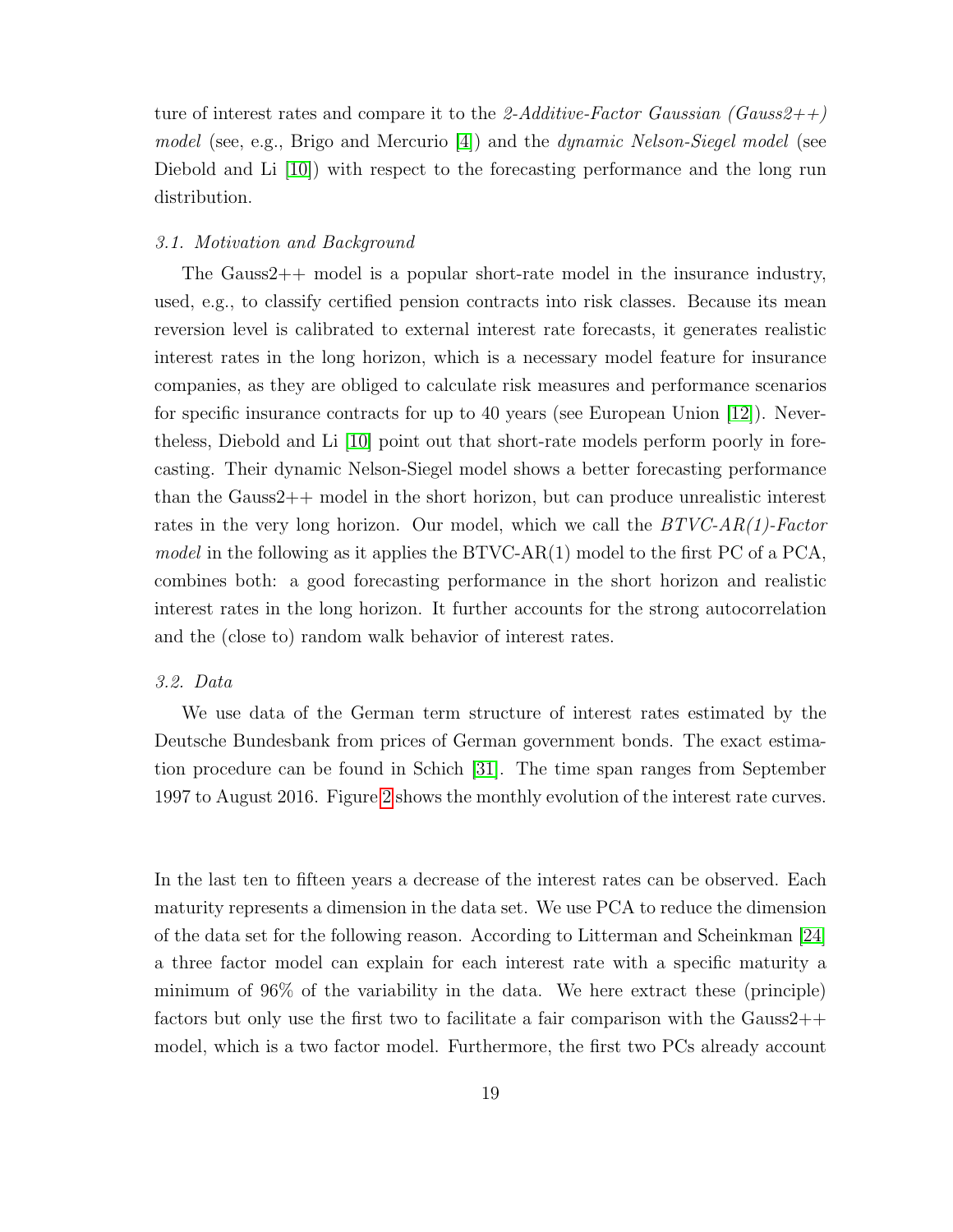<span id="page-19-0"></span>

Figure 2: Time series of the term structure of German government bond yields.

for more than 99% of the variability in the given data. Figure [3](#page-20-0) shows the loadings and the time series of the two extracted PCs.

The loadings of the first PC are similar for all 20 maturities, while the loadings of the second PC are positive for short and negative for long maturities. The first and the second PC are therefore often interpreted as level and slope of the term structure, respectively.

The decrease of the interest rates in the last years is also visible in the level factor, showing a downward trend. There is an ongoing discussion in the literature about mean reversion of interest rates. Economic theory predominantly assumes that interest rates are (in the long run) mean reverting. But statistical evidence is not so clear (van den End [\[36\]](#page-31-3)). The mainstream literature says that unit roots can not be rejected, which would imply that interest rates are not mean reverting (see, e.g, Campbell and Shiller [\[5\]](#page-28-9), Rose [\[29\]](#page-30-9), Siklos and Wohar [\[32\]](#page-30-10), Stock and Watson [\[33\]](#page-31-4)). More recent literature investigates the unit root hypothesis by fractional integrated techniques that apply differencing to time series by an order smaller than or greater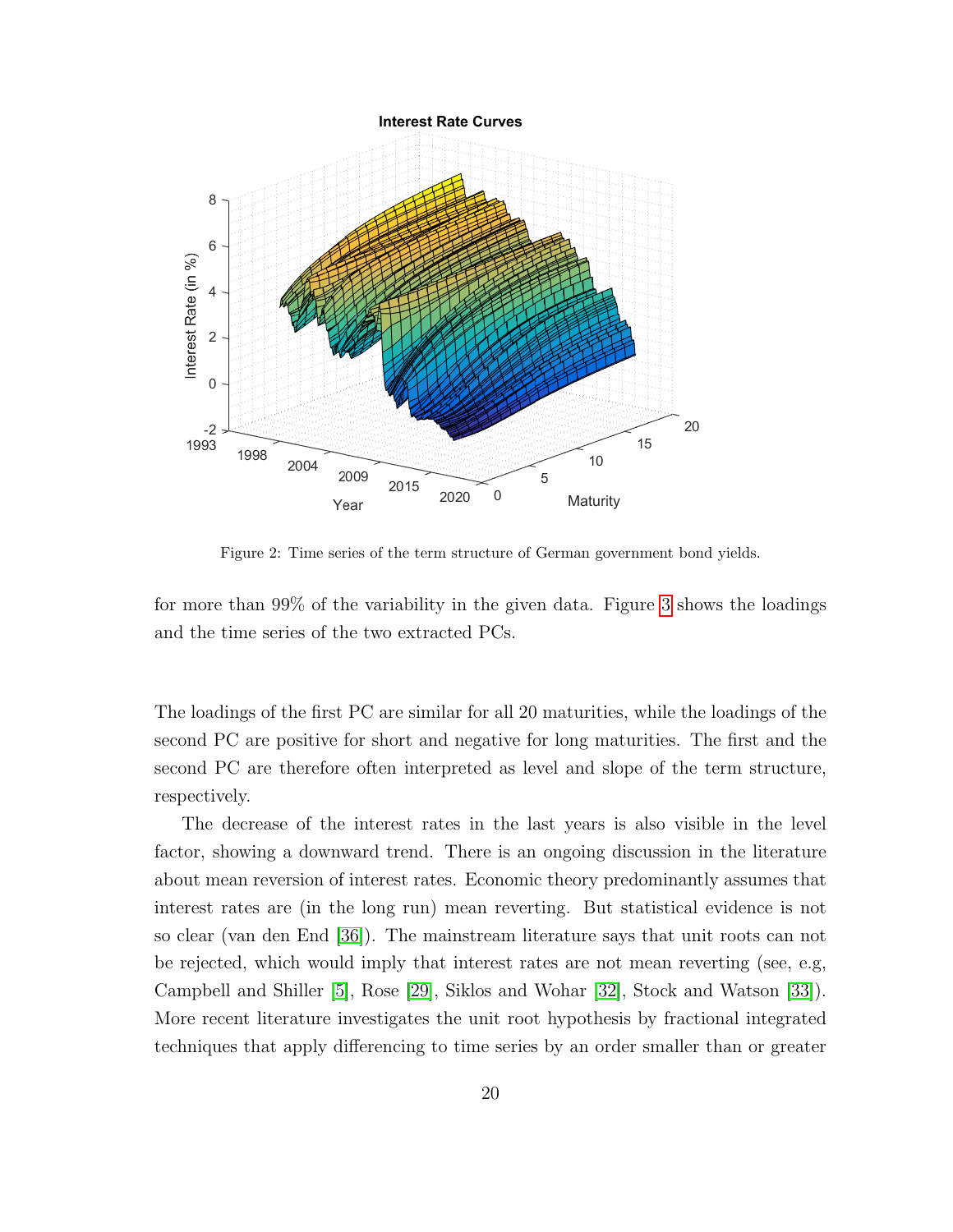<span id="page-20-0"></span>

Figure 3: The scores and the loadings of the first two PCs.

than one (see, e.g., Baum et al. [\[2\]](#page-28-10), Gil-Alana [\[14\]](#page-29-9)). These studies find that shocks to interest rates have a long memory, which explains their (close to) random walk behavior.

### <span id="page-20-1"></span>3.3. Estimation of Model Parameters

In this subsection the estimation of the BTVC-AR(1)-Factor model and the two benchmark models is described.

### 3.3.1. Modeling Interest Rates with the BTVC-AR(1)-Factor Model

The factors of our BTVC-AR(1)-Factor model are the first two PCs extracted by a PCA and interpreted as level and slope of the interest rate curve. The level factor shows a (close to) random walk behavior, which can not be adequately captured by a stationary linear model. Following the economic theory view that interest rates (and therefore also the level) are mean reverting (in the long run) and assuming that the random walk behavior results from changes in the mean reversion level, we use therefore the BTVC-AR(1) model for this PC. It allows us to account for the (close to) random walk behavior as well as to regularize the level of the interest rate curve in the long horizon via prior assumptions. The slope factor is more stable over time. As an augmented Dickey Fuller test suggests that the existence of a unit root can be rejected, a linear AR(1) model is used for this factor. By modeling the level and the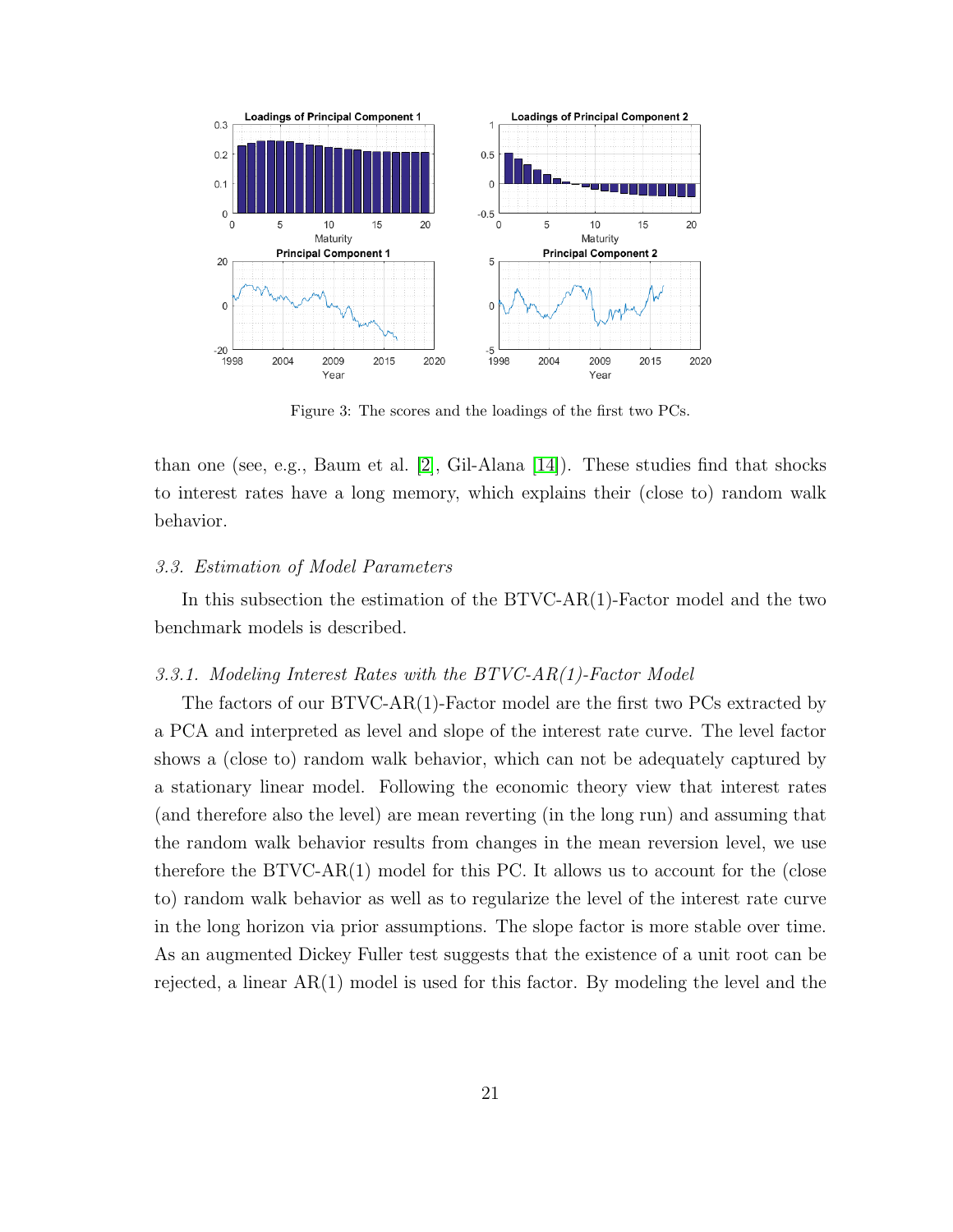slope factor interest rate forecasts  $\hat{r}_t(\tau)$  with maturity  $\tau$  can be calculated via

$$
\hat{r}_t(\tau) = \mu(\tau) + \xi_1(\tau)\hat{l}_t + \xi_2(\tau)\hat{s}_t,\tag{13}
$$

where  $\hat{l}_t$  and  $\hat{s}_t$  denote the forecasts of the level and the slope factor, respectively.  $\xi_1(\tau)$  and  $\xi_2(\tau)$  denote the loading of the first and second PC for maturity  $\tau$ . Before applying the PCA the data has been centered and therefore  $\mu(\tau)$  is the mean interest rate of the data set for maturity  $\tau$ . We now specify the prior assumptions of the  $BTVC-AR(1)$  model for the level factor and the estimation procedure of the  $AR(1)$ model for the slope factor.

### The Level Factor

Latent AR1 constant  $\alpha$ . For this application we assume an AR-covariance structure for the  $\alpha$ -process of the BTVC-AR(1) model with the parameters  $\rho$  and  $\tau^2$  representing the correlation of two successive time points and the conditional variance, respectively. The unconditional mean of the  $\alpha$ -process is set to 0, which implies the assumption that the long run mean of the level factor is 0. Because we also assume that the slope factor is a centered process this means that the long run interest rate curve converges in expectation to the average interest rate curve of the dataset.

Autocorrelation parameter  $\rho$ . As specified in Section [2.2.2](#page-9-0) we assume for  $\rho$  a truncated normal distribution with the parameters  $\mu_{\rho} = 0.98$  and  $\sigma_{\rho}^2 = 0.001^2$  with lower truncation −1 and and upper truncation 1 as a hyper prior, i.e.,

$$
\rho \sim \mathcal{N}(0.98, 0.001, -1, 1)
$$

The truncation ensures the stationarity of the process. The parameters of this hyperprior rely on expert judgment and incorporate the assumption of a weak mean reverting  $\alpha$ -process into the model and therefore allow the mean reversion level of the level factor to deviate from the long run mean for longer periods. This yields the (close to) random walk behavior present in (our) interest rate data.

Variance of the latent process. According to Section [2.2.2](#page-9-0) the parameter  $\tau^2$  is set in each iteration of the sampling procedure such that the long run variance of the level factor amounts to a prespecified value. We here use the value 120, which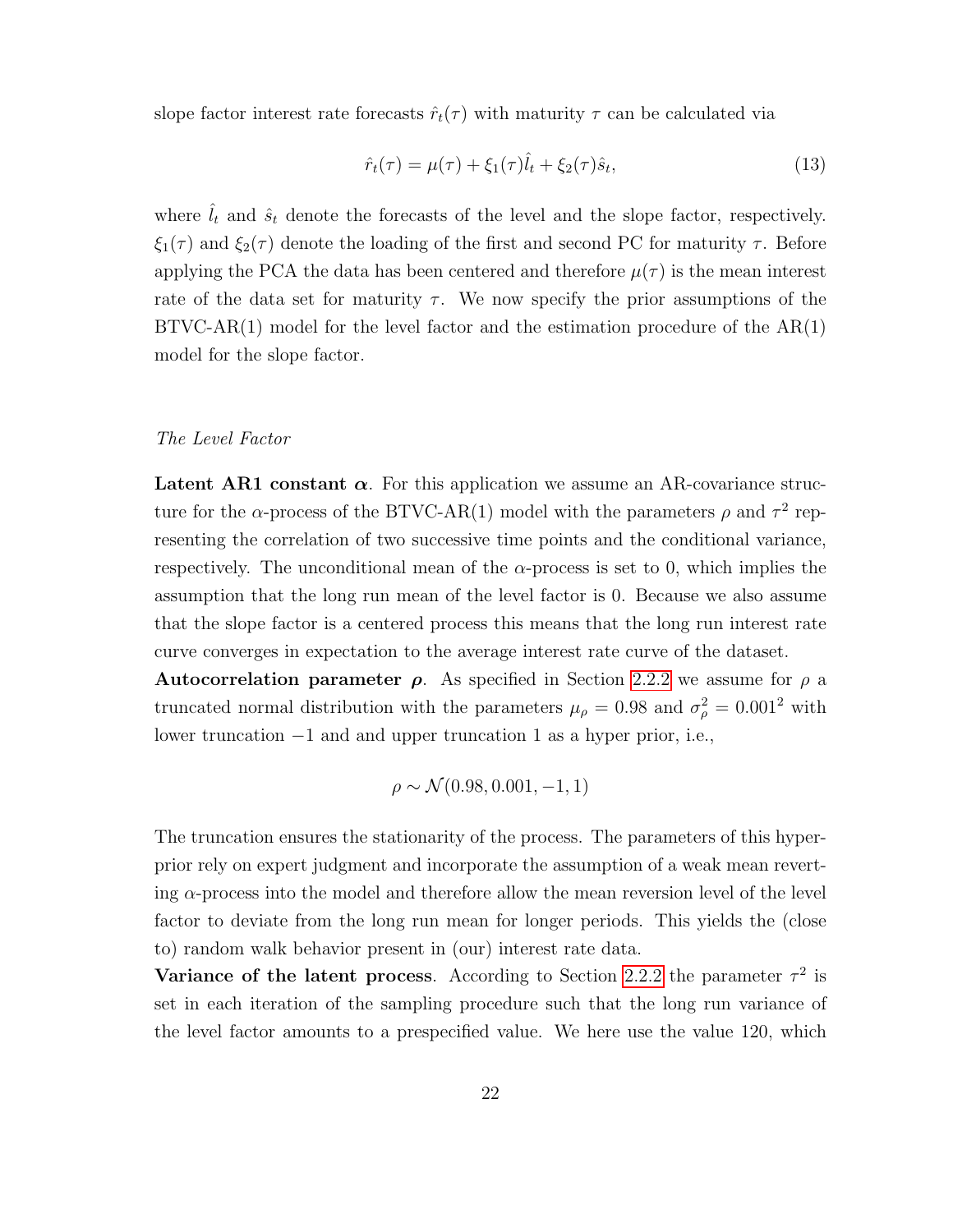is inferred from a quantile of the unconditional distribution. By giving consideration of the rather unusual market situation of extremely low interest rates we make the assumption that the last observation is equal to the 7.5%-quantile. Due to the model assumptions, the unconditional distribution is normal with mean 0 and the corresponding unconditional variance can be calculated easily.

Slope parameter of the AR(1) model. For  $\beta$  we assume that  $\mu_{\beta} = 0.95$  and  $\sigma_{\beta}^2 = 0.015^2$ . This expert judgment represents a weak mean reversion to the timevarying mean reversion level. The lower and upper truncation of the truncated normal distribution amount to  $-1$  and  $\sqrt{\frac{Var(x_t)-\sigma^2}{Var(x_t)}}$  to ensure the stationarity of the model as well as the positivity of  $\tau^2$ , i.e.,

$$
\beta | \sigma^2 \sim \mathcal{N}\left(0.95, \sigma^2 0.015^2, -1, \sqrt{\frac{Var(x_t) - \sigma^2}{Var(x_t)}}\right)
$$

**Residual variance**. For the prior distribution of  $\sigma^2$  the shape and scale parameter a and b are set to 0.5 and 2 respectively, representing an uninformative prior.

By specifying the parameters of the prior (and hyper-prior) distributions the full conditional distribution of  $\tilde{\alpha}$  as well as the conditional distributions of the other parameters can be analytically derived as described in Section [2.3.](#page-13-0) Combining the Gibbs Sampler and the Metropolis-Hastings algorithm as explained in Section [2.4,](#page-17-1) paths of the level factor can be generated. Forecasts of the level factor are then represented by the average of the simulated paths.

### The Slope Factor

The linear  $AR(1)$  model for the slope factor is given by

$$
s_t = c + \gamma s_{t-1} + \eta_t,
$$

where  $\gamma$  is a real valued constant between  $-1$  and 1 and  $\eta_t$  is a Gaussian white noise process, i.e.,  $\eta_t \sim \mathcal{N}(0, \check{\sigma}^2)$ . The constant parameter c is set to 0. The other parameters are estimated by a standard ordinary least squares approach.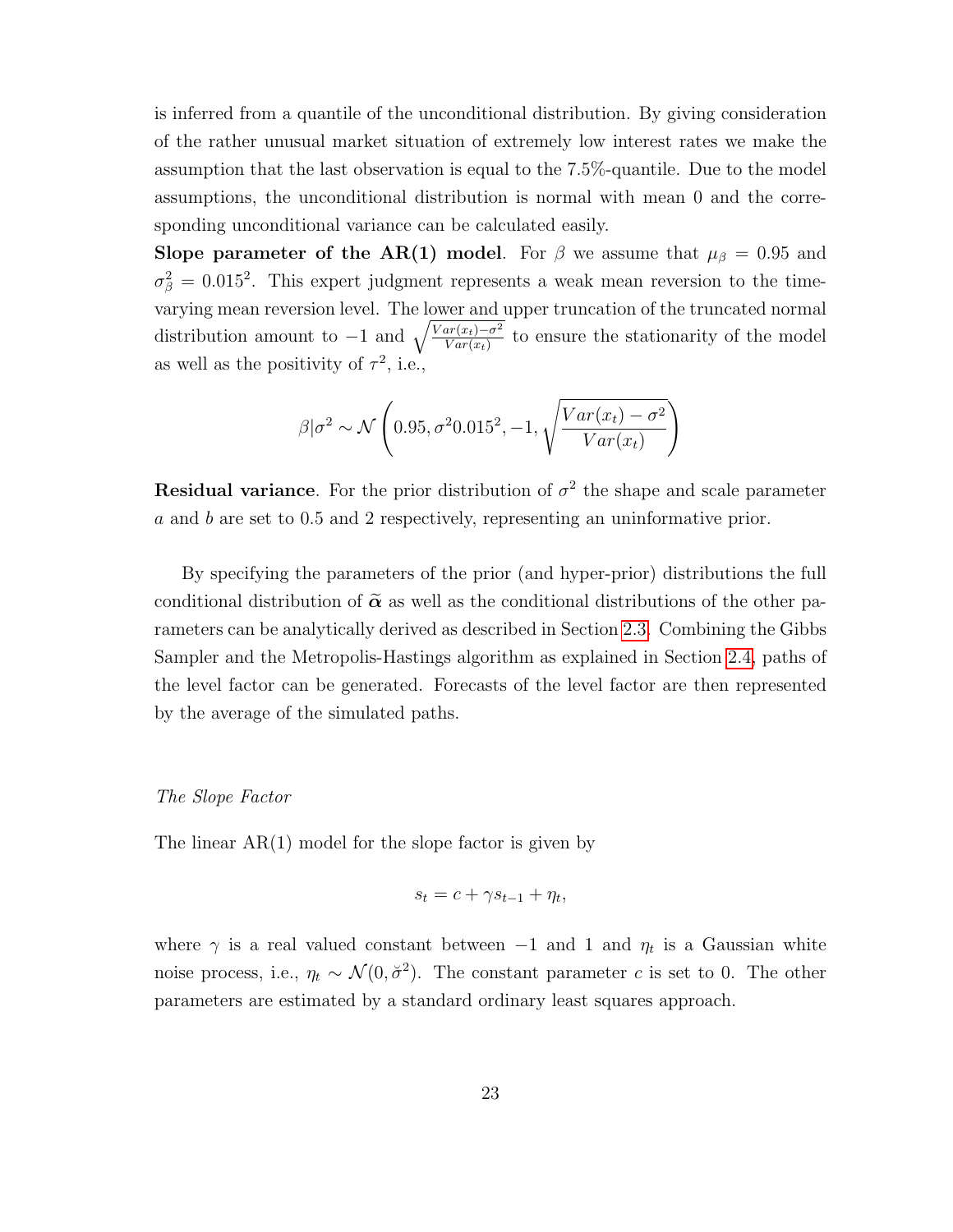### 3.3.2. Modeling Interest Rates With the Gauss $2++$  Model

The Gauss2++ model – in a different representation also known as the 2-Factor-Hull-White model – is a popular interest rate model in the insurance industry used for pricing interest rate derivatives as well as for risk management and forecasting purposes. The model assumes that the short-rate  $r(t)$ , which is the interest rate with an infinitesimal small maturity, is given by the sum of two latent processes  $(x(t))_{t\geq0}$ and  $(y(t))_{t\geq0}$ , and a deterministic function  $\varphi$ :

$$
r(t) = x(t) + y(t) + \varphi(t).
$$

The latent processes are modeled by dependent Ornstein-Uhlenbeck processes, which are the continuous version of a linear  $AR(1)$  process. Interest rates with longer maturities are then derived from the short-rate via pricing the corresponding zero-coupon bonds, which is analytically possible due to the model's distributional assumptions. The estimation process is materially different from the one of the other two models as it does not use historic data but calibrates the model to current future market assumptions (implicitly) provided by the current interest rate curve, interest rate derivatives as well as interest rate forecasts. By applying the downhill simplex algorithm the parameters of the model are chosen in such a way that forward rates – implicitly given by the current interest rate curve – and swaption prices are met in expectation. The relevant data has been extracted from Bloomberg. Additionally the mean reversion level of the two latent factors are analytically set such that two interest rate forecasts with a maturity of 3 months and 10 years, which are published by the OECD, are met in expectation. This approach is in line with the standard calibration procedure in the insurance industry (see, e.g., Korn and Wagner [\[20\]](#page-29-0)).

### 3.3.3. Modeling Interest Rates With the Dynamic Nelson-Siegel Model

The dynamic Nelson-Siegel model of [Diebold and Li](#page-28-0) applies specific time series models to extracted latent factors. Diebold and Li tested several time series models on the level, slope and curvature factors of the Nelson-Siegel interest rate curve and compared the forecasting performance [Diebold and Li, 2006]. In this paper we follow one of their approaches, in which they apply a PCA on interest rate data and use an univariate linear  $AR(1)$  process for each of the first three PCs. Because of comparison reasons to the other two two-factor models in this paper, we just use the first two PCs. The parameters of the  $AR(1)$  model are estimated by the ordinary least squares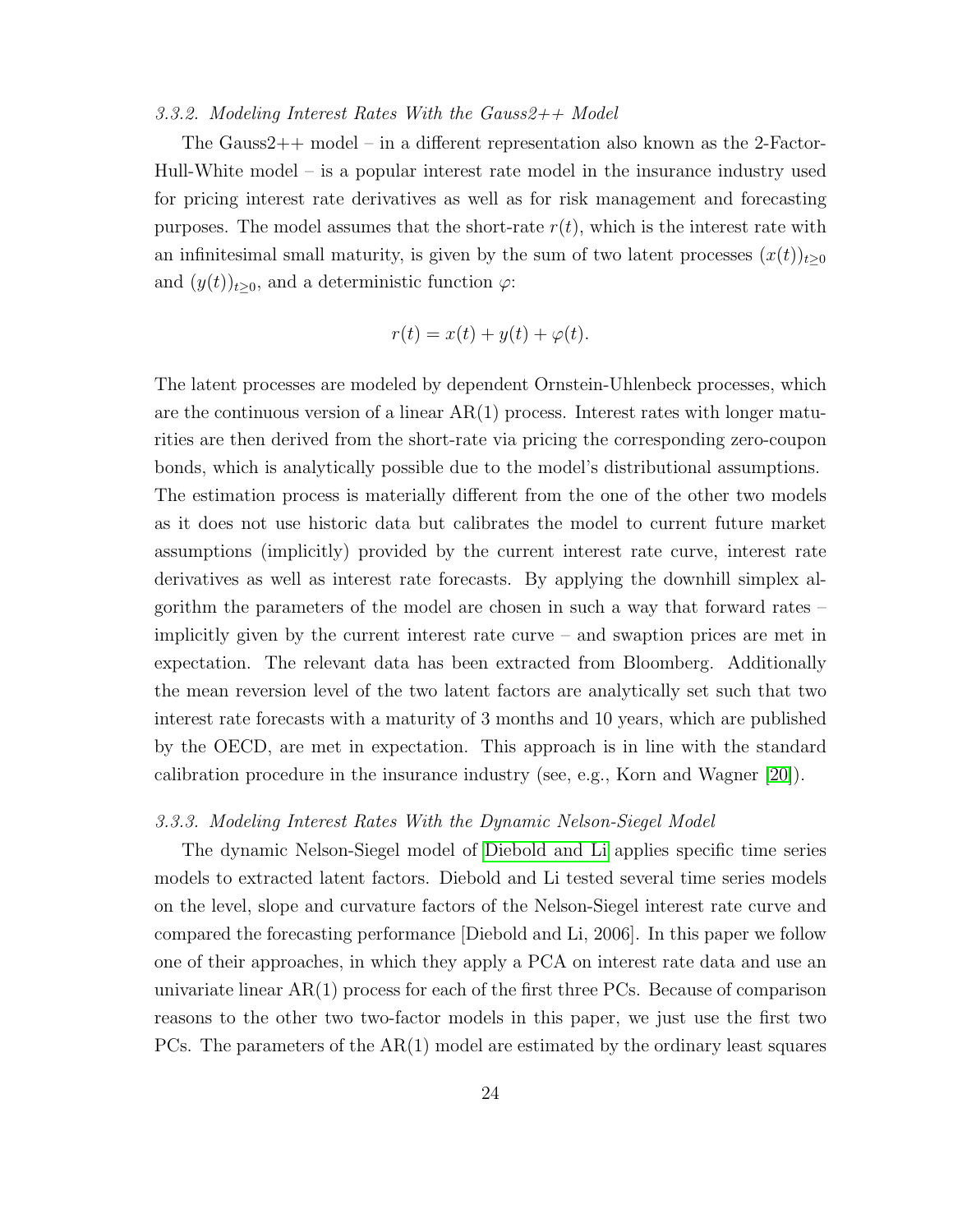### method.

### 3.4. Backtest

We now compare the forecasting performance of the BTVC-AR(1)-Factor model, the Gauss2++ model and the dynamic Nelson-Siegel model and analyse their long run distributions of the 10-year interest rate.

### 3.4.1. Comparison of the Forecasting Performance

For the out-of-sample backtest we apply an expanding window approach. The data of the first 10 years of the observations are used to estimate the parameters of the BTVC-AR(1)-Factor model and the dynamic Nelson-Siegel model as described in the Section [3.3.](#page-20-1) The Gauss2++ model is calibrated to the current market data. We then forecast the interest rates for the maturities of 1, 3, 5 and 10 years (representing the yield curve) for the horizons of 1, 3, 6 and 12 months. We expand the training sample by one month and repeat the procedure again. This is done until 12 months before the last observation in the data set. To evaluate the forecasting performance the error between the predicted interest rate  $\hat{r}_{\tau}(t)$  and the actual interest rate  $r_{\tau}(t)$ with the maturity  $\tau$  is calculated, i.e.,

$$
error_{\tau}(t) = r_{\tau}(t) - \hat{r}_{\tau}(t).
$$

Table [\(C.1\)](#page-38-0)-[\(C.4\)](#page-41-0) in the [Appendix C](#page-38-1) show the mean and the standard deviation of this error for each model. In addition, the root mean squared error

$$
RMSE(\tau) = \sqrt{\frac{1}{N} \sum_{k=1}^{N} (r_{\tau}(k) - \hat{r}_{\tau}(k))^2}
$$
(14)

for the given deviation is calculated, where  $N$  is the number of forecasts conducted in the backtest.

The RMSE for the 1-month ahead forecasts is similar for all three models. For longer forecasting horizons the Gauss2++ model shows the highest RMSE. For example, the 6-month ahead forecast of the 10-year interest rate of the Gauss2++ model has a RMSE, which is approximately twice as high as the RMSE of the other two models and more than three times as high for the 12-month ahead forecast. This sup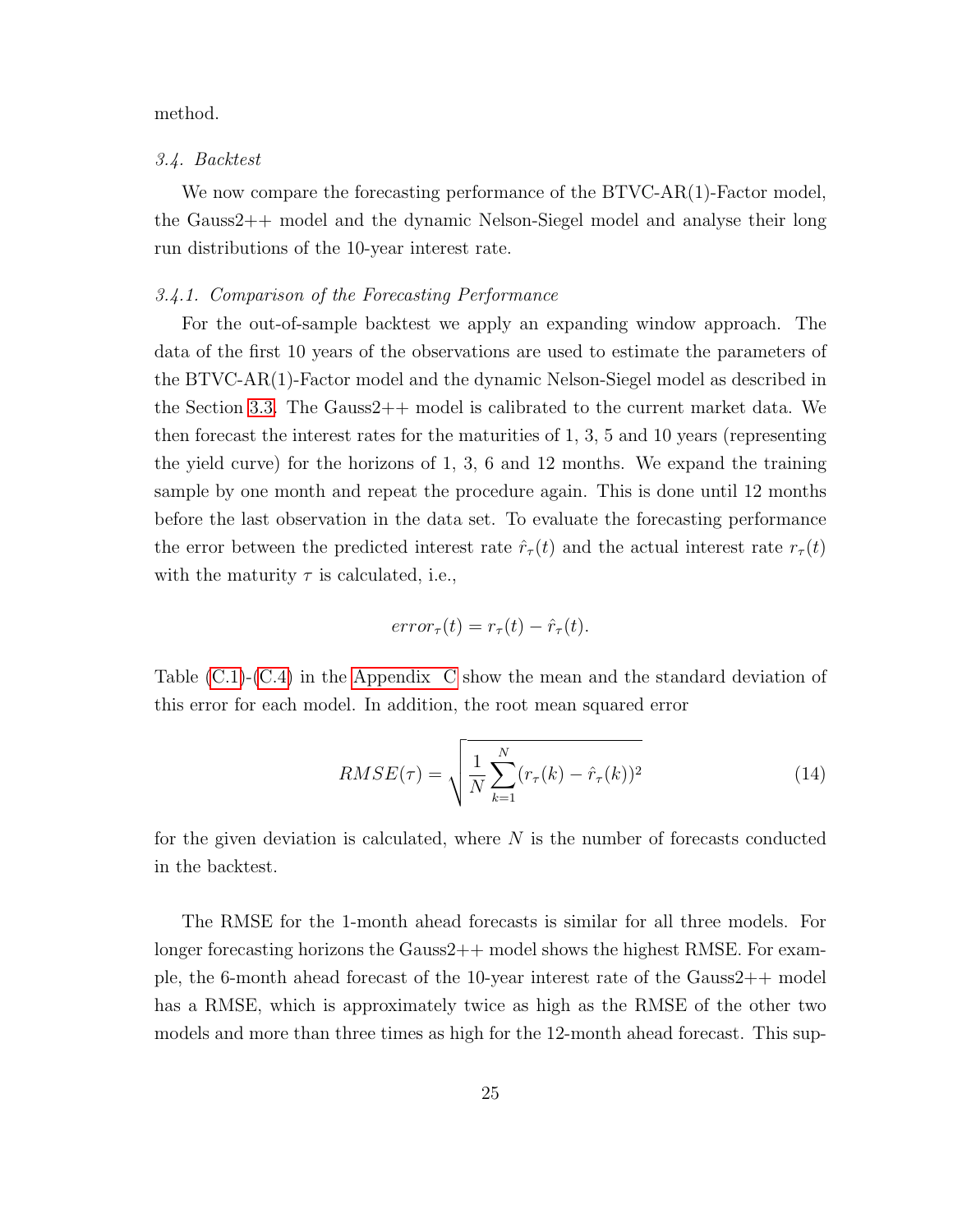ports the statement of Diebold and Li [\[10\]](#page-28-0) that short-rate models perform poorly in forecasting. However, it should be mentioned that the performance of the Gauss2++ model highly depends on the interest rate forecasts used in the calibration process. Regarding the predominant negative mean error suggests that the OECD forecasts have been too optimistic in the past.

The results of the BTVC-AR(1)-Factor model and the dynamic Nelson-Siegel model are more consistent. For the forecasting horizon of 1-month the BTVC-AR(1)- Factor model shows a slightly lower RMSE except for the 10-year interest rate. For the 3-months, 6-months and 12-months forecasting horizons the BTVC-AR(1) model shows a lower RMSE for the short maturities, but a higher RMSE for the longer maturities compared to the dynamic Nelson-Siegel model. Note that the dynamic Nelson-Siegel model anticipated the downward trend present in the last years, which might have been beneficial in terms of the forecasting performance in the past, but also produces unrealistic interest rates in the long horizon. In contrast the BTVC-AR(1)- Factor model forces the model to mean revert to a prespecified level to regularize the interest rates in the long horizon. It can therefore follow the current trend only for a couple of time steps, which might explain the slightly worse performance for the 6- and 12-months forecasting horizon. The fact that the RMSE error is still similar to the dynamic Nelson-Siegel model suggests that this does not affect the forecasting performance in the short horizon much.

#### 3.4.2. Comparison of the Distribution in the Long Run

We further investigate the interest rate distribution in the long horizon. This is especially important for insurance companies as risk measures and performance scenarios for their products have to be calculated for up to 40 years (see, e.g., European Union [\[12\]](#page-29-8)). We therefore fit all three models on all data points up to the last observation date of the data set. We then simulate paths of the 10-year interest rate and visualize the distribution in 40 years. The median of the dynamic Nelson-Siegel model amounts to approximately -10%. A value that is not realistic for the 10-year interest rate. In comparison, the distribution of the BTVC-AR(1)-Factor model and the Gauss2++ model seem to be more realistic as the range of their distributions is (mainly) positive between  $0\%$  and  $10\%$ . It can be observed that the standard deviation of the Gauss2++ model is much smaller than of the BTVC-AR(1)-Factor model and as the median is quite high negative values are not reached by this model. This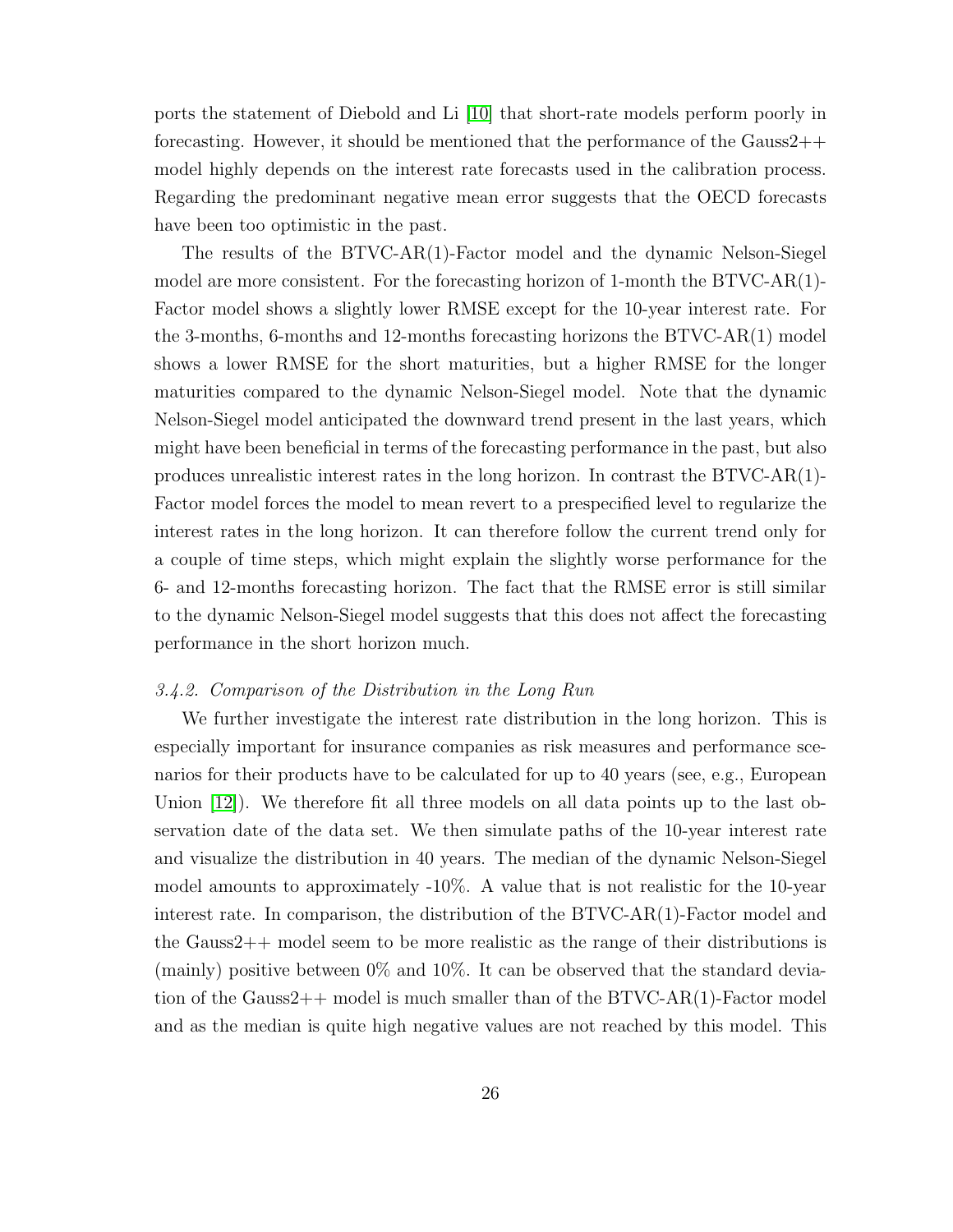

Figure 4: Comparison of the distributions of the 10-year interest rate in 40 years modeled by the dynamic Nelson-Siegel model, the Gauss2++ model and the BTVC-AR(1)-Factor model.

is due to the fact that the Gauss2++ model assumes a stronger mean reversion than historic data would suggest. The (close to) random walk behavior is better captured by the BTVC-AR(1)-Factor model leading to a prediction range which fits historical observations quite well. This is due to the regularization of the mean and the standard deviation of the BTVC-AR(1)-Factor model induced by appropriate prior assumptions, which represents the main difference to other interest rate models.

### <span id="page-26-0"></span>4. Conclusion

In this paper we introduced a new Bayesian framework for the TVC-AR(1) model particularly suitable for nearly integrated time series which can not be estimated by a linear model consistent with economic theory or historical observations. In these cases a (close to) random walk behavior can be an indication for a missing variable, for which we account for by the usage of a non-linear model. The time-varying constant of the BTVC-AR(1) allows a stochastic mean reversion level leading to realizations, which exhibit a random walk behavior although being stationary and do not have an exploding long run variance. Additionally, with the Bayesian approach it is possible to incorporate prior assumption about the long run distribution into the model without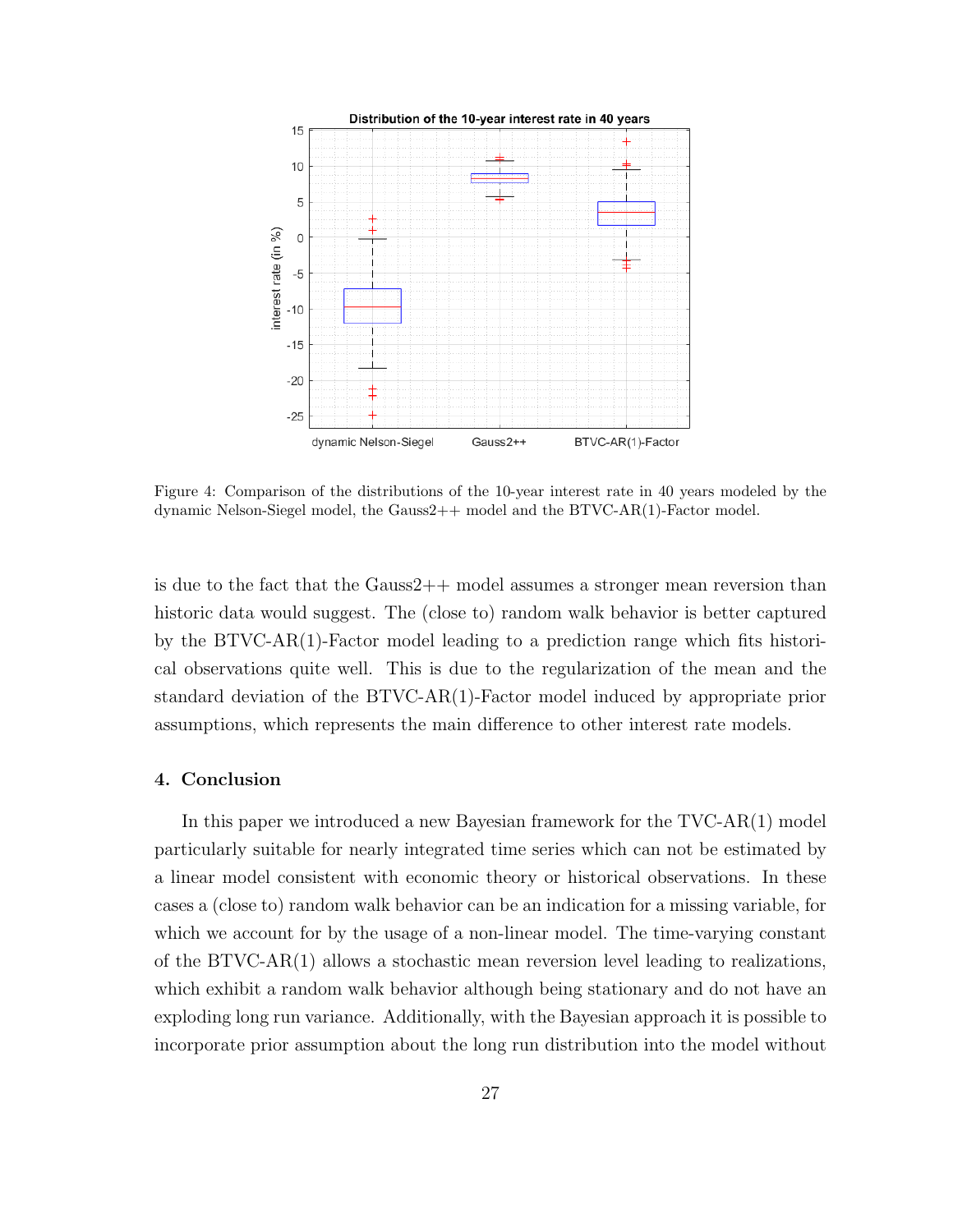affecting the short-term predictions adversely. This gives the possibility to include expert knowledge or well known economic facts about the long-term behavior of the time series into the model that is otherwise fully data-driven in the short term forecast.

We apply the proposed approach to interest rate data. We find that the BTVC- $AR(1)$ -Factor model, which applies a BTVC-AR $(1)$  model to the first PC of a PCA, shows a similar forecasting performance as the dynamic Nelson-Siegel model in the short horizon but in contrast produces realistic interest rates in the very long horizon and also yields better forecasts compared to the Gauss2++ model.

The presented framework allows for many different specifications and is, in particular, flexible in terms of the assumed covariance structure of the latent  $\alpha$  process in the model. In this paper we propose an AR-covariance structure and explain how model parameters can be inferred in this special case. Investigating other covariance structures may further improve the forecasting performance in the short horizon while still regularizing the distribution in the long run.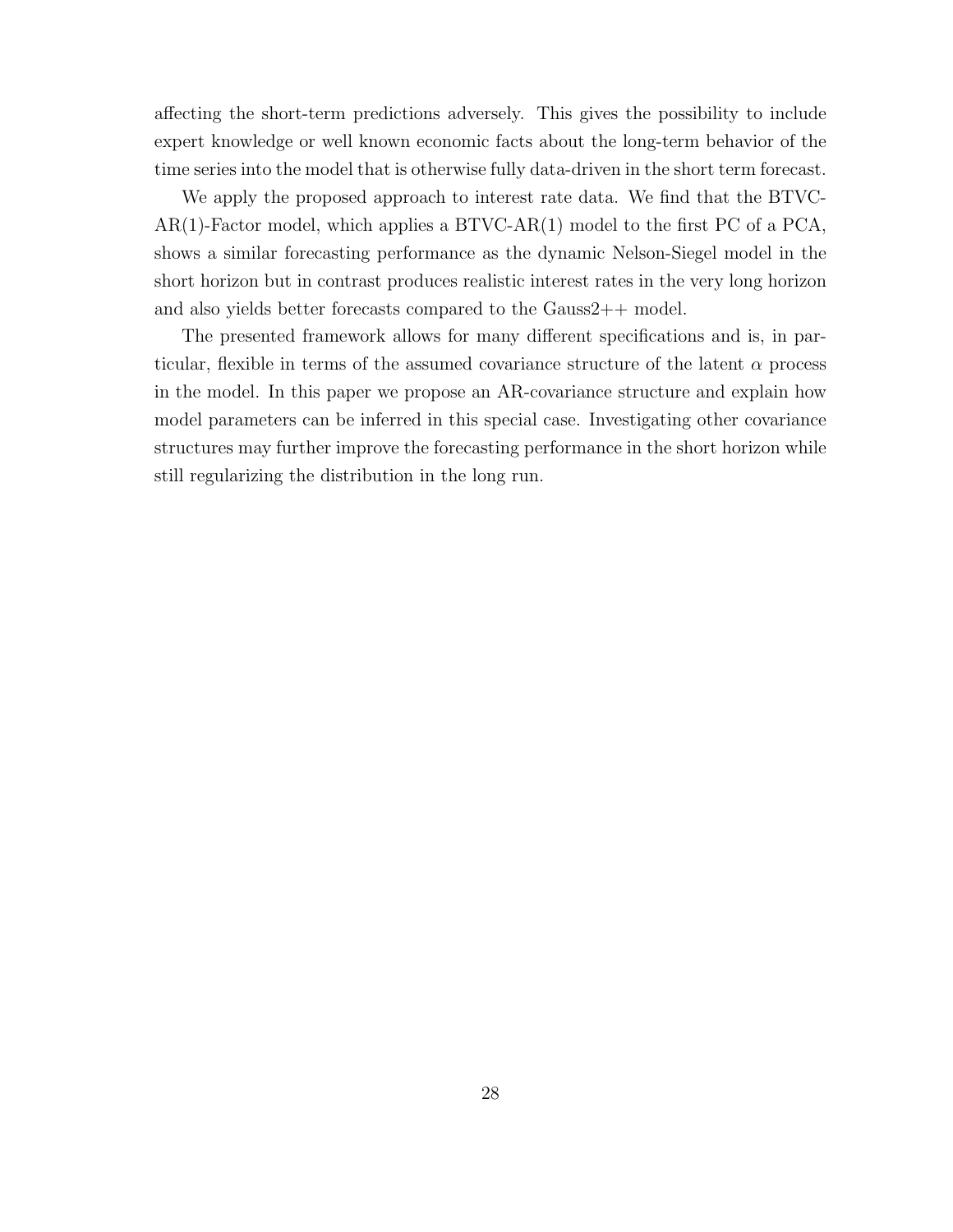### References

### References

- <span id="page-28-3"></span>[1] David W. Bacon and Donald G. Watts. Estimating the transition between two intersecting straight lines. Biometrika, 58(3):525–534, 1971.
- <span id="page-28-10"></span>[2] Christopher F. Baum, Basma Bekdache, et al. A re-evaluation of empirical tests of the fisher hypothesis. Working Papers in Economics, page 148, 2000.
- <span id="page-28-5"></span>[3] Geert Bekaert, Seonghoon Cho, and Antonio Moreno. New keynesian macroeconomics and the term structure. Journal of Money, Credit and Banking, 42(1): 33–62, 2010.
- <span id="page-28-8"></span>[4] Damiano Brigo and Fabio Mercurio. Interest rate models – theory and practice: with smile, inflation and credit. Springer Science & Business Media, 2007.
- <span id="page-28-9"></span>[5] John Y. Campbell and Robert J. Shiller. Yield spreads and interest rate movements: A bird's eye view. The Review of Economic Studies, 58(3):495–514, 1991.
- <span id="page-28-4"></span>[6] Kung Sik Chan and Howell Tong. On estimating thresholds in autoregressive models. Journal of Time Series Analysis, 7(3):179–190, 1986.
- <span id="page-28-7"></span>[7] Siddhartha Chib. Markov chain monte carlo methods: computation and inference. In Handbook of Econometrics, volume 5, pages 3569–3649. Elsevier, 2001.
- <span id="page-28-6"></span>[8] Anna Cieslak and Pavol Povala. Expected returns in treasury bonds. The Review of Financial Studies, 28(10):2859–2901, 2015.
- <span id="page-28-2"></span>[9] David A Dickey and Wayne A Fuller. Distribution of the estimators for autoregressive time series with a unit root. Journal of the American statistical association, 74(366a):427–431, 1979.
- <span id="page-28-0"></span>[10] Francis X. Diebold and Canlin Li. Forecasting the term structure of government bond yields. Journal of Econometrics, 130(2):337–364, 2006.
- <span id="page-28-1"></span>[11] Gregory R. Duffee. Forecasting with the term structure: The role of no-arbitrage restrictions. Technical report, Working Paper, 2011.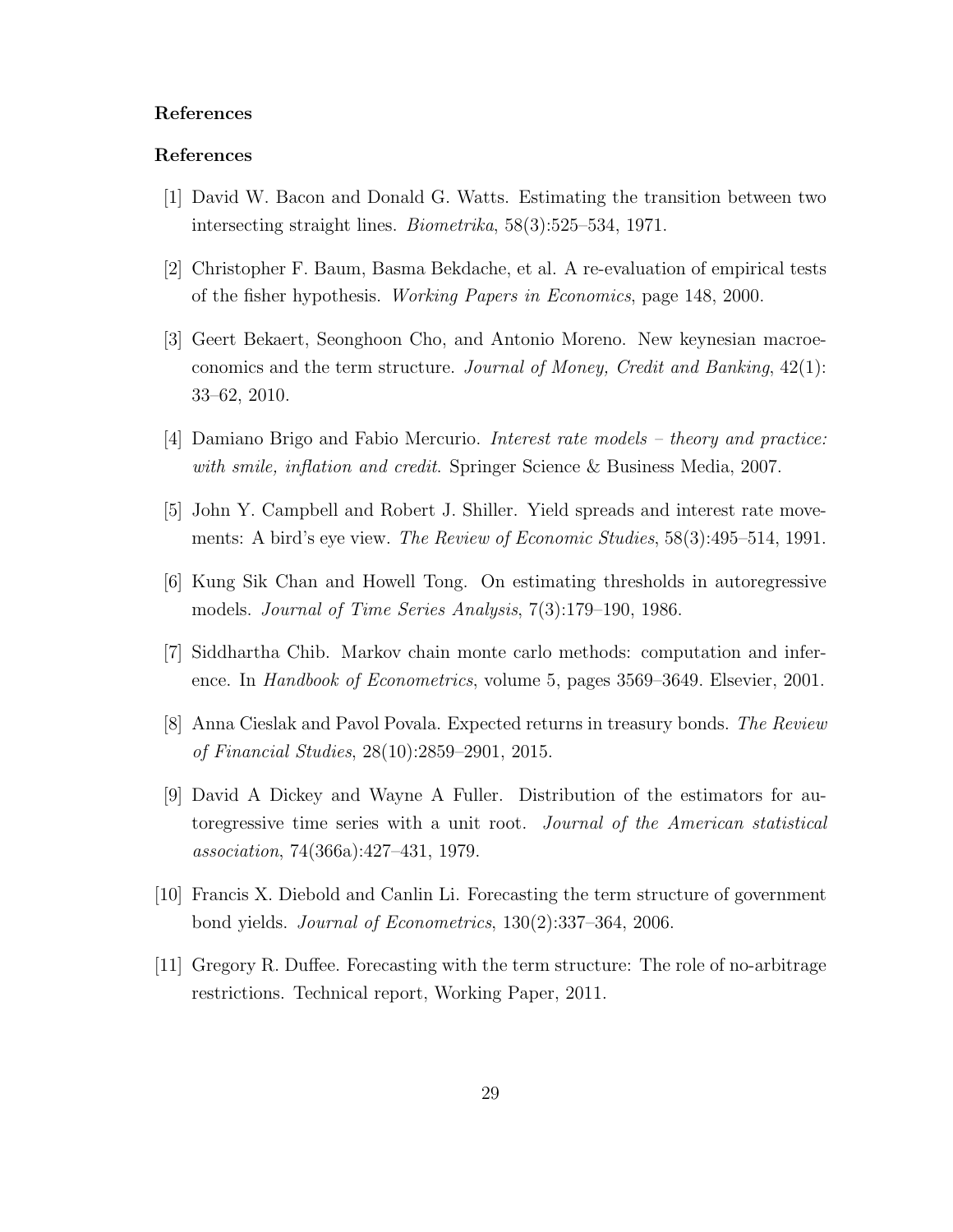- <span id="page-29-8"></span>[12] European Union. Commission delegated regulation (eu) 2017/653 of 8 march 2017 supplementing regulation (eu) no 1286/2014 of the european parliament and of the council on key information documents for packaged retail and insurancebased investment products (priips) by laying down regulatory technical standards with regard to the presentation, content, review and revision of key information documents and the conditions for fulfilling the requirement to provide such documents. Official Journal of the European Union, 60, 2017.
- <span id="page-29-7"></span>[13] Andrew Gelman, John B. Carlin, Hal S. Stern, David B. Dunson, Aki Vehtari, and Donald B. Rubin. Bayesian data analysis. Chapman and Hall/CRC, 2013.
- <span id="page-29-9"></span>[14] Luis A. Gil-Alana. Long memory in the us interest rate. International Review of Financial Analysis, 13(3):265–276, 2004.
- <span id="page-29-3"></span>[15] Stephen Goldfeld and Richard Quandt. The estimation of structural shifts by switching regressions. In Annals of Economic and Social Measurement, Volume 2, number 4, pages 475–485. NBER, 1973.
- <span id="page-29-2"></span>[16] C. W. J. Granger and A. P. Andersen. An introduction to bilinear time series models. Vandenhoeck and Ruprecht: Göttingen, 1978.
- <span id="page-29-4"></span>[17] Valérie Haggan and Tohru Ozaki. Modelling nonlinear random vibrations using an amplitude-dependent autoregressive time series model. *Biometrika*,  $68(1)$ : 189–196, 1981.
- <span id="page-29-1"></span>[18] James D. Hamilton. A new approach to the economic analysis of nonstationary time series and the business cycle. Econometrica: Journal of the Econometric Society, pages 357–384, 1989.
- <span id="page-29-5"></span>[19] Eilev S. Jansen and Timo Teräsvirta. Testing parameter constancy and super exogeneity in econometric equations. Oxford Bulletin of Economics and Statistics, 58(4):735–763, 1996.
- <span id="page-29-0"></span>[20] Ralf Korn and Andreas Wagner. Praxishandbuch Lebensversicherungsmathematik : Simulation und Klassifikation von Produktent. VVW GmbH, 2019.
- <span id="page-29-6"></span>[21] Sharon Kozicki and Peter A. Tinsley. Shifting endpoints in the term structure of interest rates. Journal of Monetary Economics, 47(3):613–652, 2001.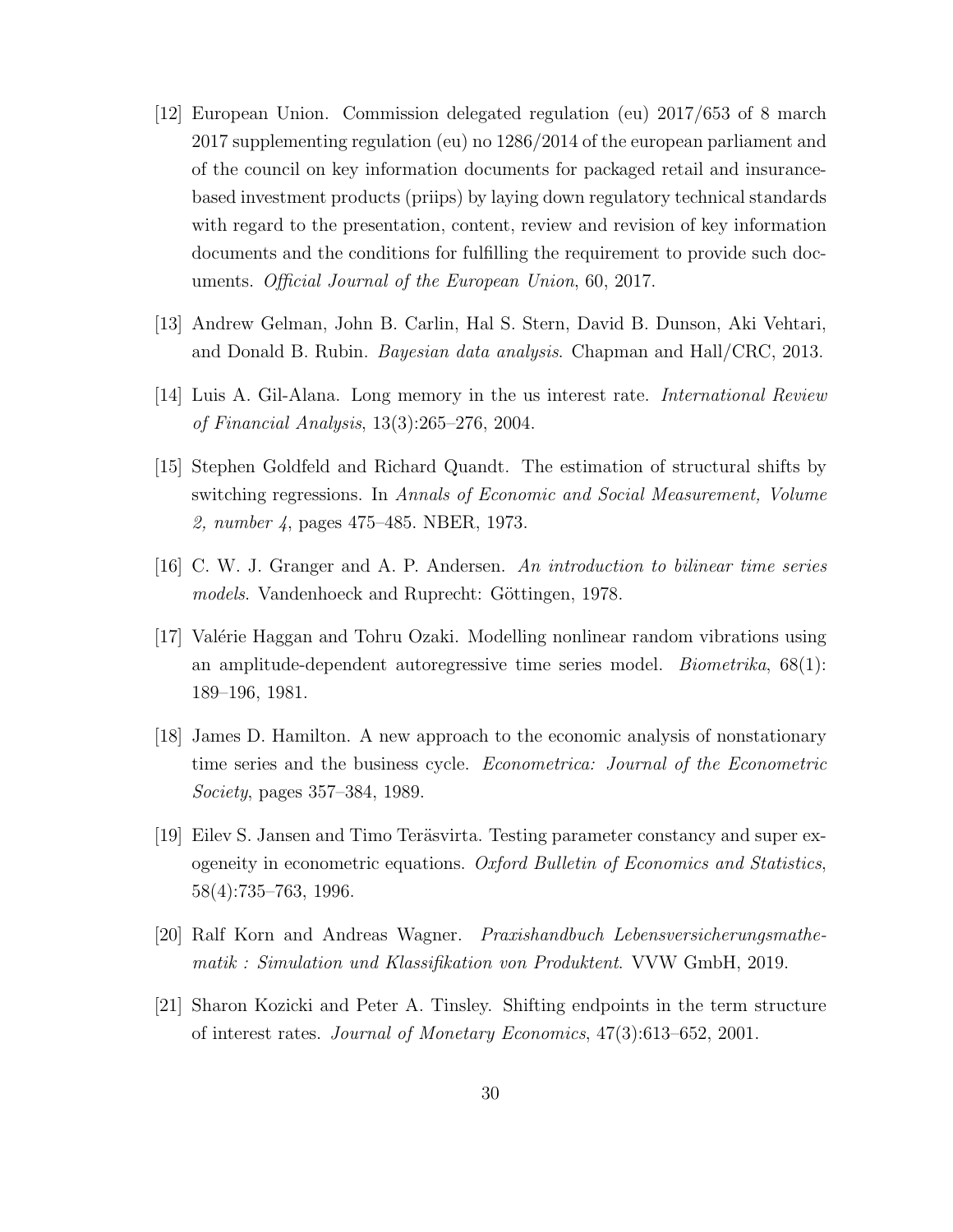- <span id="page-30-4"></span>[22] Markku Lanne and Pentti Saikkonen. Threshold autoregressions for strongly autocorrelated time series. Journal of Business  $\mathcal{B}$  Economic Statistics, 20(2): 282–289, 2002.
- <span id="page-30-3"></span>[23] K. S. Lim and H. Tong. Threshold autoregressions, limit cycles, and data. Journal of the Royal Statistical Sociaty, B, 42:245–92, 1980.
- <span id="page-30-8"></span>[24] Robert Litterman and Jose Scheinkman. Common factors affecting bond returns. Journal of Fixed Income, 1(1):54–61, 1991.
- <span id="page-30-6"></span>[25] Russell B. Millar and Renate Meyer. Non-linear state space modelling of fisheries biomass dynamics by using metropolis-hastings within-gibbs sampling. Journal of the Royal Statistical Society: Series C (Applied Statistics), 49(3):327–342, 2000.
- <span id="page-30-1"></span>[26] James C. Morley. Nonlinear time series in macroeconomics. Encyclopedia of Complexity and System Science, forthcoming, 2009.
- <span id="page-30-2"></span>[27] Richard E. Quandt. The estimation of the parameters of a linear regression system obeying two separate regimes. Journal of the American Statistical Association, 53(284):873–880, 1958.
- <span id="page-30-0"></span>[28] T. Subba Rao and M. M. Gabr. An introduction to bispectral analysis and bilinear time series models, volume 24. Springer Science & Business Media, 2012.
- <span id="page-30-9"></span>[29] Andrew K. Rose. Is the real interest rate stable? The Journal of Finance, 43 (5):1095–1112, 1988.
- <span id="page-30-5"></span>[30] Glenn D. Rudebusch and Tao Wu. A macro-finance model of the term structure, monetary policy and the economy. The Economic Journal, 118(530):906–926, 2008.
- <span id="page-30-7"></span>[31] Sebastian Schich. Schätzung der deutschen zinsstrukturkurve. Bundesbank Series 1 Discussion Paper, 1997.
- <span id="page-30-10"></span>[32] Pierre L. Siklos and Mark E. Wohar. Convergence in interest rates and inflation rates across countries and over time. Review of International Economics, 5(1): 129–141, 1997.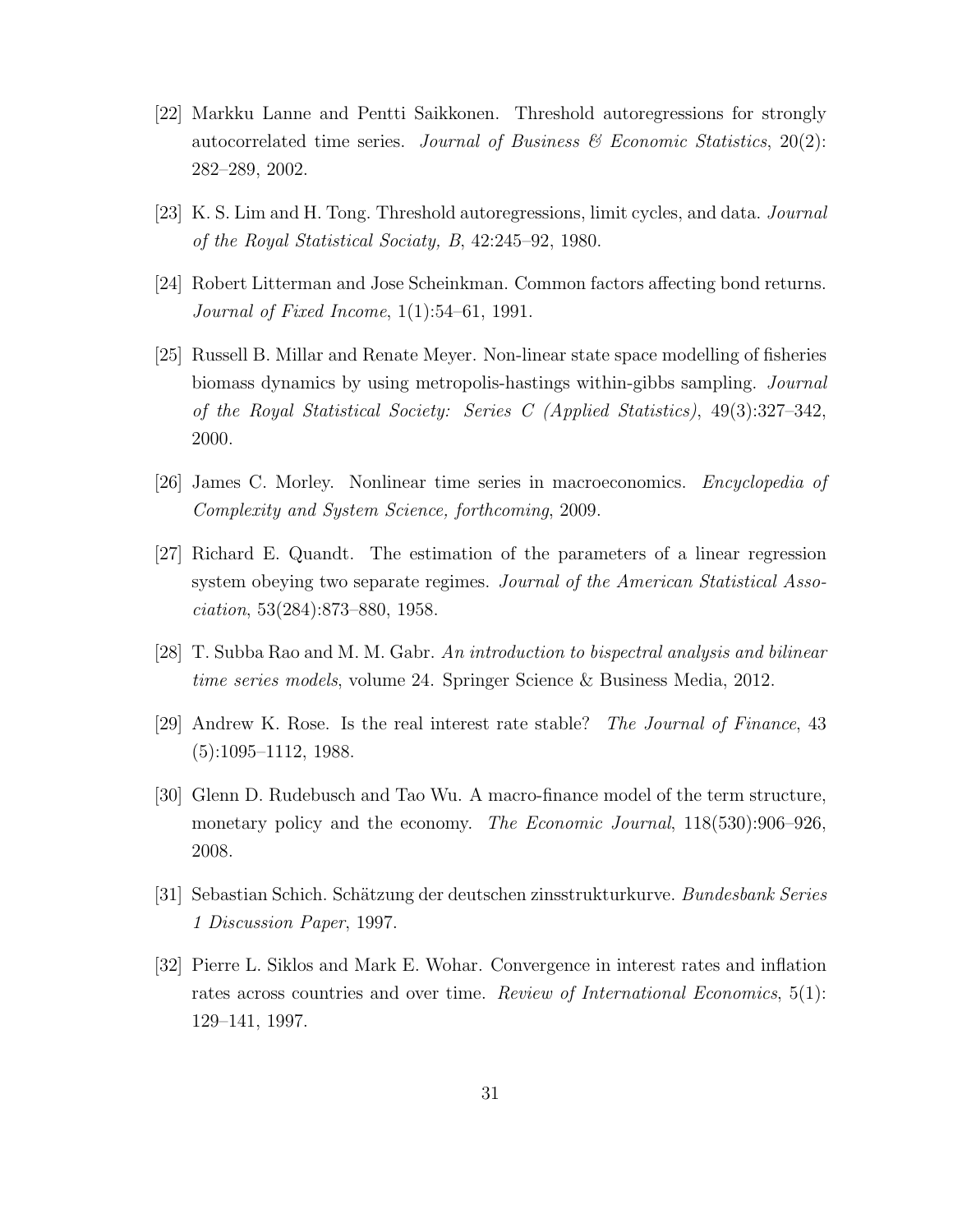- <span id="page-31-4"></span>[33] James H. Stock and Mark W. Watson. Testing for common trends. Journal of the American Statistical Association, 83(404):1097–1107, 1988.
- <span id="page-31-0"></span>[34] Timo Teräsvirta. Specification, estimation, and evaluation of smooth transition autoregressive models. Journal of the American Statistical Association, 89(425): 208–218, 1994.
- <span id="page-31-1"></span>[35] Timo Teräsvirta, Dag Tjøstheim, C. W. J. Granger, et al. *Modelling nonlinear* economic time series. Oxford University Press Oxford, 2010.
- <span id="page-31-3"></span>[36] Jan Willem van den End. Statistical evidence on the mean reversion of interest rates. De Nederlandsche Bank Working Paper, 2011.
- <span id="page-31-2"></span>[37] Dick Van Dijk, Siem Jan Koopman, Michel Van der Wel, and Jonathan H. Wright. Forecasting interest rates with shifting endpoints. *Journal of Applied* Econometrics, 29(5):693–712, 2014.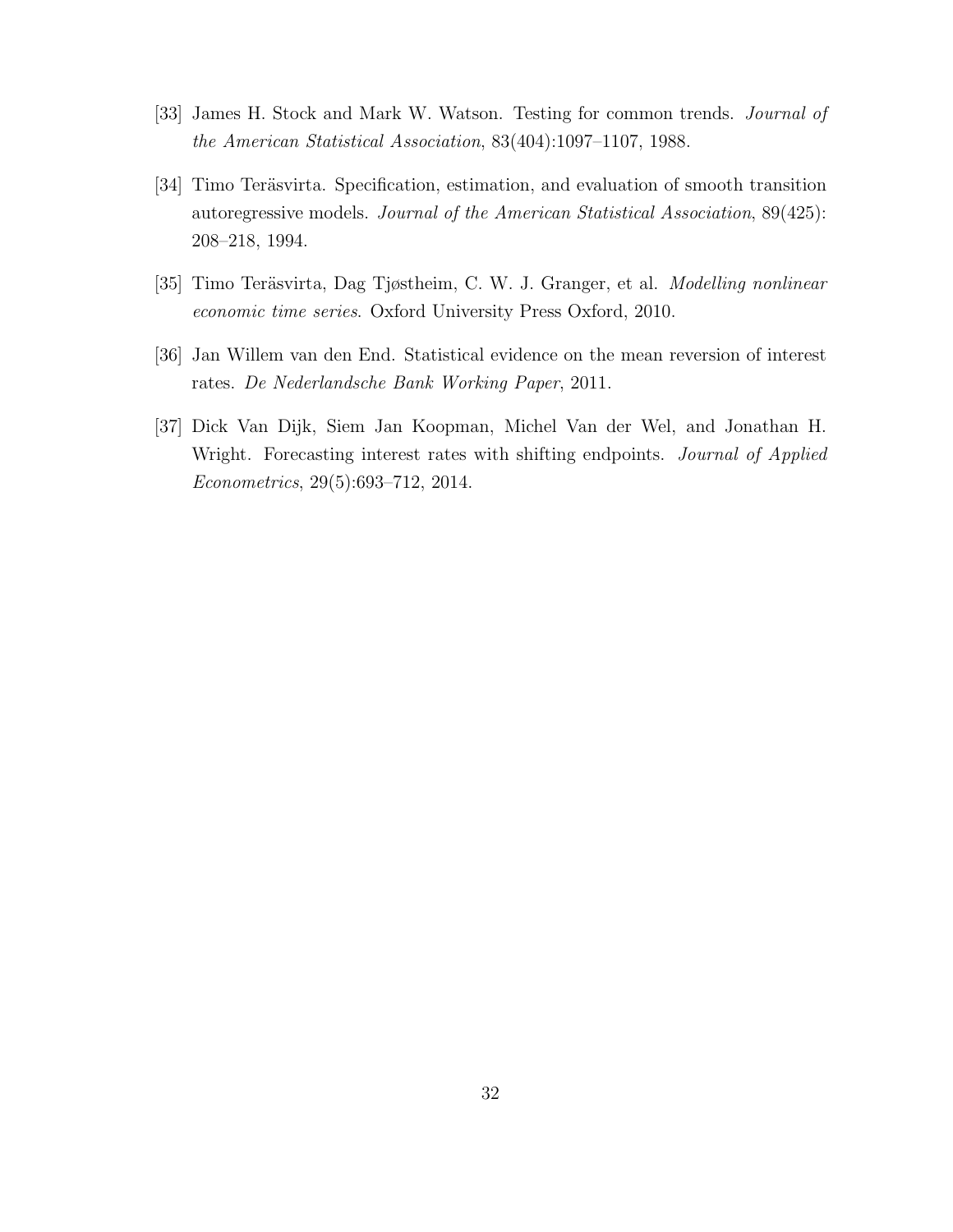### Appendix A. Full Conditional Distributions

<span id="page-32-0"></span>Appendix A.1. The Full Conditional Distribution of  $\tilde{\alpha}$ 

The prior distribution of  $\tilde{\alpha}$  is a centered Gaussian process with a specific covariance structure  $\widetilde{\Sigma}$ , i.e.,

$$
\widetilde{\boldsymbol{\alpha}} = (\alpha_1, ..., \alpha_t, ..., \alpha_{t+h}) \sim \mathcal{N}_t(\mathbf{0}, \boldsymbol{\Sigma})
$$

The following derivations will be independent of the specific choice of  $\widetilde{\Sigma}$ . By defining

$$
\Delta_j = x_{j+1} - \beta x_j
$$

as well as  $\mathbf{\Delta} = (\Delta_0, \ldots, \Delta_{t-1})^\top$  and the fact that

$$
\phi(x_t|\alpha_t + \beta x_{t-1}, \sigma^2) = \phi(\alpha_t|\Delta_{t-1}, \sigma^2)
$$

allows a straightforward derivation of the full conditional of  $\tilde{\alpha}$ :

$$
p(\widetilde{\alpha}|\beta, \sigma^2, \mathbf{x}) \propto p(\mathbf{x}|\widetilde{\alpha}, \beta, \sigma^2)p(\widetilde{\alpha}|\beta, \sigma^2)
$$
  
 
$$
\propto p(\mathbf{x}|\alpha, \beta, \sigma^2)p(\widetilde{\alpha})
$$
  
 
$$
\propto \exp\left(-\frac{1}{2\sigma^2}(\alpha - \Delta)^{\top}(\alpha - \Delta)\right) \cdot \exp\left(-\frac{1}{2}\widetilde{\alpha}^{\top}\widetilde{\Sigma}^{-1}\widetilde{\alpha}\right)
$$
  
 
$$
\propto \exp\left(-\frac{1}{2}(\widetilde{\alpha}^{\top}\widetilde{\Sigma}_{post}^{-1}\widetilde{\alpha} - 2\widetilde{\alpha}^{\top}\widetilde{\Sigma}_{post}^{-1}\widetilde{\Sigma}_{post}\widetilde{\Delta}_{0}\frac{1}{\sigma^2})\right)
$$
  
 
$$
\approx 1 \quad \approx 1 \quad (I, 0) \quad \approx 1 \quad \text{or} \quad \widetilde{\Delta}_{0} \approx 1 \quad \text{or} \quad \widetilde{\Delta}_{0} \approx 1 \quad \text{or} \quad \widetilde{\Delta}_{0} \approx 1 \quad \text{or} \quad \widetilde{\Delta}_{0} \approx 1 \quad \text{or} \quad \widetilde{\Delta}_{0} \approx 1 \quad \text{or} \quad \widetilde{\Delta}_{0} \approx 1 \quad \text{or} \quad \widetilde{\Delta}_{0} \approx 1 \quad \text{or} \quad \widetilde{\Delta}_{0} \approx 1 \quad \text{or} \quad \widetilde{\Delta}_{0} \approx 1 \quad \text{or} \quad \widetilde{\Delta}_{0} \approx 1 \quad \text{or} \quad \widetilde{\Delta}_{0} \approx 1 \quad \text{or} \quad \widetilde{\Delta}_{0} \approx 1 \quad \text{or} \quad \widetilde{\Delta}_{0} \approx 1 \quad \text{or} \quad \widetilde{\Delta}_{0} \approx 1 \quad \text{or} \quad \widetilde{\Delta}_{0} \approx 1 \quad \text{or} \quad \widetilde{\Delta}_{0} \approx 1 \quad \text{or} \quad \widetilde{\Delta}_{0} \approx 1 \quad \text{or} \quad \widetilde{\Delta}_{0} \approx 1 \quad \text{or} \quad \widetilde{\Delta}_{0} \approx 1 \quad \text{or} \quad \widetilde{\Delta}_{0} \approx
$$

with 
$$
\widetilde{\Sigma}_{post}^{-1} = \widetilde{\Sigma}^{-1} + \frac{1}{\sigma^2} \begin{pmatrix} I_t & 0 \\ 0 & 0 \end{pmatrix}
$$
 and  $\widetilde{\Delta}_0 = (\Delta^\top, 0)^\top$ .

This is the kernel of a multivariate Gaussian distribution with covariance  $\widetilde{\Sigma}_{post}$ and mean vector  $\widetilde{\mu}_{post}$  , i.e

$$
\widetilde{\alpha} | \beta, \sigma^2, \mathbf{x} \sim \mathcal{N}(\widetilde{\mu}_{post}, \widetilde{\Sigma}_{post}).
$$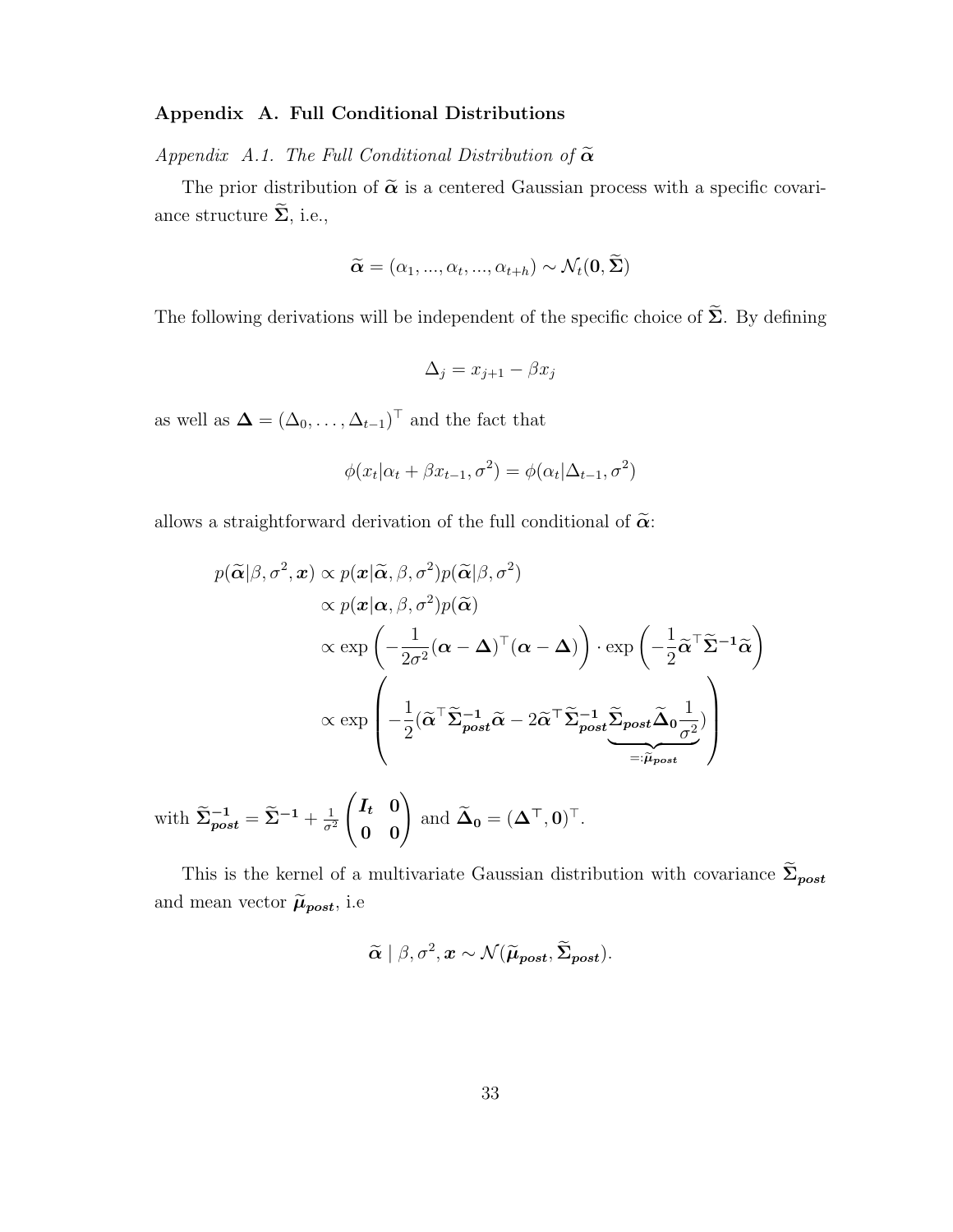Appendix A.2. The Full Conditional Distribution of  $\rho$ 

If an AR-covariance structure is assumed for  $\tilde{\alpha}$  the latent  $\alpha$ -process can be written in the following form

$$
\alpha_t = \rho \alpha_{t-1} + \eta_t,
$$

where  $\rho$  determines the correlation between two successive time steps and  $\eta_t$  is a Gaussian white noise process, i.e.,  $\eta_t \sim \mathcal{N}(0, \tau^2)$ .

The full conditional distribution of  $\rho$  can be therefore derived as follows:

<span id="page-33-0"></span>
$$
p(\rho|\tau^2,\alpha) \propto \mathcal{L}(\rho,\tau^2) \cdot p(\rho) = \prod_{j=0}^{t-1} \phi(\alpha_{t-j}|\rho \alpha_{t-j-1},\tau^2) \cdot p(\rho).
$$
 (A.1)

The likelihood  $\mathcal{L}(\cdot)$  in the above equation can be reformulated as

$$
\mathcal{L} \propto \exp\left(-\frac{1}{2\tau^2} \left\{-2\rho \left[\sum_{j=0}^{t-1} \alpha_{t-j} \alpha_{t-j-1}\right] + \rho^2 \left[\sum_{j=0}^{t-1} \alpha_{t-j-1}^2\right]\right\}\right).
$$

The calculation is similar to the one in appendix [Appendix A.5.](#page-36-1) Defining the two terms in square brackets as  $\eta$  and  $\chi$ , respectively, we get

$$
\mathcal{L} \propto \exp\left(-\frac{1}{2\tau^2}\left\{-2\rho\eta + \rho^2\chi\right\}\right).
$$

Plugging this into [\(A.1\)](#page-33-0) and using a normal prior with parameters  $\mu_{\rho}, \sigma_{\rho}^2$  for  $\rho$ , we have

$$
p(\rho|\tau^2, \alpha) \propto \exp\left(-\frac{1}{2}\left\{\frac{\rho^2 \chi}{\tau^2} - 2\frac{\rho \eta}{\tau^2}\right\}\right) \exp\left(-\frac{1}{2}\left\{\frac{\rho^2}{\sigma_\rho^2} - 2\frac{\rho \mu_\rho}{\sigma_\rho^2}\right\}\right)
$$

$$
\propto \exp\left(-\frac{1}{2}\left\{\rho^2 \cdot \left(\frac{\chi}{\tau^2} + \sigma_\rho^{-2}\right) - 2\rho\left(\frac{\eta}{\tau^2} + \frac{\mu_\rho}{\sigma_\rho^2}\right)\right\}\right)
$$

and thus  $\rho | \tau^2, \boldsymbol{\alpha} \sim \mathcal{N}(\mu_{\rho,post}, \sigma_{\rho,post}^2)$  with

$$
\sigma_{\rho,post}^2 = \left(\frac{\chi}{\tau^2} + \sigma_{\rho}^{-2}\right)^{-1}
$$

and

$$
\mu_{\rho,post} = \left(\frac{\eta}{\tau^2} + \frac{\mu_\rho}{\sigma_\rho^2}\right) \sigma_{\rho,post}^2.
$$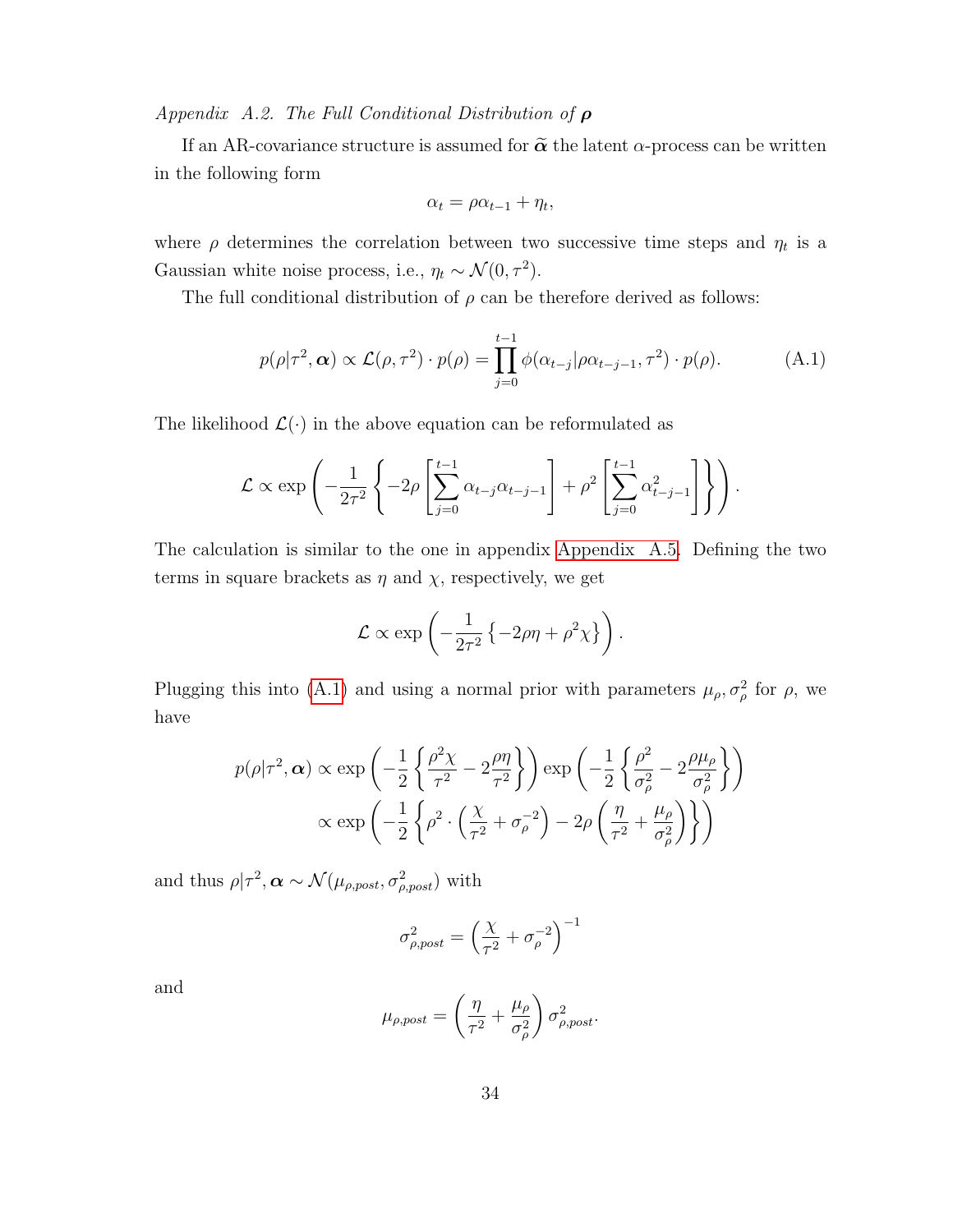If a truncated normal prior is used, the truncation is transferred to the full conditional distribution.

Appendix A.3. The Full Conditional Distribution of  $\beta$ 

Analogously to [\(10\)](#page-14-0) and [\(11\)](#page-14-1) we have

<span id="page-34-0"></span>
$$
p(\beta|\boldsymbol{\alpha}, \sigma^2, \boldsymbol{x}) \propto \mathcal{L}(\beta, \boldsymbol{\alpha}, \sigma^2) \cdot p(\beta) = \prod_{j=0}^{t-1} \phi(x_{t-j}|\alpha_{t-j} + \beta x_{t-j-1}, \sigma^2) \cdot p(\beta). \tag{A.2}
$$

By defining  $\check{d}_{t-j} := x_{t-j} - \alpha_{t-j}$  and as

$$
\phi(x_{t-j}|\alpha_{t-j} + \beta x_{t-j-1}, \sigma^2) = \phi(\beta x_{t-j-1}|\check{d}_{t-j}, \sigma^2)
$$

the likelihood  $\mathcal{L}(\cdot)$  in the above equation can be reformulated as

$$
\mathcal{L} \propto \exp\left(-\frac{1}{2\sigma^2} \left\{-2\beta \left[\sum_{j=0}^{t-1} \breve{d}_{t-j} x_{t-j-1}\right] + \beta^2 \left[\sum_{j=0}^{t-1} x_{t-j-1}^2\right]\right\}\right).
$$

You can find a more detailed calculation in [Appendix A.5.](#page-36-1) Defining the two terms in square brackets as  $\eta$  and  $\chi$ , respectively, we get

$$
\mathcal{L} \propto \exp\left(-\frac{1}{2\sigma^2} \left\{-2\beta\eta + \beta^2 \chi\right\}\right).
$$

Plugging this into [\(A.2\)](#page-34-0) and using a normal prior with parameters  $\mu_{\beta}, \sigma_{\beta}^2$  for  $\beta$ , we have

$$
p(\beta|\alpha, \sigma^2, \mathbf{x}) \propto \exp\left(-\frac{1}{2}\left\{\frac{\beta^2 \chi}{\sigma^2} - 2\frac{\beta \eta}{\sigma^2}\right\}\right) \exp\left(-\frac{1}{2}\left\{\frac{\beta^2}{\sigma_\beta^2} - 2\frac{\beta \mu_\beta}{\sigma_\beta^2}\right\}\right)
$$

$$
\propto \exp\left(-\frac{1}{2}\left\{\beta^2 \cdot \left(\frac{\chi}{\sigma^2} + \sigma_\beta^{-2}\right) - 2\beta\left(\frac{\eta}{\sigma^2} + \frac{\mu_\beta}{\sigma_\beta^2}\right)\right\}\right)
$$

and thus  $\beta | x, \alpha, \sigma^2 \sim \mathcal{N}(\mu_{\beta,post}, \sigma_{\beta,post}^2)$  with

$$
\sigma_{\beta,post}^2 = \left(\frac{\chi}{\sigma^2} + \sigma_{\beta}^{-2}\right)^{-1}
$$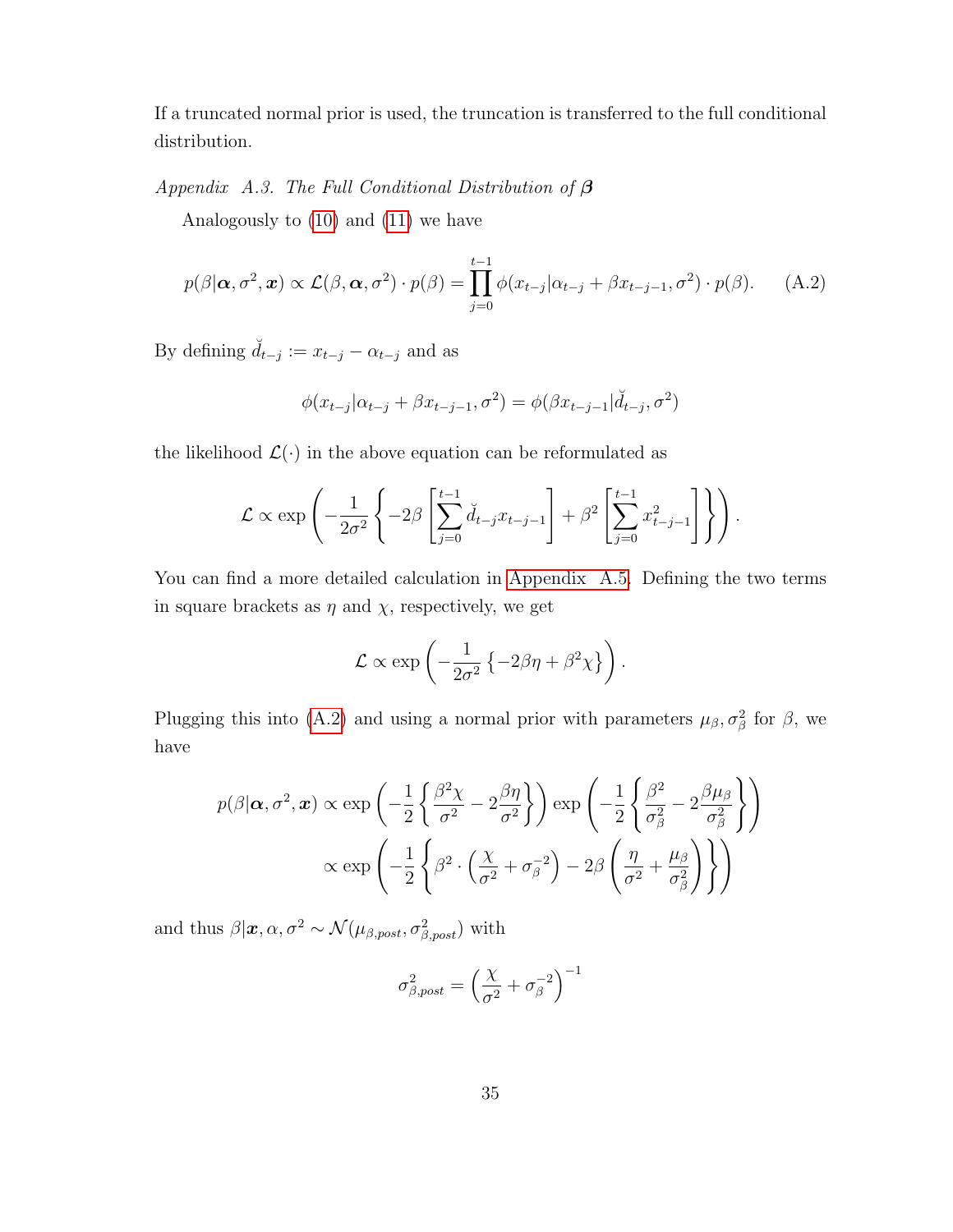and

$$
\mu_{\beta,post} = \left(\frac{\eta}{\sigma^2} + \frac{\mu_\beta}{\sigma_\beta^2}\right)\sigma_{\beta,post}^2.
$$

If a truncated normal prior is used, the truncation is transferred to the full conditional distribution.

<span id="page-35-0"></span>Appendix A.4. The Full Conditional Distribution of  $\sigma^2$ 

In this Section we derive the full conditional distribution of  $\sigma^2$ . As before

$$
p(\sigma^2|\boldsymbol{\alpha}, \beta, \boldsymbol{x}) \propto \prod_{j=0}^{t-1} \phi(x_{t-j}|\alpha_{t-j} + \beta x_{t-j-1}, \sigma^2) \cdot p(\sigma^2) \cdot p(\beta | \sigma^2),
$$

which is equal to

$$
(\sigma^2)^{-\frac{t}{2}} \exp\left(-\frac{1}{2\sigma^2} \sum_{j=0}^{t-1} \epsilon_{t-j}^2\right) \cdot p(\sigma^2) \cdot p(\beta \mid \sigma^2) =: (\sigma^2)^{-\frac{t}{2}} \exp\left(-\frac{1}{2\sigma^2} \kappa\right) \cdot p(\sigma^2) \cdot p(\beta \mid \sigma^2).
$$

By using an inverse gamma distribution with shape and scale parameters  $a, b$ , or short  $\mathcal{IG}(a, b)$ , for the prior of  $\sigma^2$  we get

$$
(\sigma^2)^{-(t/2)} \exp\left(-\frac{1}{2\sigma^2}\kappa\right) \cdot (\sigma^2)^{-(a+1)} \exp(-b/\sigma^2)
$$

$$
\cdot (\sigma^2)^{-\frac{1}{2}} \exp\left(-\frac{1}{2\sigma^2\sigma_\beta^2}(\beta-\mu_\beta)^2\right) \frac{1}{\Phi(\frac{1-\mu_\beta}{\sigma\sigma_\beta}) - \Phi(\frac{-1-\mu_\beta}{\sigma\sigma_\beta})} =
$$

$$
(\sigma^2)^{-(t/2)} \exp\left(-\frac{1}{2\sigma^2}\kappa\right) \cdot (\sigma^2)^{-(a+\frac{3}{2})} \exp\left(-\frac{b + \frac{(\beta-\mu_\beta)^2}{2\sigma_\beta^2}}{\sigma^2}\right) \frac{1}{\Phi(\frac{1-\mu_\beta}{\sigma\sigma_\beta}) - \Phi(\frac{-1-\mu_\beta}{\sigma\sigma_\beta})} \approx
$$

$$
(\sigma^2)^{-(\frac{t+1}{2}+a+1)} \exp\left(-\frac{\frac{\kappa}{2} + b + \frac{(\beta-\mu_\beta)^2}{2\sigma_\beta^2}}{\sigma^2}\right).
$$

In the last step we omitted the last term, which results from the truncation, as in our application the truncation is not very restrictive such that this term is close to 1. Thus the full conditional distribution is approximately also an inverse gamma distribution with parameters  $\tilde{a} = \frac{t+1}{2} + a$  and  $\tilde{b} = \frac{\kappa}{2} + b + \frac{(\beta - \mu_{\beta})^2}{2\sigma_a^2}$  $\frac{-\mu_{\beta} - \mu_{\beta}^2}{2\sigma_{\beta}^2}$ , i.e.,

$$
\sigma^2|\bm{\alpha}, \beta, \bm{x} \sim \mathcal{IG}(\tilde{a}, \tilde{b}).
$$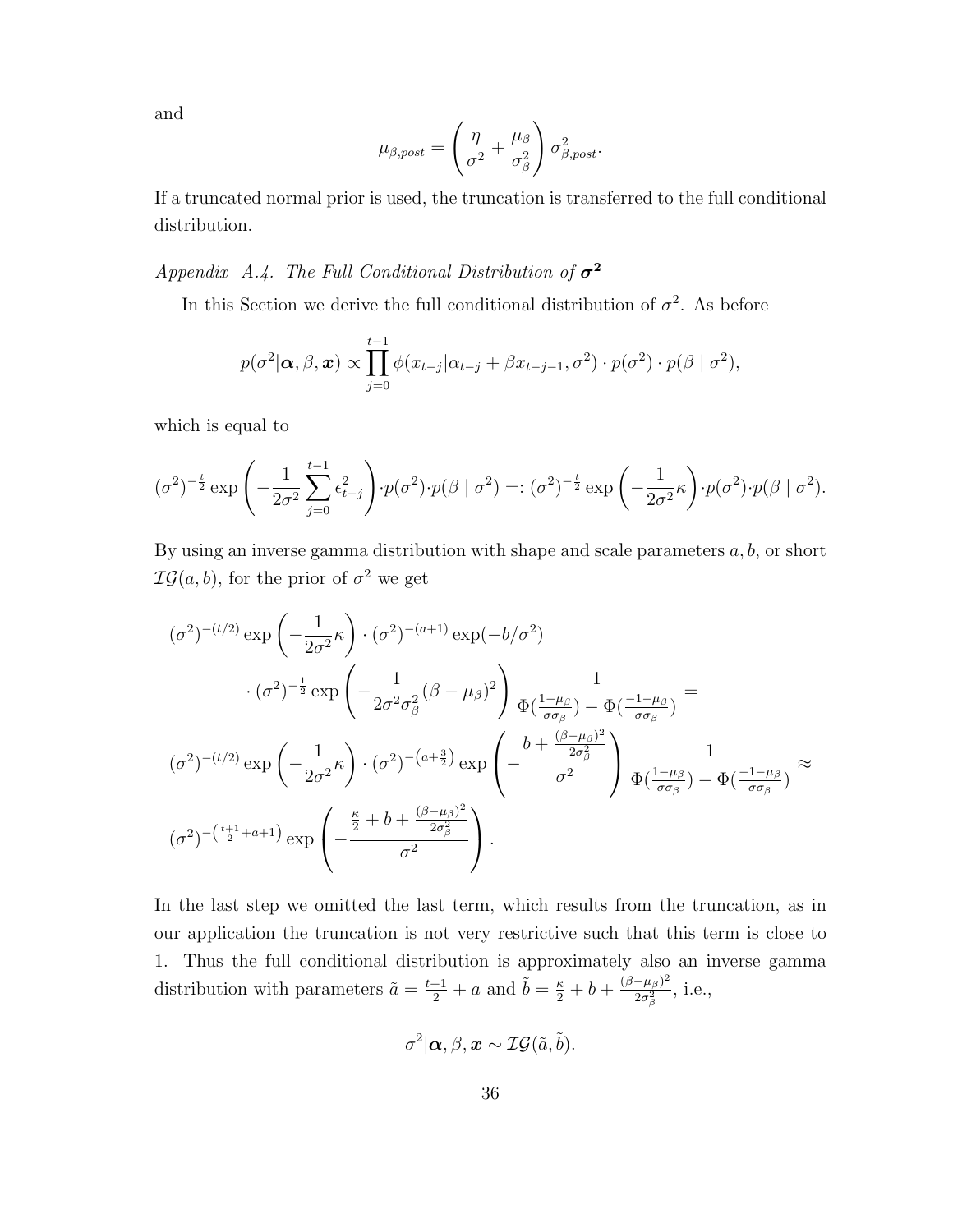<span id="page-36-1"></span>Appendix A.5. Rewriting the Likelihood of the Parameters

By defining  $\check{d}_{t-j} := x_{t-j} - \alpha_{t-j}$ , the likelihood of the parameters can be reformulated as follows:

$$
\mathcal{L}(\beta, \alpha, \sigma^2) = \prod_{j=0}^{t-1} \phi(x_{t-j}|\alpha_{t-j} + \beta x_{t-j-1}, \sigma^2)
$$
  
\n
$$
= \prod_{j=0}^{t-1} \frac{1}{\sqrt{2\pi\sigma^2}} \exp\left(-\frac{(x_{t-j} - \alpha_{t-j} - \beta x_{t-j-1})^2}{2\sigma^2}\right)
$$
  
\n
$$
= \prod_{j=0}^{t-1} \frac{1}{\sqrt{2\pi\sigma^2}} \exp\left(-\frac{(\breve{d}_{t-j} - \beta x_{t-j-1})^2}{2\sigma^2}\right)
$$
  
\n
$$
= \prod_{j=0}^{t-1} \frac{1}{\sqrt{2\pi\sigma^2}} \exp\left(-\frac{(\breve{d}_{t-j}^2 - 2\beta x_{t-j-1}\breve{d}_{t-j} + \beta^2 x_{t-j-1}^2)}{2\sigma^2}\right)
$$
  
\n
$$
\propto \prod_{j=0}^{t-1} \exp\left(-\frac{1}{2\sigma^2} \left\{-2\beta x_{t-j-1}\breve{d}_{t-j} + \beta^2 x_{t-j-1}^2\right\}\right)
$$
  
\n
$$
= \exp\left(-\frac{1}{2\sigma^2} \left\{-2\beta \sum_{j=0}^{t-1} \breve{d}_{t-j} x_{t-j-1} + \beta^2 \sum_{j=0}^{t-1} x_{t-j-1}^2\right\}\right).
$$

### <span id="page-36-0"></span>Appendix B. Metropolis-Hastings within Gibbs Sampler Routine

Starting with an initial sample  $(\alpha^{(0)}, \beta^{(0)}, (\sigma^2)^{(0)}, \rho^{(0)}, (\tau^2)^{(0)})$ , where

$$
(\tau^2)^{(0)} = f(\beta^{(0)}, (\sigma^2)^{(0)}, \rho^{(0)}, Var(x_t))
$$

as specified in [\(8\)](#page-11-1), we first draw a sample of  $\tilde{\alpha}$  values from its full conditional distribution. We proceed with the Metropolis-Hastings algorithm step by drawing from the conditional distributions of  $\rho$ ,  $\sigma^2$  and  $\beta$  as derived in Section [2.3.](#page-13-0) Furthermore,  $\tau^2$  is set according to [\(6\)](#page-10-1) such that a prior specified long run variance is met. We calculate the density value of the proposal distribution  $q$  specified in  $(12)$ , i.e.,

$$
q(\rho^{(t+1)},\beta^{(t+1)},(\sigma^2)^{(t+1)} | (\tau^2)^{(t)},\beta^{(t)},(\sigma^2)^{(t)},\boldsymbol{\alpha},\boldsymbol{x}) =
$$
  
 
$$
q(\rho^{(t+1)} | (\tau^2)^{(t)},\boldsymbol{\alpha},x)q((\sigma^2)^{(t+1)} | \beta^{(t)}\boldsymbol{\alpha},\boldsymbol{x})q(\beta^{(t+1)} | (\sigma^2)^{(t)},\boldsymbol{\alpha},\boldsymbol{x})
$$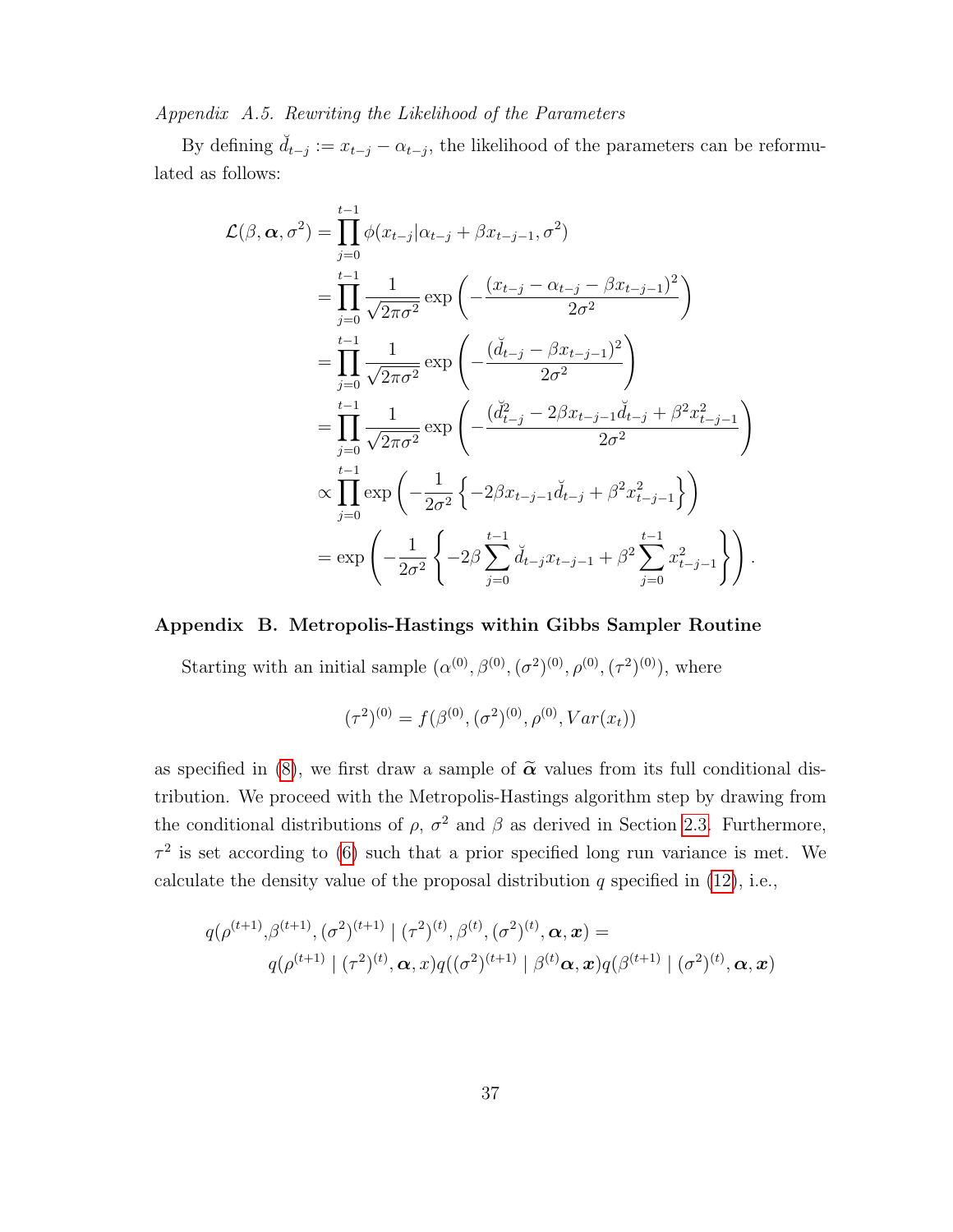We further calculate the density value of the proposal distribution for the parameters of the previous step conditional on the new drawn parameter, i.e.,

$$
q(\rho^{(t)},\beta^{(t)},(\sigma^2)^{(t)} \mid (\tau^2)^{(t+1)},\beta^{(t+1)},(\sigma^2)^{(t+1)},\boldsymbol{\alpha},x) =
$$
  
 
$$
q(\rho^{(t)} \mid (\tau^2)^{(t+1)},\boldsymbol{\alpha},x)q((\sigma^2)^{(t)} \mid \beta^{(t+1)}\boldsymbol{\alpha},x)q(\beta^{(t)} \mid (\sigma^2)^{(t+1)},\boldsymbol{\alpha},x)
$$

The true conditional posterior density is given by

$$
p(\rho,\beta,\sigma^2 \mid \boldsymbol{\alpha}, \boldsymbol{x}) \propto p(\boldsymbol{x} \mid \beta, \sigma^2, \boldsymbol{\alpha}) p(\boldsymbol{\alpha} \mid \rho, f(\rho,\beta,\sigma^2)) p(\rho) p(\beta \mid \sigma^2) p(\rho)
$$

The acceptance probability is calculated by

$$
p_{accept.} = \min\left(1, \frac{p(\rho^{(t+1)}, \beta(t+1), (\sigma^2)^{(t+1)} | \mathbf{\alpha}^{(t+1)}, \mathbf{x}) q(\rho^{(t)}, \beta^{(t)}, (\sigma^2)^{(t)} | \mathbf{\alpha}^{(t+1)}, \mathbf{x})}{p(\rho^{(t)}, \beta(t), (\sigma^2)^{(t)} | \mathbf{\alpha}^{(t+1)}, \mathbf{x}) q(\rho^{(t+1)}, \beta^{(t+1)}, (\sigma^2)^{(t+1)} | \mathbf{\alpha}^{(t+1)}, \mathbf{x})}\right)
$$

A new drawn sample is accepted if a uniform distributed random variable is smaller than the acceptance probability. Otherwise the sample from the previous step is taken. After a burn-in period the parameter set  $(\widetilde{\alpha}^{(m)}, \beta^{(m)}, (\sigma^2)^{(m)})$  is approximately distributed according to the joint posterior distribution  $p(\widetilde{\alpha}, \beta, \sigma^2 | \bm{x})$ .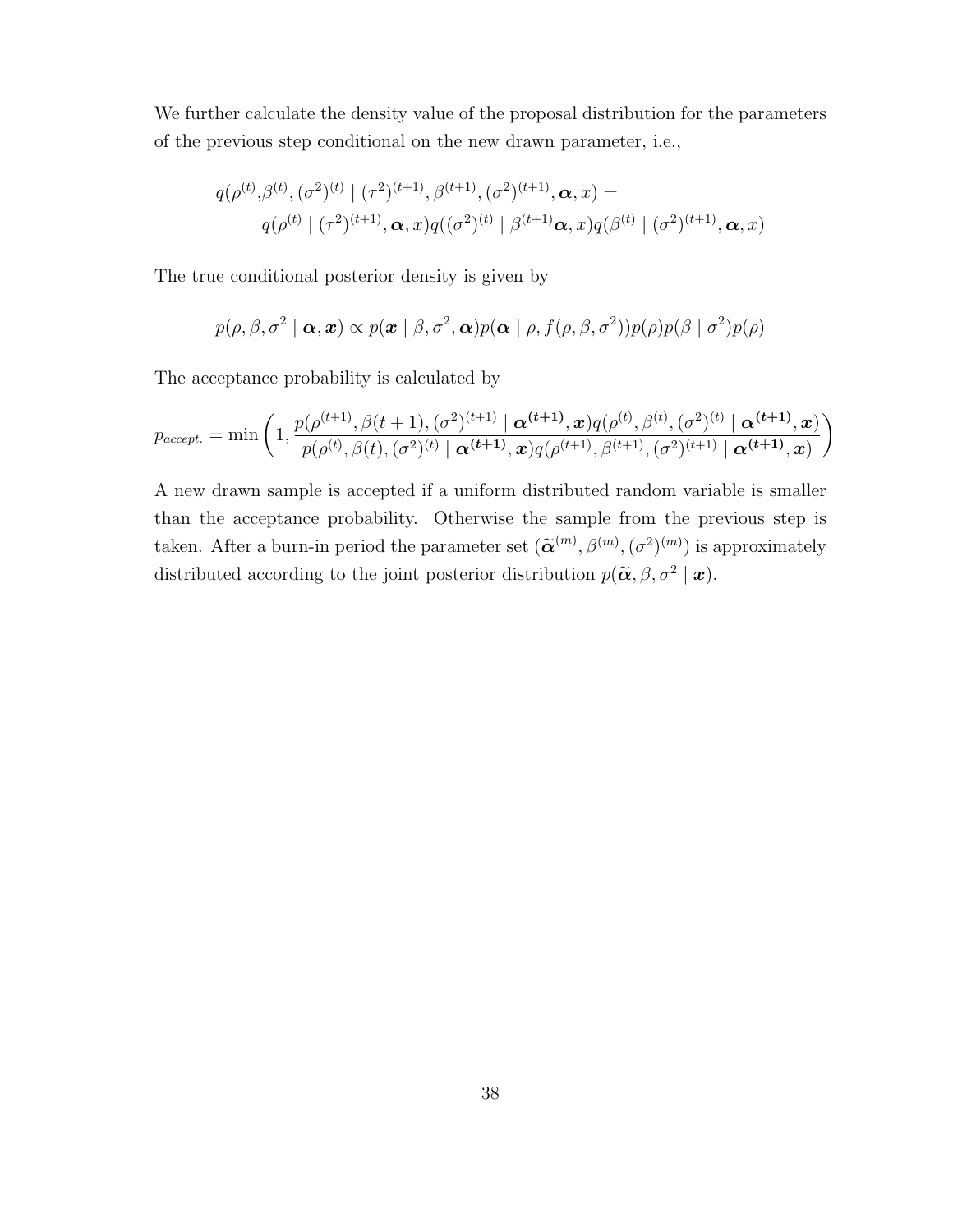<span id="page-38-0"></span>

| Maturity                        | Mean      | Std. Dev. | <b>RMSE</b> |
|---------------------------------|-----------|-----------|-------------|
|                                 |           |           |             |
| The $BTVC-AR(1)$ -Factor model  |           |           |             |
| 1 year                          | $-0.0268$ | 0.2566    | 0.0659      |
| 3 year                          | $-0.0469$ | 0.2289    | 0.0541      |
| 5 year                          | $-0.0681$ | 0.2402    | 0.0617      |
| $10$ year                       | $-0.0640$ | 0.2346    | 0.0586      |
| The Gauss2++ model              |           |           |             |
| 1 year                          | $-0.0808$ | 0.2361    | 0.0618      |
| 3 year                          | $-0.1037$ | 0.2252    | 0.0610      |
| 5 year                          | $-0.1203$ | 0.2139    | 0.0598      |
| 10 year                         | $-0.1429$ | 0.2130    | 0.0654      |
| The dynamic Nelson-Siegel model |           |           |             |
| 1 year                          | $-0.0290$ | 0.2615    | 0.0685      |
| 3 year                          | $-0.0462$ | 0.2311    | 0.0550      |
| 5 year                          | $-0.0653$ | 0.2410    | 0.0617      |
| $10$ year                       | $-0.0589$ | 0.2340    | 0.0577      |

# <span id="page-38-1"></span>Appendix C. Backtest Results

Table C.1: Results of the out-of-sample 1-month ahead forecasting.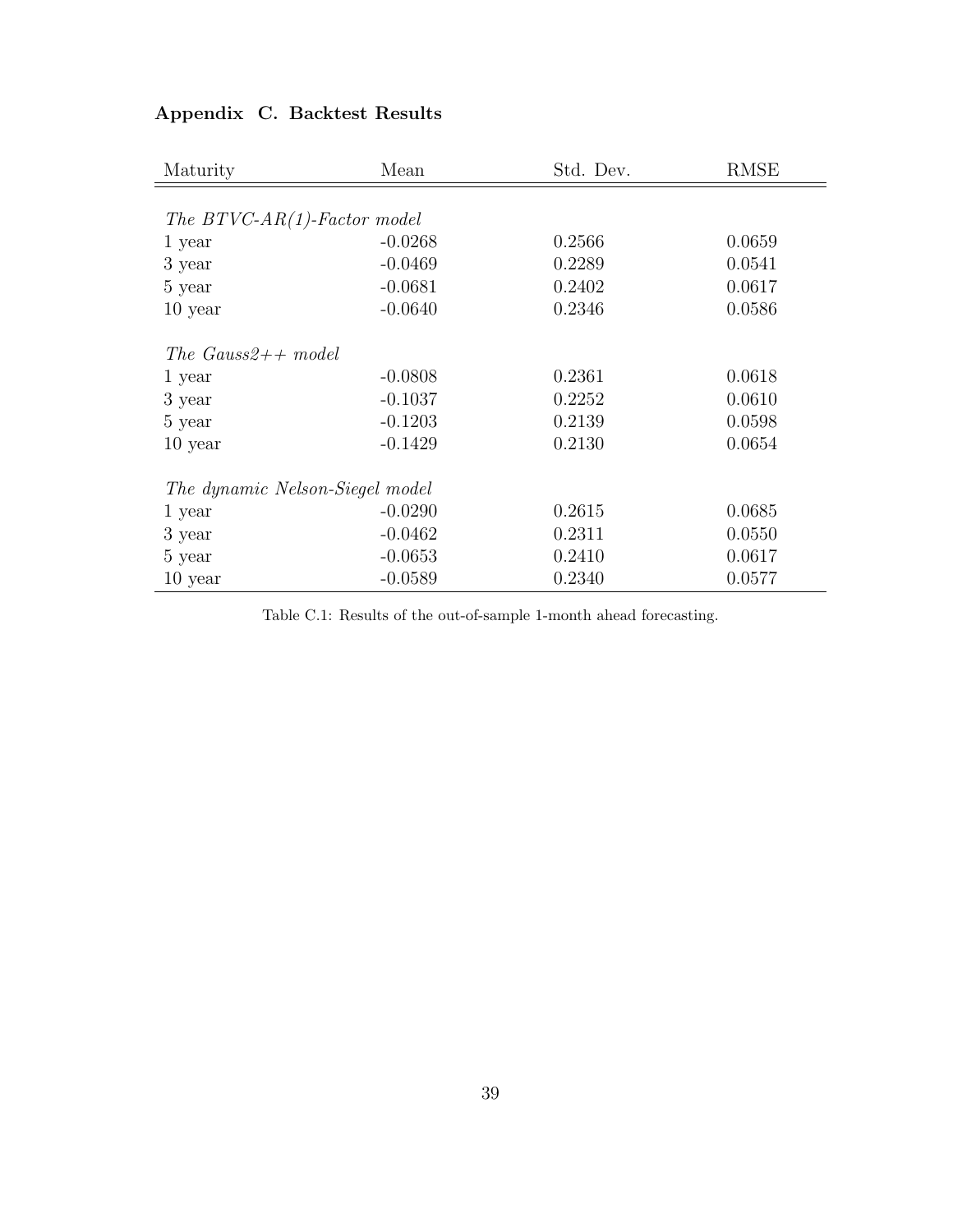| Maturity                        | Mean      | Std. Dev. | <b>RMSE</b> |
|---------------------------------|-----------|-----------|-------------|
|                                 |           |           |             |
| The $BTVC-AR(1)$ -Factor model  |           |           |             |
| 1 year                          | $-0.1264$ | 0.5064    | 0.2697      |
| 3 year                          | $-0.1505$ | 0.4640    | 0.2358      |
| 5 year                          | $-0.1725$ | 0.4354    | 0.2174      |
| $10$ year                       | $-0.1625$ | 0.3875    | 0.1751      |
| The Gauss2++ model              |           |           |             |
| 1 year                          | $-0.2057$ | 0.5329    | 0.3236      |
| 3 year                          | $-0.2707$ | 0.4702    | 0.2923      |
| 5 year                          | $-0.3098$ | 0.4208    | 0.2714      |
| $10$ year                       | $-0.3435$ | 0.3875    | 0.2667      |
| The dynamic Nelson-Siegel model |           |           |             |
| 1 year                          | $-0.1327$ | 0.5152    | 0.2803      |
| 3 year                          | $-0.1482$ | 0.4665    | 0.2374      |
| 5 year                          | $-0.1643$ | 0.4343    | 0.2137      |
| $10$ year                       | $-0.1478$ | 0.3827    | 0.1668      |

Table C.2: Results of the out-of-sample 3-month ahead forecasting.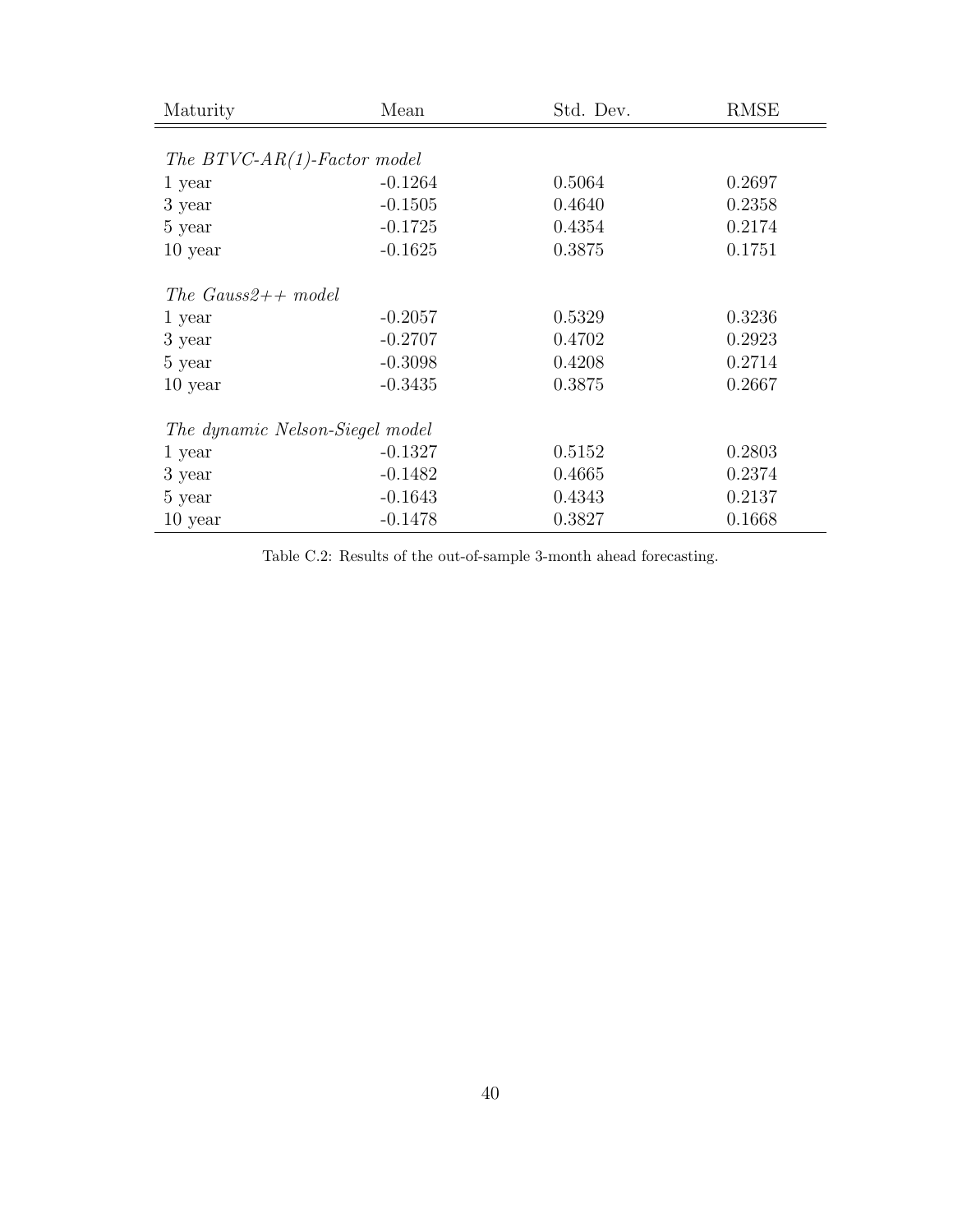| Maturity                        | Mean      | Std. Dev. | <b>RMSE</b> |
|---------------------------------|-----------|-----------|-------------|
|                                 |           |           |             |
| The $BTVC-AR(1)$ -Factor model  |           |           |             |
| 1 year                          | $-0.2809$ | 0.7683    | 0.6631      |
| 3 year                          | $-0.3093$ | 0.6941    | 0.5725      |
| 5 year                          | $-0.3311$ | 0.6330    | 0.5062      |
| $10$ year                       | $-0.3110$ | 0.5462    | 0.3920      |
| The Gauss2++ model              |           |           |             |
| 1 year                          | $-0.4094$ | 0.8105    | 0.8184      |
| 3 year                          | $-0.5402$ | 0.6768    | 0.7457      |
| 5 year                          | $-0.6098$ | 0.6090    | 0.7393      |
| $10$ year                       | $-0.6545$ | 0.5824    | 0.7693      |
| The dynamic Nelson-Siegel model |           |           |             |
| 1 year                          | $-0.2900$ | 0.7857    | 0.6951      |
| 3 year                          | $-0.3022$ | 0.7045    | 0.5825      |
| 5 year                          | $-0.3130$ | 0.6380    | 0.5008      |
| $10$ year                       | $-0.2812$ | 0.5446    | 0.3727      |

Table C.3: Results of the out-of-sample 6-month ahead forecasting.